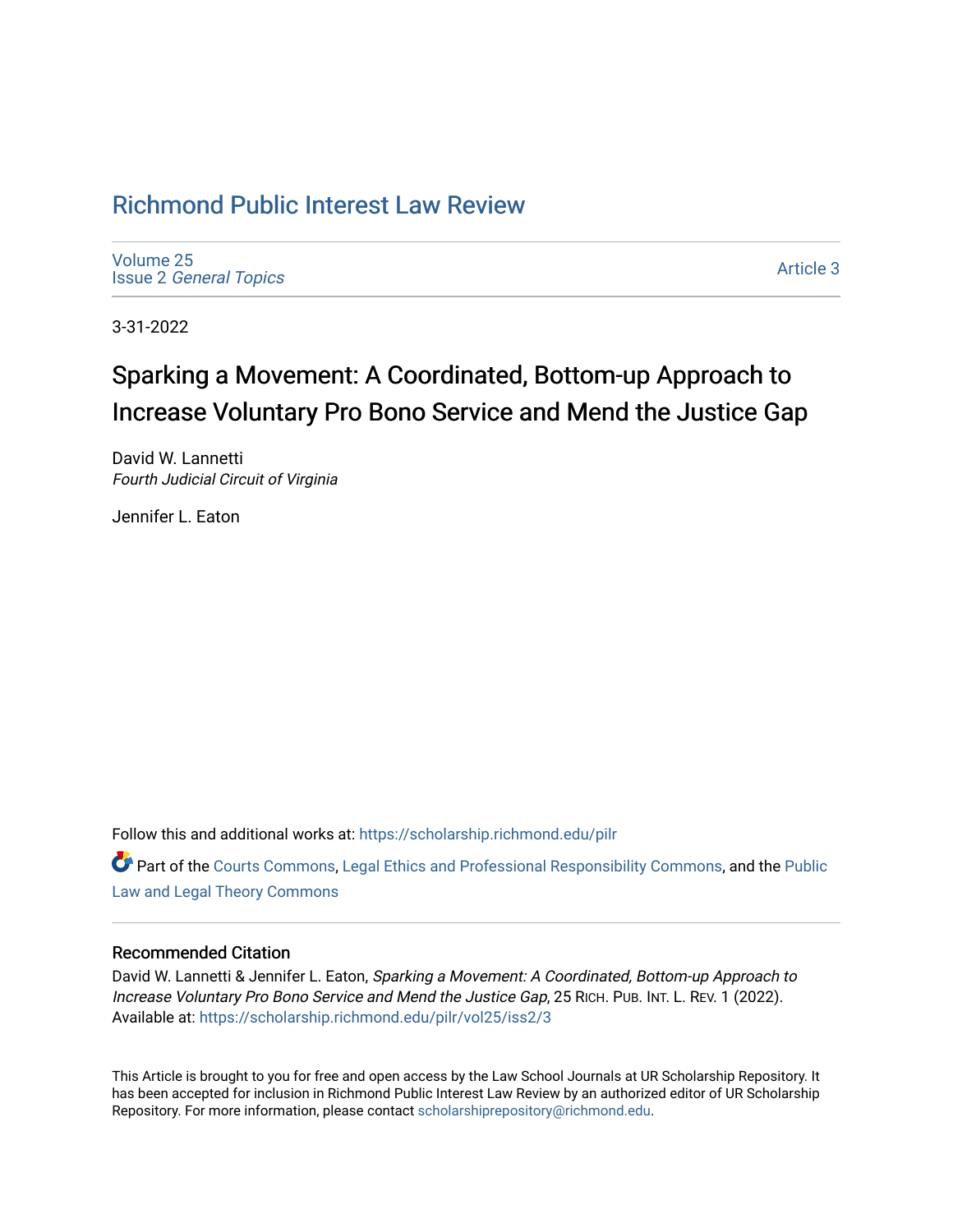# SPARKING A MOVEMENT: A COORDINATED, BOTTOM-UP APPROACH TO INCREASE VOLUNTARY PRO BONO SERVICE AND MEND THE JUSTICE GAP

*David W. Lannetti\* & Jennifer L. Eaton\*\**

<sup>\*</sup> Judge, Fourth Judicial Circuit of Virginia, 2014–present, and Adjunct Professor, William & Mary Law School and Regent University Law School. The views advanced in this Article represent commentary "concerning the law, the legal system, [and] the administration of justice" as authorized by the Canons of Judicial Conduct for the Commonwealth of Virginia, Canon 1.L (permitting judges to "write, lecture, speak, teach, and participate in other extrajudicial activities"). These views therefore should not be mistaken for the official views of the Norfolk Circuit Court or this author's opinion as a circuit court judge in the context of any specific case.

<sup>\*\*</sup> Civil litigator currently on a temporary leave of absence from private practice to serve as a judicial law clerk to the Hon. Junius P. Fulton III on the newly expanded Court of Appeals of Virginia. J.D., College of William & Mary School of Law; B.S., University of Virginia.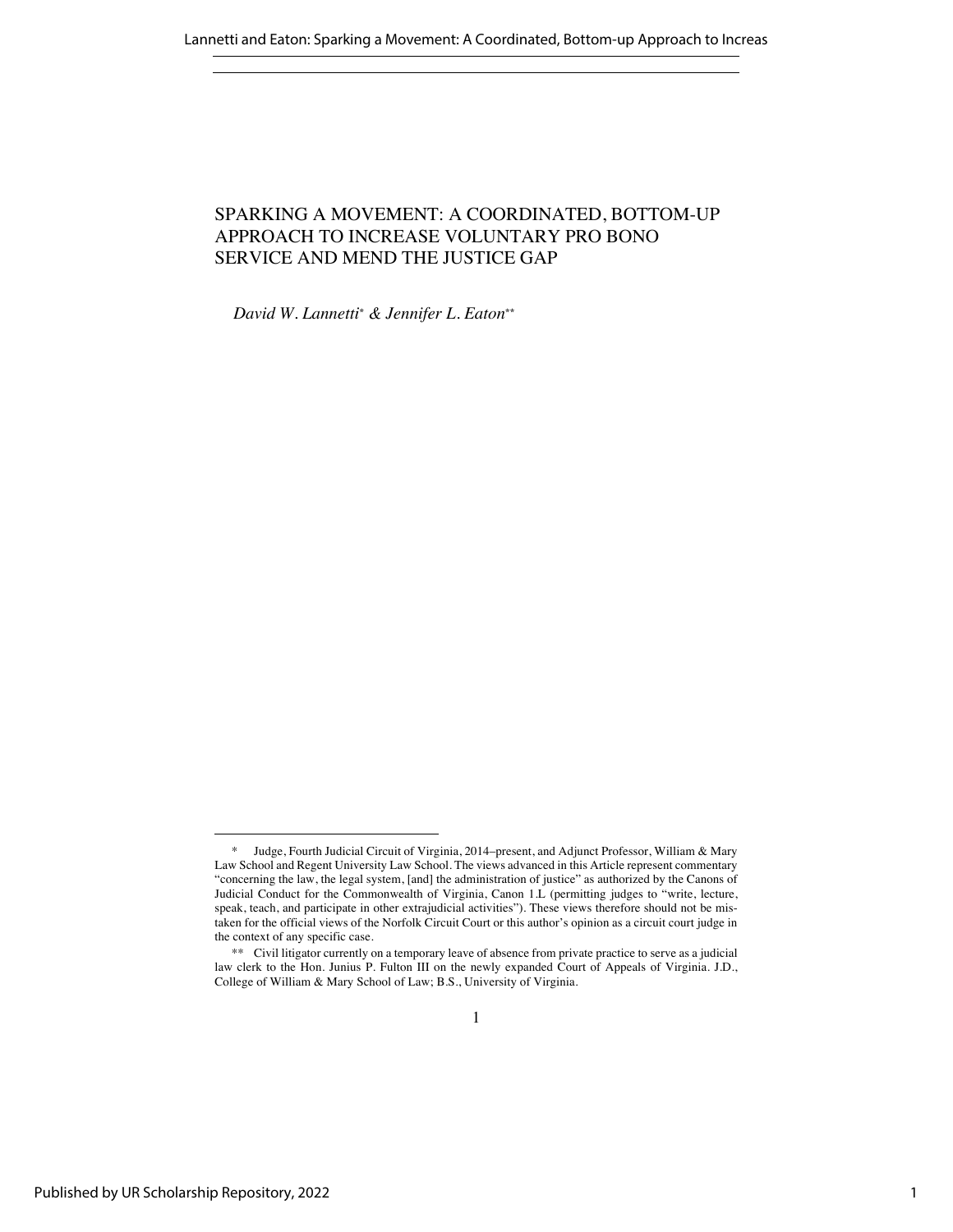### ABSTRACT

*For decades, the legal profession has tried and tried again to increase pro bono representation and reduce the ill effects of the Justice Gap. A common and increasing theme has been a top-down approach focused on laudable platitudes, jurisdictional reporting policies, and aspirational guidelines to inspire attorneys to voluntarily serve low-income Americans. These efforts have enjoyed very little success, however, and with the Justice Gap only getting worse, a new solution is needed. This Article shifts the focus away from these top-down methods and mandates, which lack accountability and incentives, to a bottom-up approach that offers a more viable solution to the Justice Gap. In a bottom-up approach, attorneys are not only encouraged, but empowered, to provide services in coordination with other stakeholders. The COVID-19 pandemic both aggravated and highlighted the Justice Gap and, as a result, it has the potential to act as the necessary "social change tipping point" to spark a movement. Therefore, the time is ripe for all legal professionals to collectively take steps toward service, however small they may seem, to effectively and sustainably treat the Justice Gap once and for all.*

*"Lawyers have a license to practice law, a monopoly on certain services. But for that privilege and status, lawyers have an obligation to provide legal services to those without the wherewithal to pay, to respond to needs outside themselves, to help repair tears in their communities."<sup>1</sup>*

### **INTRODUCTION**

Against the backdrop of American Bar Association ("ABA") Model Rule of Professional Conduct 6.1, which recommends that all attorneys render at least fifty hours of *pro bono* legal services per year, state bar agencies across the country have tried for decades in various ways to require or encourage their members to provide more *pro bono* service. Many agencies have adopted a version of the ABA's aspirational goal, some have incorporated a mandatory *reporting* requirement to encourage *pro bono* service, and a few have remained silent on the issue. Despite these efforts and recognizing that some much-needed services have indeed been provided as a result, this topdown approach to encourage *pro bono* service has proved unsuccessful in closing the "Justice Gap," the difference between the civil legal needs of impoverished Americans and the resources available to meet those needs. Although the quantity of attorney voluntary service hours has increased in recent years, the gap has widened, with legal aid societies turning away almost a million low-income Americans seeking assistance with their civil legal problems each year. The recent pandemic has only exacerbated the situation and

Ruth Bader Ginsburg, Just., U.S. Sup. Ct., Remarks to Pro Bono Inst. Ann. Conf. (2014), http://www.probonoinst.org/events/annual-conference/2014-pbi-annual-conference/remarks-from-justice-ginsburg/.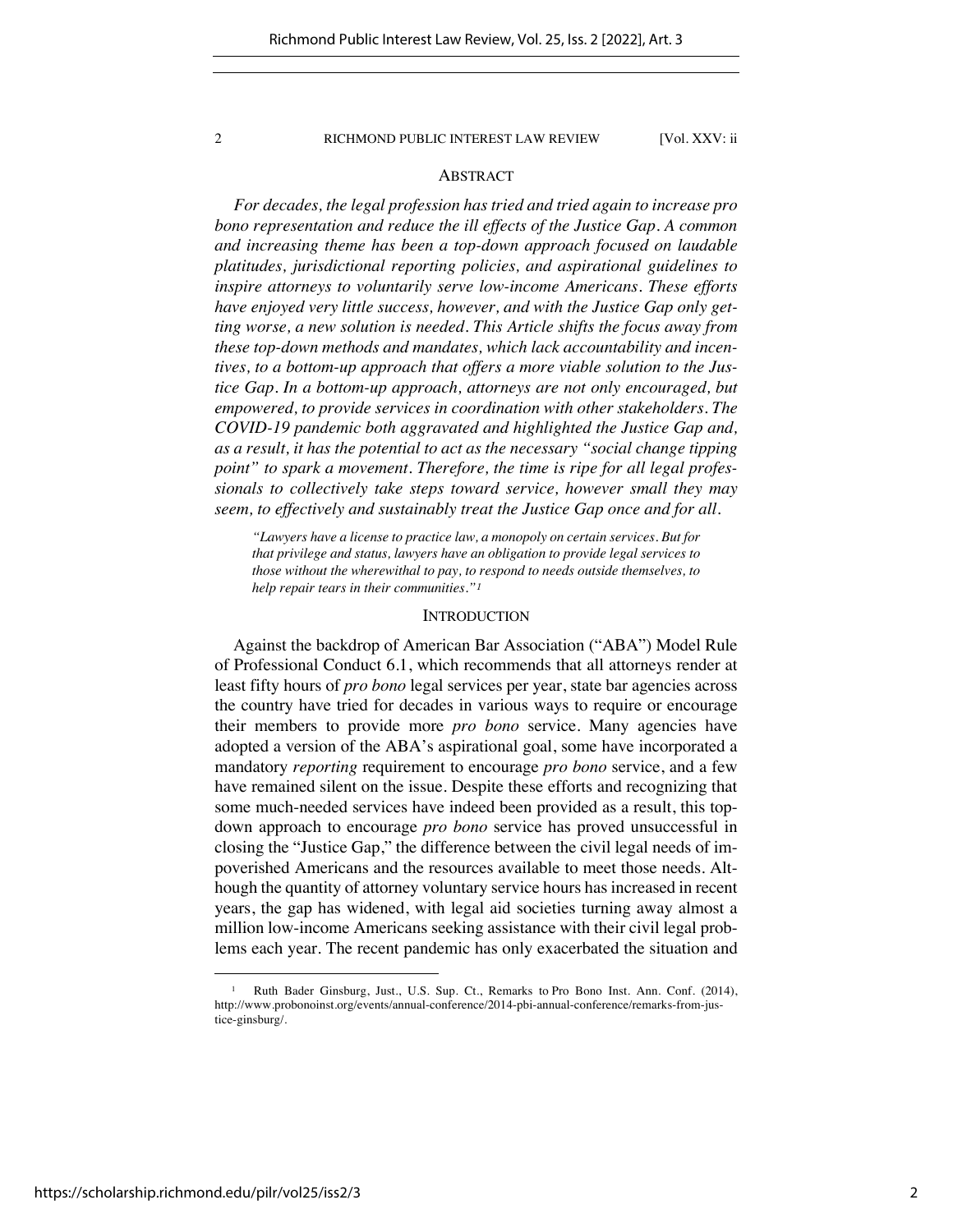highlighted, once again, the urgent need for additional *pro bono* service. As the nation recovers from the devastation of COVID-19 and its disparate impact on low-income Americans, the time is ripe—and the necessary tools already exist—for a bottom-up, coordinated approach to activate additional attorney volunteer *pro bono* service.

*Pro bono* reporting requirements and aspirational service goals, like traditional *pro bono* marketing and recruitment, are top-down approaches that focus on leveling the playing field for self-represented litigants ("SRLs"). However, it is clear that reliance on the moral imperative alone is inadequate to fully engage the legal profession. What is required is a paradigmatic shift. Not only is *pro bono* service the *right* thing to do; it is also *necessary* and *prudent* at every level of the administration of justice. To inspire change and spark a movement, legal professionals need to understand that they too have much to gain from *pro bono* representation. Individual attorneys can get immediate client contact, invaluable courtroom experience, and responsibilities they might not otherwise encounter for years to come. Law firms that encourage *pro bono* service can translate positive marketing into new clients and provide attorneys with the fulfillment and experience that will lead to reduced lawyer attrition rates. Bar associations can develop and implement *pro bono*  service opportunities consistent with their public service mission. And the administration of justice in the courts undoubtedly will be more efficient and effective when all parties have attorney representation to support the American adversarial system. Broad education, positive marketing, and concrete examples of success are necessary to compel individual attorneys to join the grassroots initiative.

Fortunately, all of the necessary building blocks to sustain increased lawyer contributions are available and, in many cases, have existed for quite some time. What is missing is the spark to ignite collaboration of individual efforts in a post-pandemic world, which has highlighted the access-to-justice crisis. Success will require champions in the form of, among others, local bar associations to assemble member attorneys and carry the torch of hope, law schools to leverage their clinics and other resources, courts to encourage and facilitate *pro bono* service, law firms to reward *pro bono* contributions and inspire a culture of service, individual legal professionals to take small steps in the direction of progress, and legal aid societies to facilitate networking the stakeholders together and marketing the movement. With proper messaging, dedication, and coordination, incremental *pro bono* service opportunities at the grassroots level—and not simply broad-sweeping aspirational goals can be the catalyst for systemic change.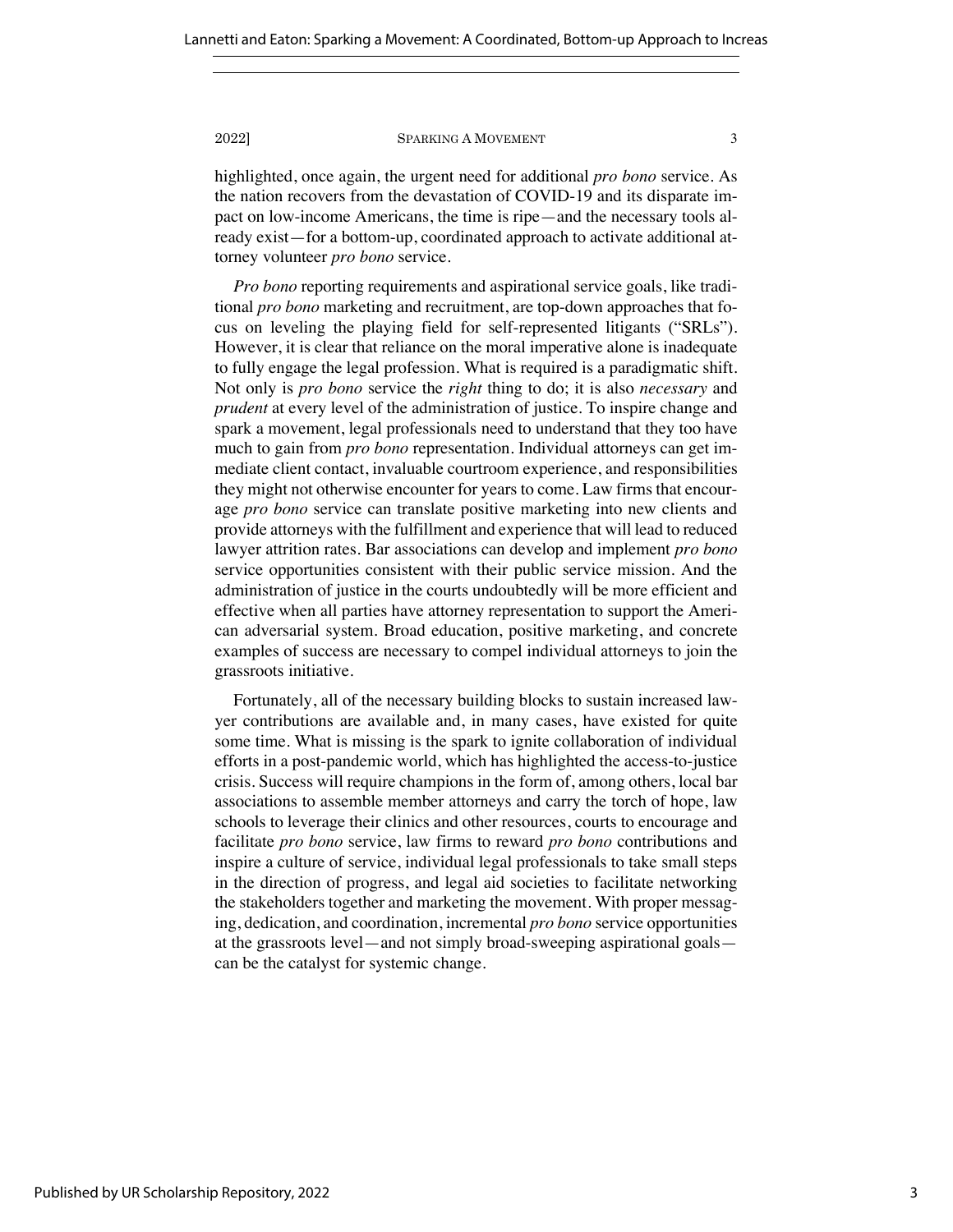To understand how SRLs impact the proper administration of justice, Section I of this Article briefly reviews the nature of the adversarial system, including the enhanced role of the parties and their representatives. Section II discusses how the lack of representation can contribute to the breakdown of the justice system when SRLs cannot present their case competently, and why recruitment of *pro bono* attorneys is the only viable way to overcome this impediment. Section III explains the magnitude and trend of the Justice Gap and how jurisdictions have responded to the challenge of closing the gap from the top down. Section IV provides an overview of the benefits of *pro bono*  service to public interest stakeholders, including law schools, law firms, bar associations, the courts, and individual legal professionals. Section V then discusses why the pandemic and its aftereffects offer a unique opportunity for change and outlines some recommendations regarding how to create opportunities for and incentives to provide *pro bono* service that exploit the inherent benefits to the non-SRL stakeholders while spearheading a movement.

# I. THE NATURE OF THE ADVERSARIAL SYSTEM

Those who participate in litigation without proper legal training or the assistance of competent legal counsel are at a distinct disadvantage.<sup>2</sup> This is especially true in the American adversarial system, where the parties and their direct representatives are largely responsible for the preparation, pursuit, and defense of claims.<sup>3</sup> Sometimes litigants voluntarily assume this underdog position, consistent with the recognized constitutional right of selfrepresentation.<sup>4</sup> But much more frequently, SRLs simply cannot afford to employ legal counsel, thereby positioning themselves in a dispute resolution system<sup>5</sup> where the odds are decidedly stacked against them.<sup>6</sup>

<sup>2</sup> *See infra* Section II.

<sup>3</sup> *See infra* Section I.A.

<sup>4</sup> *See* Faretta v. California, 422 U.S. 806, 834 (1975) (holding that "although [a self-represented defendant] may conduct his own defense ultimately to his own detriment, his choice must be honored out of 'that respect for the individual which is the lifeblood of the law'" (quoting Illinois v. Allen, 397 U.S. 337, 350–51 (1970) (Brennan, J., concurring))).

<sup>&</sup>lt;sup>5</sup> Although the American adversarial system applies to both criminal and civil law, the focus of this Article is on involuntarily self-represented parties engaged in civil litigation. Criminal defendants have a right to be represented even if they cannot afford to hire counsel, *see infra* note 35 and accompanying text, making involuntary self-representation in the criminal context—and the need for *pro bono* attorneys irrelevant. Hence, unless otherwise indicated, any reference to litigation herein is in the context of resolving civil disputes.

<sup>6</sup> *See infra* Section III.A.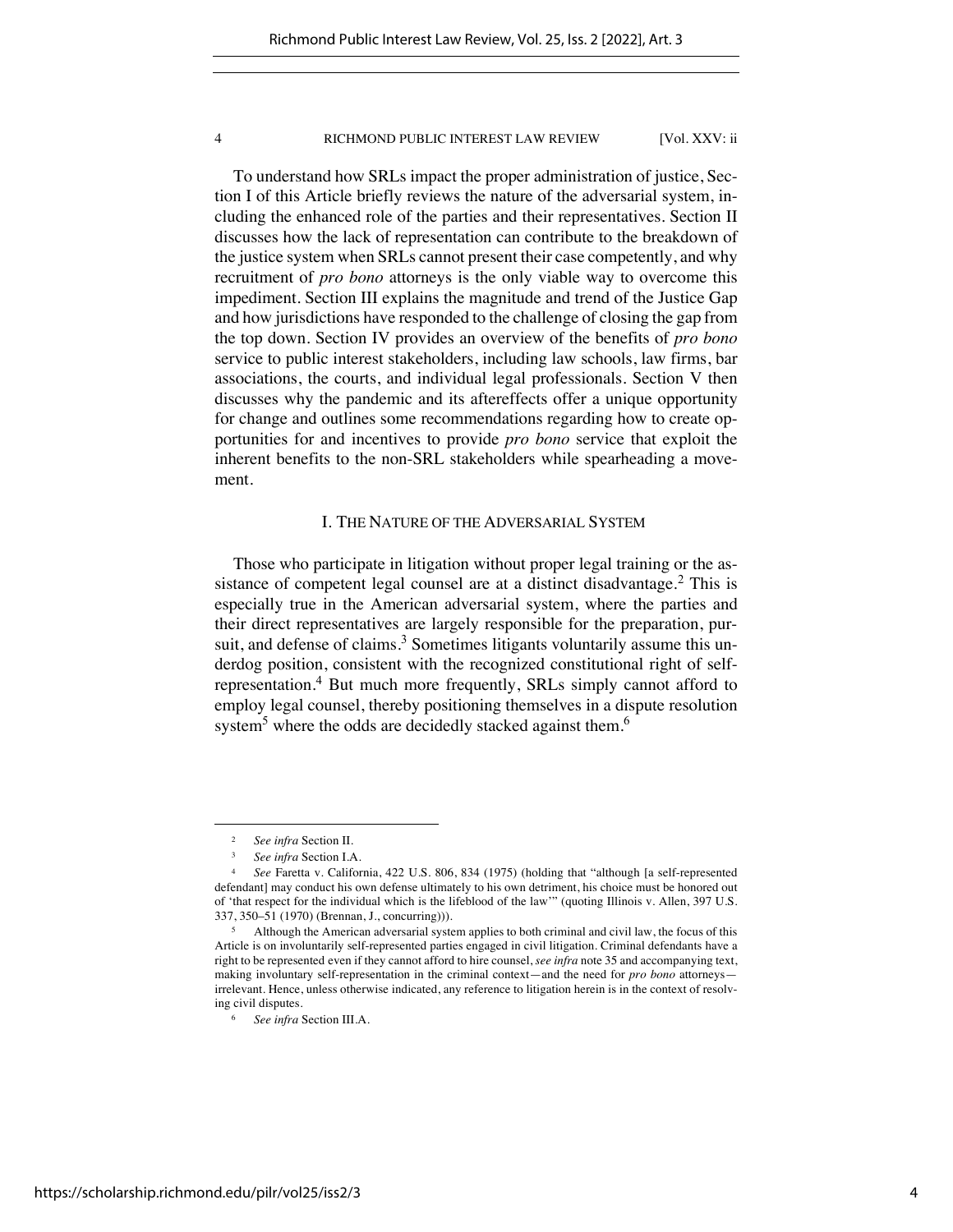### *A. Adversarial vs. Inquisitorial Systems of Justice*

The adversarial adjudicatory system was woven into the fabric that formed America's founding and is "deeply [i]ngrained in the American legal psyche."<sup>7</sup> However, it has not been adopted universally around the world.<sup>8</sup> Both adversarial and inquisitorial litigation systems share the parallel goals of attaining the correct outcome, sometimes referred to as "ascertaining the truth,"<sup>9</sup> and providing the parties the sense that they were treated justly.<sup>10</sup> Further, both systems incorporate the same participants: a judge, the parties to the dispute, representative legal counsel if the parties choose, and a decision-maker in the form of the judge or a jury.<sup>11</sup>

In an adversarial system, the judge presiding over the proceeding is a neutral, impartial, and passive arbiter, famously analogized to a baseball umpire whose job is "to call balls and strikes and not to pitch or bat."<sup>12</sup> The parties to the dispute, often with the assistance of legal counsel, are solely

<sup>7</sup> *See* Stephan A. Landsman, *A Brief Survey of the Development of the Adversary System*, 44 OHIO ST. L.J. 713, 713 (1983) (noting that an adversarial system has been used in the United States "[s]ince approximately the time of the American Revolution"); Ellen E. Sward, *Values, Ideology, and the Evolution of the Adversary System*, 64 IND. L.J. 301, 301 (1989) (referring to the adversarial system as "[t]he hallmark of American adjudication").

<sup>8</sup> Sward, *supra* note 7 at 301, 312 (noting that "the majority of the world . . . uses some version of the inquisitorial system that evolved primarily in continental Europe and that, according to Professor Sward, inquisitorial adjudication is the "antithesis" of adversarial adjudication).

<sup>9</sup> *See, e.g.*, Keith A. Findley, *Adversarial Inquisitions: Rethinking the Search for the Truth*, 56 N.Y. L. SCH. L. REV. 911, 912 (2011/2012). The definition of "truth" arguably is dependent on the adjudicatory system being used. Sharon Finegan, *Pro Se Criminal Trials and the Merging of Inquisitorial and Adversarial Systems of Justice*, 58 CATH. U. L. REV. 445, 463–64 (2009) ("Truth in the adversarial system was actually a determination of which opposed position was more likely to be correct . . . By contrast, the inquisitorial system demanded that the truth be ascertained by assembling all available evidence." (quoting HERBERT A. JOHNSON & NANCY T. WOLFE, HISTORY OF CRIMINAL JUSTICE 71–72 (Elisabeth Roszmann Ebben ed., 3d ed. 2003)).

<sup>10</sup> *See* Christina Plum & Rachel DuFault, *Perceptions of Justice 2008-2011: Race, Ethnicity, and the Courts*, 50 No. 3 JUDGES' J. 26, 27 (2011) ("It does not matter whether you agree or not, what matters is that a large number of Americans believe the legal system fails them." (quoting Hyman, J.)); Davis G. Yee, *The Professional Responsibility of Fair Play When Dealing With a Pro Se Adversary*, 69 S.C. L. REV. 377, 402−03 (2017) ("From a psychological perspective, the pro se party's perception of the process being fair is important to that party's satisfaction with the outcome").

<sup>11</sup> Finegan, *supra* note 9 at 466−68.

<sup>12</sup> Landsman, *supra* note 7 at 714–15; Finegan, *supra* note 9 at 467 (*Confirmation Hearing on the Nomination of John G. Roberts, Jr. to be Chief Justice of the United States Before the S. Comm. on the Judiciary*, 109th Cong. 55−56 (2005) (statement of John G. Roberts, Jr., nominee to be Chief Just. of the U.S.). [N]eutrality and passivity are essential not only to ensure an evenhanded consideration of each case, but also to convince society that the judicial system is trustworthy; when a [judge] becomes an active questioner or otherwise participates in a case, society is likely to perceive him as partisan rather than neutral. *See* also Finegan, *supra* note 9 at 467 ("An adversarial judge will oversee th[e] process and rule on objections and evidentiary issues, but the judge will not determine what facts need to be introduced into evidence to prove a particular argument, nor ask questions to ensure that relevant information is entered in the record for the finder of fact to consider.").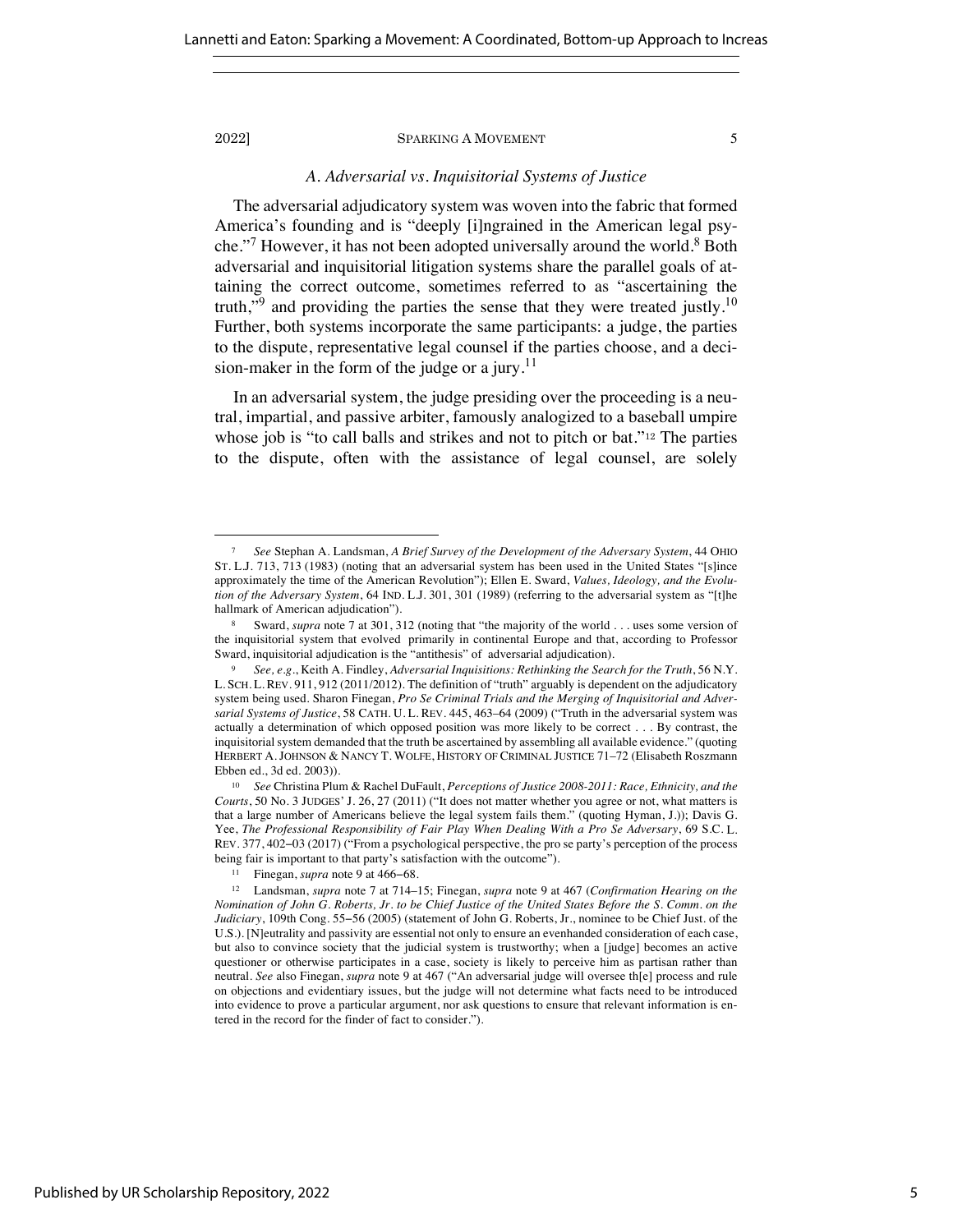responsible for producing all evidence to be considered in resolving the dispute.<sup>13</sup> This keeps the decision-maker detached, encourages the parties to locate and produce the most persuasive evidence, and focuses the litigation on the issues the parties believe are most important.<sup>14</sup> It also means that the judge's first involvement in the case is often on the day of trial.<sup>15</sup> Because the structure of the adversarial system incentivizes a biased presentation of evidence by each party, highly structured rules of procedure, evidence, and ethics are incorporated to preserve the integrity of the adjudicatory process.<sup>16</sup> The premise of an adversarial system is that a dispute is best resolved by parties presenting their most persuasive evidence to a neutral arbiter within a framework of highly structured rules that ensure fairness.<sup>17</sup> Additionally, by allowing the parties to control the process, an adversarial system safeguards individual autonomy and dignity.<sup>18</sup>

The judge likewise presides over the process in an inquisitorial system, although her role is significantly different.<sup>19</sup> The judge conducts pretrial factual investigations, assembles evidence, calls and questions witnesses, conducts post-trial investigations and calls additional witnesses if necessary, and ultimately renders a decision.<sup>20</sup> Therefore, the inquisitorial judge must be proactive and understand the relevant facts *prior* to trial.<sup>21</sup> Although the parties

Landsman, *supra* note 7 at 715–17 ("[T]he rules of ethics are designed to promote vigorous adversarial contests by requiring that each attorney zealously represent his client's interests at all times. To ensure zeal, the ethical rules require attorneys to give their clients undivided loyalty.").

<sup>14</sup> *Id.* at 715.

<sup>15</sup> Sward, *supra* note 7 at 312 (pointing out that "the decisionmaker knows nothing of the litigation until the trial, when the parties present their neatly packaged cases to him").

<sup>&</sup>lt;sup>16</sup> *Id.* at 313 (stating that "[the adversarial system] seeks a solution by enabling the litigants to seek their own self-interest without regard for others; indeed, it *expects* them to argue selfishly"); Finegan, *supra* note 9 at 493 (stating that "because of the contest-like atmosphere of an adversarial system, rules must be in place to ensure that the outcome is fair. Thus, the adversarial system relies on strict compliance with procedural rules and zealous advocacy by all representatives to preserve fairness and ensure that justice prevails"); Landsman, *supra* note 7 at 716.

<sup>&</sup>lt;sup>17</sup> Landsman, *supra* note 5 at 714 ("The central precept of adversary process is that out of the sharp clash of proofs presented by adversaries in a highly structured forensic setting is most likely to come the information from which a neutral and passive decision maker can resolve a litigated dispute in a manner that is acceptable both to the parties and to society.").

<sup>18</sup> Sward, *supra* note 7 at 302, 313, 317–18 (opining that an adversarial system is "highly individualistic," providing "control and responsibility to the individuals who are most interested in the result and tak[ing] advantage of their self-interest in complete and creative argument" and describing the theory that "the adversary system best preserves the autonomy of the individual by allowing him free rein in making his case to the court" and that "[o]nly by giving the litigants the fullest voice possible can individual dignity be preserved").

<sup>19</sup> Finegan, *supra* note 9 at 466–467.

<sup>20</sup> *Id.*; Sward, *supra* note 7 at 313–314 ("In practice, an inquisitorial 'trial' . . . may continue . . . for several months as the judge considers what further information he might need to resolve the dispute.").

<sup>21</sup> Finegan, *supra* note 9 at 467. The inquisitorial judge often relies on a "dossier" that outlines all relevant facts of the case.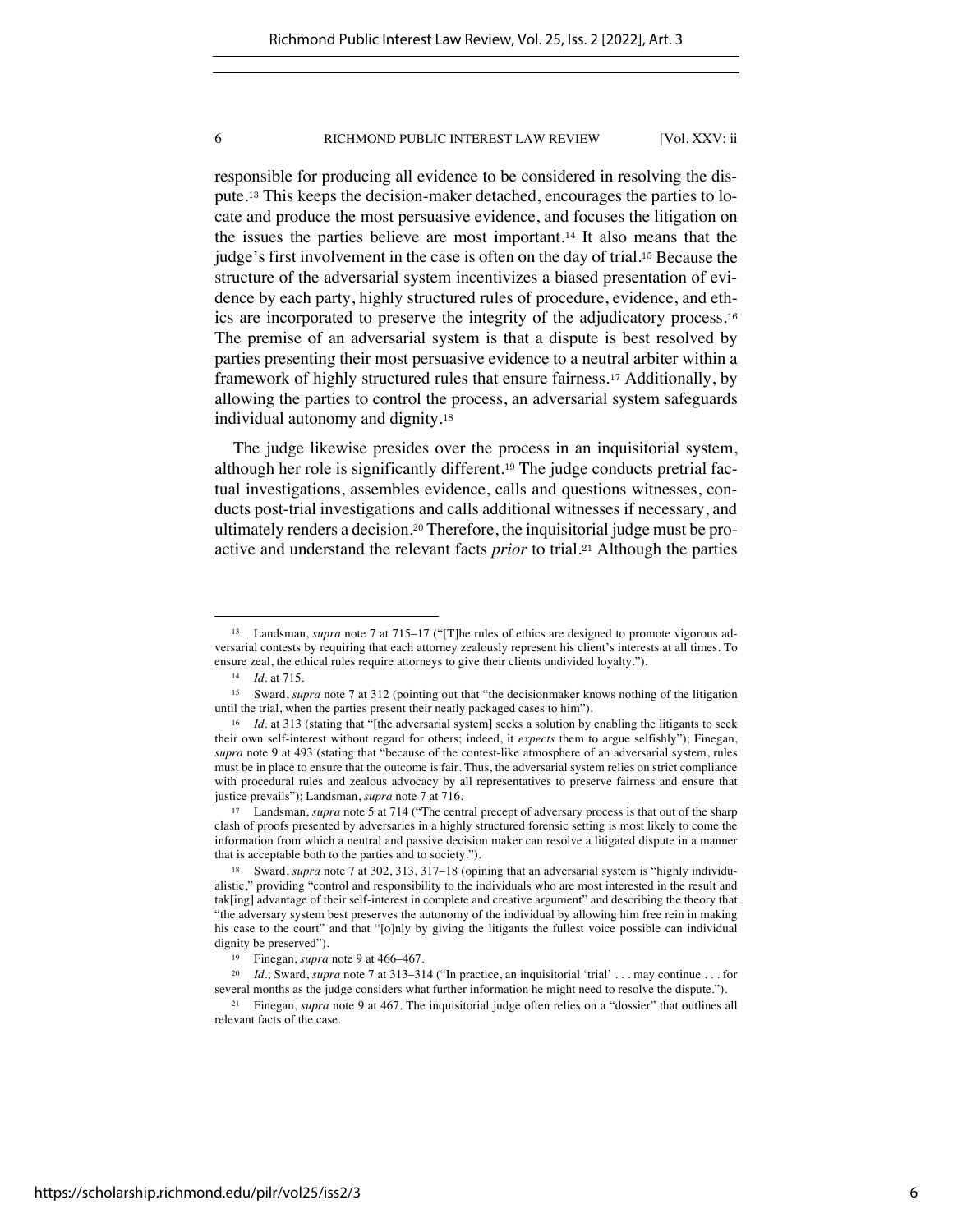assist the judge throughout the process, their role is supportive only.<sup>22</sup> Because the judge is primarily responsible for questioning witnesses and eliciting relevant information, there are no strict evidentiary rules, and traditionally unreliable evidence may be considered.<sup>23</sup> Proponents of the inquisitorial system believe that active inquiry by the judge and preclusion of the parties' distorted presentation of evidence has the best chance of revealing the truth and properly resolving the dispute.<sup>24</sup>

In preparing for and executing adversarial adjudications, the parties are required to play an active and essential role.<sup>25</sup> The system, therefore, often does not function as intended without attorney representation.<sup>26</sup> Hence, the odds of an SRL achieving a successful outcome are greatly reduced.<sup>27</sup> One possible response to overcome this shortcoming is to somehow alter the adversarial adjudicatory process. Complete conversion from an adversarial to an inquisitorial system of justice on a national scale is highly unlikely based on the high esteem Americans place on individual autonomy.<sup>28</sup> However, some have argued that the two adjudicatory systems can be viewed as poles on a continuum, with intermediate options available by incorporating aspects

<sup>26</sup> Professor Landsman summarized the situation as follows:

Because of the potential complexity of legal questions and the intricacy of the legal mechanism, parties generally cannot manage their own lawsuits. Rather, they, and the adversary system, have come to rely upon a class of skilled professional advocates to assemble and present the testimony upon which decisions will be based. The advocates are expected to provide the legal skills necessary to organize the evidence and formulate the issues.

<sup>22</sup> *Id.* at 466; Sward*, supra* note 7 at 314 ("[T]he parties offer suggestions about further avenues for investigation, witnesses to examine, and so on.").

<sup>23</sup> Finegan, *supra* note 9 at 468.

<sup>24</sup> *Id.* at 464.

<sup>&</sup>lt;sup>25</sup> *Id.* at 467 ("A hallmark of the adversarial system is that the parties control the direction of the trial, with each side determining what facts to enter in evidence, what witnesses to call, what arguments to make, and what objections to raise.").

Landsman, *supra* note 7 at 716.

<sup>27</sup> *See infra* Section II.A.

<sup>&</sup>lt;sup>28</sup> America's history arguably made an adversarial system inevitable. The element of party control of proceedings apparent in English procedure from the earliest times was also attractive to the intensely individualistic polity of the eighteenth and nineteenth centuries. The English and American judicial process made increasing allowances for each party to run his lawsuit as he saw fit, to voice his claims, and to select his evidence. The judicial decision was directly tied to the presentations of the parties. Clearly, these facts of procedure were particularly suited to an age preoccupied with the establishment of individual political and economic rights. Landsman, *supra* note 7 at 738; Sward, *supra* note 7 at 311 ("[I]t is not surprising that a strongly individualistic society such as ours would have a system of dispute resolution that emphasizes individual control and initiative.").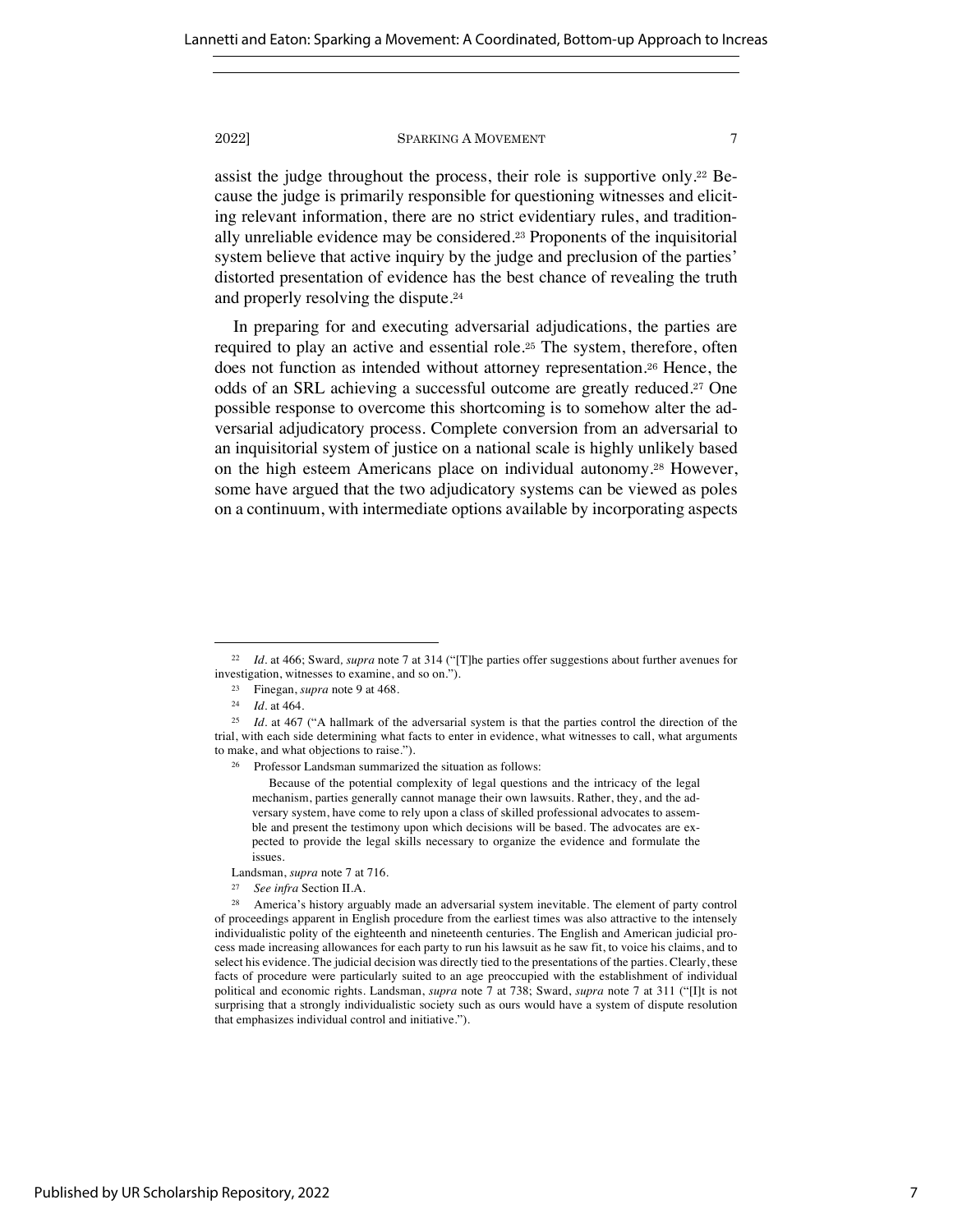of one system into the other.<sup>29</sup> Additionally, special rules theoretically can be incorporated into litigation to help minimize the unfairness SRLs experience by not having the benefit of counsel.<sup>30</sup>

# *B. Possible Responses to Self-Represented Litigants in the Adversarial System*

An adversarial system, much more so than an inquisitorial system, relies on parties who know the law and are able to competently advocate their positions.31 The U.S. Supreme Court in Gideon v. Wainwright recognized a constitutional right of criminal defendants to legal counsel.<sup>32</sup> However, the Court subsequently held that there is no analogous constitutional right to court-appointed counsel in civil cases.<sup>33</sup> Nevertheless, there are still

<sup>29</sup> Graham C. Polando, *The Indiana Supreme Court's Adversarial Guidance to Inquisitorial Juvenile Courts*, 58 RES GESTAE 23, 23 (2015) (opining that "sophisticated observers do not speak of a particular system as 'adversarial' or 'inquisitorial' *per se*, but instead place different systems on an adversarialinquisitorial continuum based on the presence or absence of a number of different factors"); *see also*  Amalia D. Kessler, *Our Inquisitorial Tradition: Equity Procedure, Due Process, and the Search for an Alternative to the Adversarial*, 90 CORNELL L. REV. 1181, 1187 (2005) ("The models of adversarial and inquisitorial systems of justice are precisely that—models to which no actual legal system precisely corresponds, since all legal systems combine both adversarial and inquisitorial elements").

<sup>30</sup> *See generally* Yee, *supra* note 10 at 378−79.

<sup>31</sup> Kessler, *supra* note 29 at 1189 n.38 (opining that "by placing so much power in the hands of the parties (and thus in those of their lawyers), adversarial procedure denies equal access to justice because many cannot afford lawyers"); Martin Marcus, *Above the Fray or into the Breach: The Judge's Role in New York's Adversarial System of Criminal Justice*, 57 BROOK. L. REV. 1193, 1205 (1992) ("The adversarial trial functions as intended when the assumptions of the adversarial model are reflected in the realities of the courtroom: prosecution and defense counsel are effective adversaries, and an even-handed trial judge regulates and clarifies the fact-finding process, but does not advocate, or appear to advocate, the position of either side."); *Justice Scalia Highlights Importance of Legal Aid*, LEGAL AID SOC'Y OF CLEVELAND, https://lasclev.org/09152014-2/ (Sept. 15, 2014) (Justice Antonin Scalia stating that "without access to quality legal representation there is no justice.").

<sup>32</sup> Gideon v. Wainwright, 372 U.S. 335, 342 (1968). Commentators have noted, however, that the right of self-representation is inconsistent with the adversarial system. Finegan, *supra* note 9 at 446 ("In practice, the right of a criminal defendant to represent himself in court in many ways conflicts with the uniquely American focus on procedural fairness and, indeed, the adversarial process generally.").

<sup>33</sup> Lassiter v. Dept. of Soc. Servs. of Durham Cnty., 452 U.S. 18, 31 (1981) (holding that the failure to appoint counsel in a termination of parental rights case did not overcome the "presumption that there is no right to appointed counsel in the absence of at least a potential deprivation of physical liberty" and therefore did not violate the Due Process Clause). Of note, however, most states provide a statutory right to court-appointed counsel in various civil settings, including certain family law matters, involuntary commitment proceedings, and petitions seeking access to particular medical treatment. Laura K. Abel & Max Rettig, *State Statutes Providing for a Right to Counsel in Civil Cases*, 40 CLEARINGHOUSE REV. J. OF POVERTY L. & POL'Y 245, 245 (2006); *see also Civil Right to Counsel*, A.B.A., https://www.americanbar.org/groups/legal\_aid\_indigent\_defense/civil\_right\_to\_counsel1/ (last visited Oct. 12, 2021) (providing a state-by-state breakdown of statutory authority for appointment of counsel for various civil proceedings).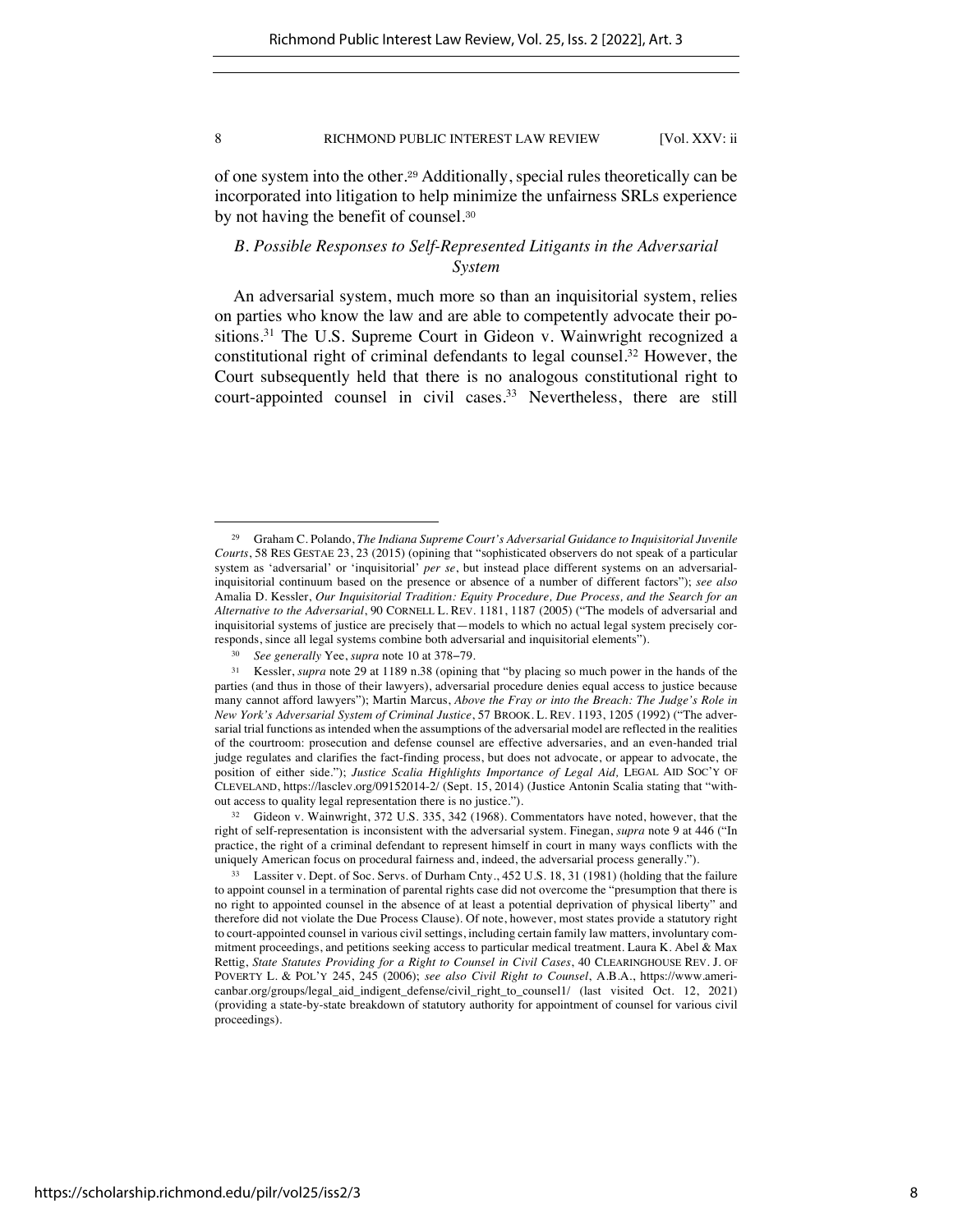impassioned pleas for a right to government-provided counsel in civil cases34—what is often referred to as a "Civil Gideon."35 California adopted the first-of-its-kind statute in 2009 that funded several civil legal aid pilot programs within that state.36 However, fully funding a Civil Gideon program on a national scale is not on the horizon.<sup>37</sup> Further, any expectation of transitioning to an inquisitorial system is simply unrealistic.38

There are many proposals to address the injustices and challenges that SRLs face. For example, some advocate for increased judicial involvement, noting that certain proceedings in many jurisdictions already incorporate inquisitorial elements.39 Pretrial discovery, specialized courts, special masters, court-appointed experts, judicial and non-judicial case managers, and alternative dispute resolution mechanisms arguably are inquisitorial in nature.<sup>40</sup> Also, many juvenile courts already allow certain court-appointed non-parties,

<sup>34</sup> *See generally* AM. ACAD. OF ARTS & SCIS., CIVIL JUSTICE FOR ALL 4−5 (2020) [hereinafter JUSTICE FOR ALL], https://www.amacad.org/sites/default/files/publication/downloads/2020-Civil-Justicefor-All\_0.pdf; LEWIS CREEKMORE, ET. AL., LEGAL SERVS. CORP., THE JUSTICE GAP: MEASURING THE UNMET CIVIL LEGAL NEEDS OF LOW-INCOME AMERICANS 13−14 (2017) [hereinafter JUSTICE GAP 2017], https://www.lsc.gov/sites/default/files/images/TheJusticeGap-FullReport.pdf; AM. BAR ASS'N, REPORT TO THE HOUSE OF DELEGATES 2−3 (2006), http://www.americanbar.org/content/dam/aba/administrative/legal\_aid\_indigent\_defendants/ls\_sclaid\_06A112A.authcheckdam.pdf.

<sup>&</sup>lt;sup>35</sup> The phrase was coined by U.S. District Judge Robert Sweet in a 1997 lecture, in which he advocated for a constitutional right to counsel in civil matters, similar to the right recognized by *Gideon* in criminal matters. The ABA has more narrowly defined "Civil *Gideon*" as "the idea that people who are unable to afford lawyers in legal matters involving basic human needs – such as shelter, sustenance, safety, health, and child custody – should have access to a lawyer at no charge." *Civil Right to Counsel*, *supra*  note 33. National Coalition for a Civil Right to Counsel prefers the term "civil right to counsel" to better reflect the narrower scope. *See History of the Civil Right to Counsel*, NAT'L COAL. FOR A CIV. RIGHT TO COUNS., http://www.civilrighttocounsel.org/about/history (last visited Oct. 18, 2021).

<sup>36</sup> A.B. 590, 2009 Gen. Assemb., Reg. Sess. (Cal. 2009).

<sup>37</sup> *See* James L. Baillie & Judith Bernstein-Baker, *In the Spirit of Public Service: Model Rule 6.1, the Profession and Legal Education*, 13 MINN.J. L. & INEQ. 51, 60 (1994) ("Long, acrimonious, Congressional debates over public funding of . . . programs that provide [indigent civil legal] services have made clear that in the near future adequate funding will not be available"); Clare Pastore, *Gideon Is My Co-Pilot: The Promise of Civil Right to Counsel Pilot Programs*, 17 U. D.C. L. REV. 75, 79 (2014) (noting the "instinctive reaction of many policymakers and members of the public that a civil right to counsel is simply unaffordable"); Even California's Civil-*Gideon* law as currently enacted is relatively modest. *See Civil "Gideon" Comes to California*, NEUFELD MARKS, https://www.neufeldmarks.com/civil-gideoncomes-to-california/ (last visited Oct. 10, 2021) (pointing out that the statute simply requires the establishment of "pilot programs to provide legal counsel to low-income parties in civil cases involving basic human needs" and that increased civil filing fees, and not tax dollars, will fund any new programs).

<sup>38</sup> *See* Landsman, *supra* note 7 at 713; *but see* Kessler, *supra* note 29 at 1192 (arguing that "the time has come to begin seriously considering the inquisitorial alternative—namely, a systematic effort to increase the court's control over litigation as a means of remedying the excesses of adversarial procedure").

<sup>39</sup> *See* Sward, *supra* note 7 at 355. The *ABA Model Rules of Judicial Conduct* require that "[a] judge shall uphold and apply the law, and shall perform all duties of judicial office fairly and impartially." MODEL CODE OF JUD. CONDUCT r. 2.2 (AM. BAR ASS'N 2020) [hereinafter MODEL JUDICIAL RULES]. The related commentary provides that judges may "make reasonable accommodations to ensure pro se litigants the opportunity to have their matters fairly heard." MODEL JUDICIAL RULES r. 2.2 cmt. 4. *See generally* Tom Lininger, *Judges' Ethical Duties to Ensure Fair Treatment of Indigent Parties*, 89 FORDHAM L. REV. 1237, 1237–38 (2020).

<sup>40</sup> *See generally* Sward, *supra* note 7 at 326–54.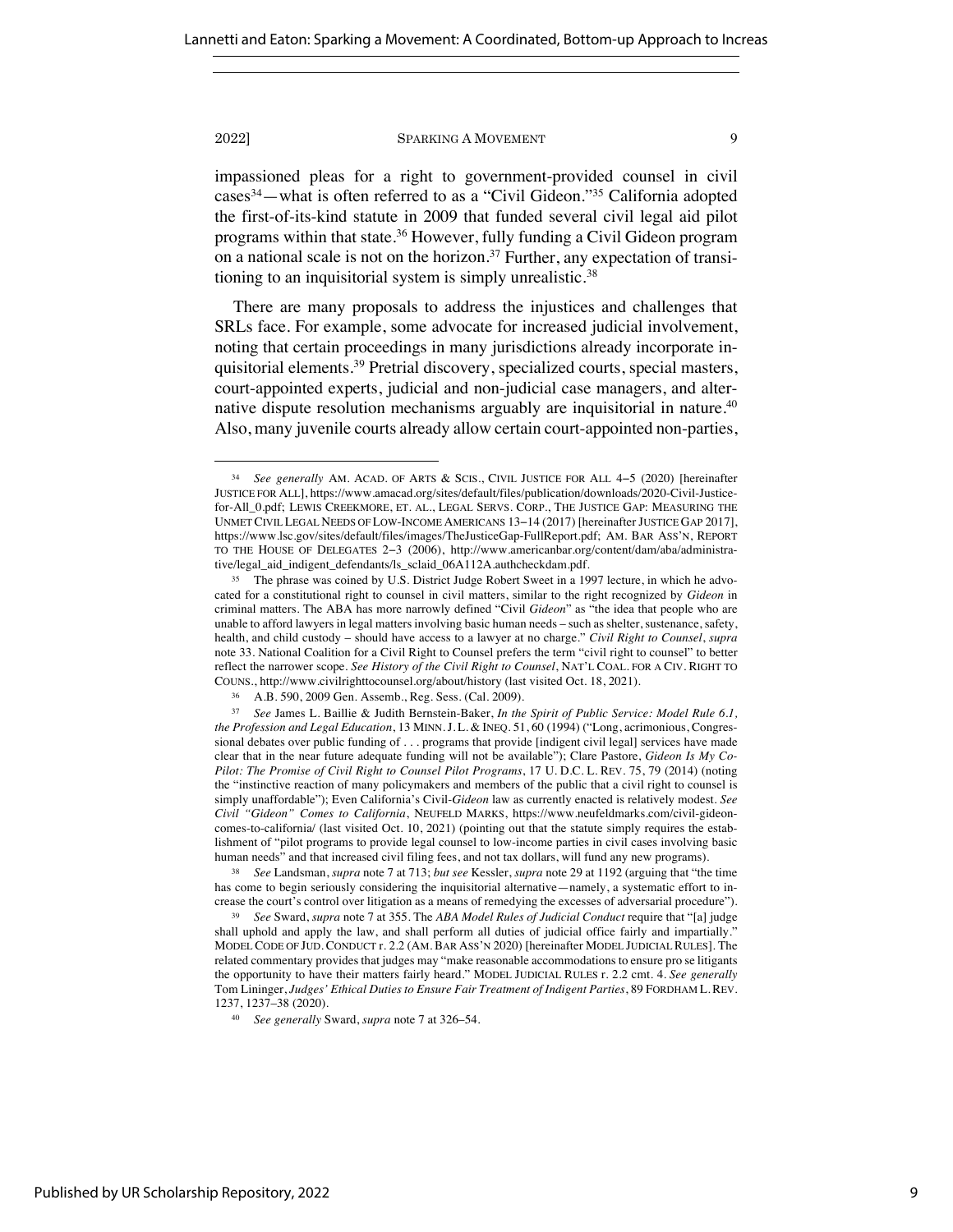such as guardians ad litem and special advocates, to conduct investigations and present evidence in what have been described as "inquisitorial 'best interest of the child' determinations."41 Further, the rules of evidence may not even apply in many preliminary or miscellaneous proceedings.<sup>42</sup> But there are a host of problems associated with expecting judges to incorporate vaguely defined inquisitorial elements into their adversarial adjudicatory processes, not the least of which is that many of those elements are inconsistent with the fundamental design of the adversarial system.<sup>43</sup>

There are some suggested measures to assist SRLs that are noncontroversial and that arguably should be incorporated universally to the extent possible.44 These include pretrial conferences to discuss procedure, deadlines, and expectations at trial; detailed court forms that outline the issues to be presented, the party that has the burden of proof, the applicable standard of proof, and the consequences of failing to appear or to satisfy the burden of proof; detailed procedural explanations during the trial as needed; and allowing narrative testimony during trial.<sup>45</sup> At various points in the adjudicatory process, some judges explain to SRLs concepts of evidentiary procedure, including relevancy, forms of evidence, how to obtain evidence, foundation, primary objections to admissibility, and the consequences of failing to produce evidence.46 And at least one professor has argued persuasively that a "professional responsibility of fair play" be incorporated into attorney rules

<sup>41</sup> Polando, *supra* note 29 at 26, 28. As one apparently frustrated magistrate put it, "while there are universal calls for juvenile court judges to use 'evidence-based practices,' increase cultural 'competence' or 'awareness' and become more aware of psychological data, it is nearly impossible to present, much less test, those studies in an adversarial setting, and when parties do not present evidence, the most culturally competent, psychologically informed adversarial judge becomes as ignorant as her evidence."

<sup>42</sup> *See, e.g.*, *id.* at 25 (discussing Rule 101 of Indiana's Rules of Evidence, which provides that the evidentiary rules do not apply to many proceedings).

<sup>43</sup> *See* Paris R. Baldacci, *Assuring Access to Justice: The Role of the Judge in Assisting Pro Se Litigants in Litigating Their Cases in New York City's Housing Court*, 3 CARDOZO PUB. L., POL'Y & ETHICS J. 659, 672 (2006); Finegan, *supra* note 9 at 473 ("Because of the judge's role in ensuring a fair trial, the role of neutral arbiter is sometimes abandoned when a defendant decides to represent himself, and the judge begins to look less like the detached overseer of the adversarial system and more like the proactive participant in the inquisitorial process"); Marcus, *supra* note 31 at 1205 ("Whether to intervene, and what form any intervention should take, necessarily varies with the nature and the circumstances of the case, the extent of the problem, and the personalities and abilities of the parties and the court."); *see also* JONA GOLDSCHMIDT ET AL., MEETING THE CHALLENGE OF PRO SE LITIGATION: A REPORT AND GUIDEBOOK FOR JUDGES AND COURT MANAGERS, AM. JUDICATURE SOC'Y 25, 28 (1998) ("The legal and judicial ethics issues surrounding any form of judicial assistance to a self-represented litigant, or even a represented party, are numerous, intertwined, and implicate competing values"; "Judges must balance their duty of impartiality to all parties with their duty to provide the required 'meaningful opportunity to be heard' to which all litigants are constitutionally entitled.").

<sup>44</sup> Yee, *supra* note 10 at 405–06; *see also* MODEL RULES OF PRO. CONDUCT r. 4.3 (AM. BAR ASS'N 2019); RESTATEMENT (THIRD) OF THE L. GOVERNING LAWS. § 103 (AM. L. INST. 2000).

<sup>45</sup> Baldacci, *supra* note 43 at 671.

<sup>46</sup> *Id.* at 671–72.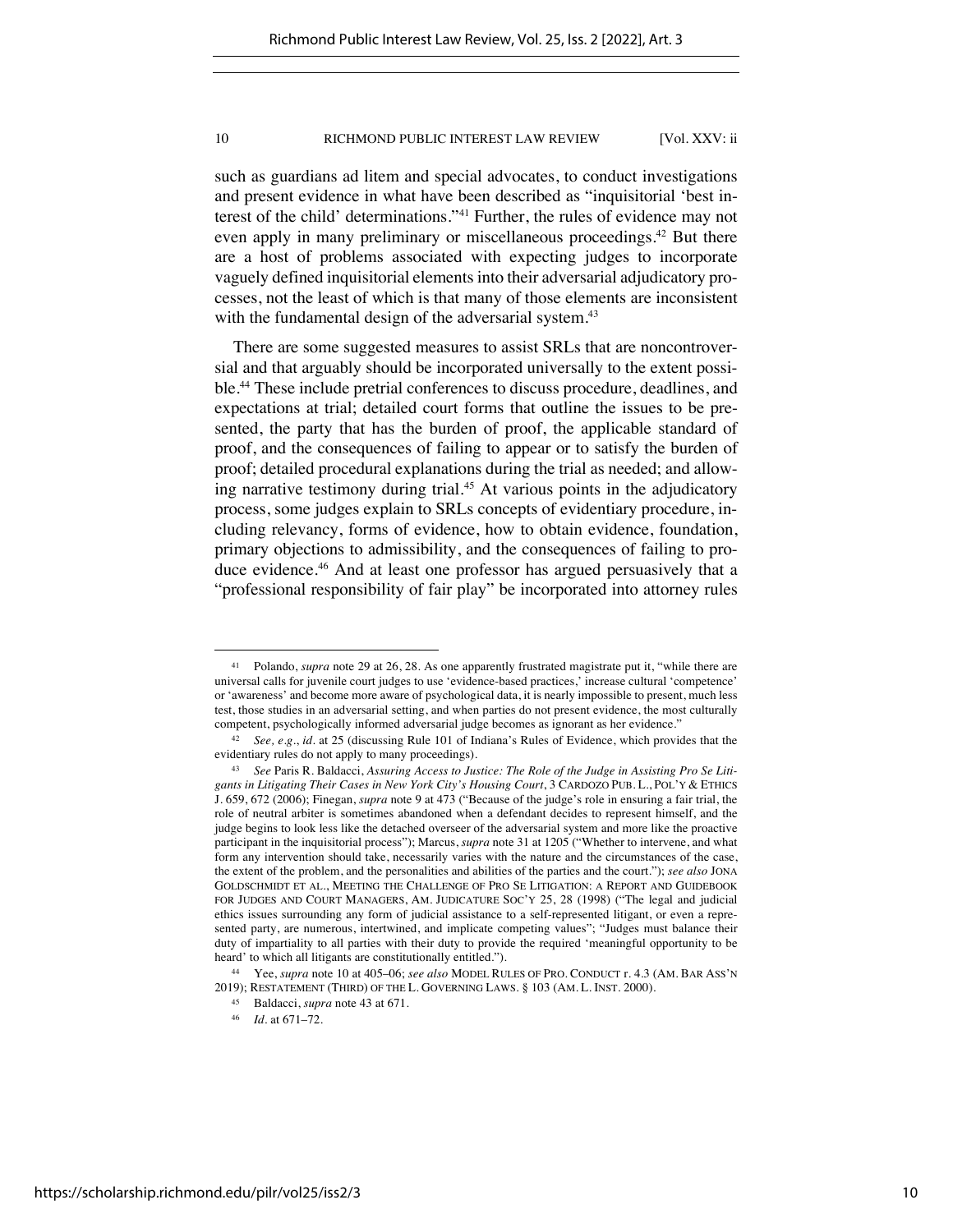of professional conduct when dealing with a pro se adversary.<sup>47</sup> Of course, whether these measures ultimately assist SRLs who have no legal training is subject to debate.

Beyond mandated or generally accepted practices, some have argued that, in an adversarial system, judges have an obligation to play an active role in the production of evidence when confronted with an SRL if necessary to prevent a manifest injustice.<sup>48</sup> The supporting rationale is that "it is the 'chief function of a court of law to find out the truth and not merely to decide which party has adduced better evidence."<sup>49</sup> This implicitly recognizes that the adversarial system breaks down when the parties themselves are unable to control the adjudicatory process as intended.50 Judicial interaction also is fraught with danger: having the judge actively assist an SRL risks taking the judge out of the fair-and-neutral-arbiter role that is essential to adversarial adjudication.51 For instance, some have advocated that judges ask questions, make objections, and assist an SRL to establish evidentiary foundations and to properly testify regarding the substance of the evidence.<sup>52</sup> Needless to say, the line of demarcation between partiality and ensuring a fair hearing is not well-defined.53

None of the above suggestions will adequately overcome the adversity normally faced by an SRL in the American adversarial system. Both sides need legal representation to provide an even playing field in a rules-driven

<sup>47</sup> *See generally* Yee, *supra* note 10 at 380 (advocating for "a professional responsibility of fair play when dealing with a pro se adversary").

<sup>48</sup> Polando, *supra* note 29 at 23.

<sup>&</sup>lt;sup>49</sup> *Id.* at 23 (opining that "sophisticated observers do not speak of a particular system as 'adversarial' or 'inquisitorial' per se, but instead place different systems on an adversarial-inquisitorial continuum based on the presence or absence of a number of different factors"); *see also* Kessler, *supra* note 29 at 1187 ("The models of adversarial and inquisitorial systems of justice are precisely that—models to which no actual legal system precisely corresponds, since all legal systems combine both adversarial and inquisitorial elements.").

<sup>50</sup> As noted in a "guidebook" for judges and court managers, "Many courts have an unstated policy of leniency regarding the construction of pro se pleadings, and failures to adhere to technical rules of procedure are largely ignored to ensure that claims made are given 'fair and meaningful consideration.'" GOLDSCHMIDT ET AL.,*supra* note 43 at 27 (quoting Metzker v. Herr, 748 F.2d 1142, 1146 (7th Cir. 1984)).

<sup>51</sup> *See* Finegan, *supra* note 9 at 473 ("Because of the judge's role in ensuring a fair trial, the role of neutral arbiter is sometimes abandoned when a defendant decides to represent himself, and the judge begins to look less like the detached overseer of the adversarial system and more like the proactive participant in the inquisitorial process.").

<sup>52</sup> Baldacci, *supra* note 43 at 672; *see also* GOLDSCHMIDT ET AL., *supra* note 43 at 28 ("Judges must balance their duty of impartiality to all parties with their duty to provide the required 'meaningful opportunity to be heard' to which all litigants are constitutionally entitled.").

<sup>53</sup> *See* Marcus, *supra* note 31 at 1205 ("Whether to intervene, and what form any intervention should take, necessarily varies with the nature and the circumstances of the case, the extent of the problem, and the personalities and abilities of the parties and the court."); GOLDSCHMIDT ET AL., *supra* note 43 at 25 ("The legal and judicial ethics issues surrounding any form of judicial assistance to a self-represented litigant, or even a represented party, are numerous, intertwined, and implicate competing values.").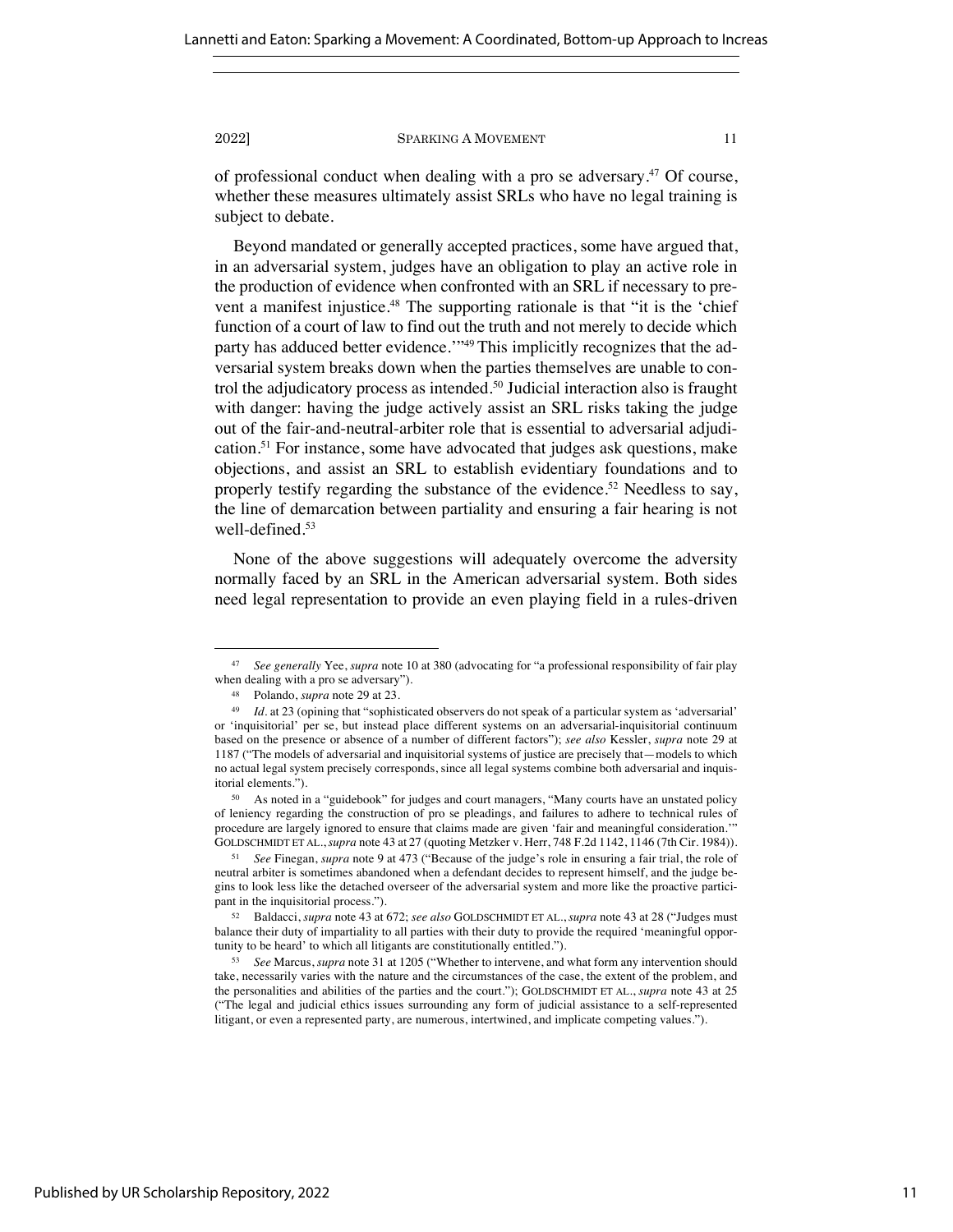adjudicatory process that is controlled by the parties.<sup>54</sup> The only practical solution, at least in the short term, is to understand the severe implications of involuntary self-representation on adversarial adjudication in order to fully appreciate the daunting challenge. Then, the focus needs to be on educating the bar with the goal of identifying the necessary pro bono attorneys to address the problem.

# II. THE IMPACT OF SELF-REPRESENTED LITIGANTS ON THE ADVERSARIAL **SYSTEM**

Studies have consistently shown that the absence of legal counsel has an appreciably negative effect on the twin goals of the litigation system.<sup>55</sup> SRLs are less likely to prevail in court and, arguably more concerning, more likely to believe that they were not treated fairly.<sup>56</sup> The only way to provide an even playing field in a rules-driven adjudicatory process that is controlled by the parties is to ensure both sides have legal representation.

# *A. How Legal Representation Affects Arriving at the Correct Outcome*

Recruiting additional *pro bono* attorneys to fill the void in the adversarial system created by SRLs almost certainly will be easier if the potential recruits are assured that their participation really will make a difference.<sup>57</sup> Conducting litigation without legal counsel clearly is inconsistent with the design of the modern adversary process.<sup>58</sup> Still, the question is whether the insertion of representation will actually improve the otherwise self-represented party's

<sup>54</sup> *See* Landsman, *supra* note 7 at 716 ("Because of the potential complexity of legal questions and the intricacy of the legal mechanism, parties generally cannot manage their own lawsuits. Rather, they, and the adversary system, have come to rely upon a class of skilled professional advocates to assemble and present the testimony upon which decisions will be based. The advocates are expected to provide the legal skills necessary to organize the evidence and formulate the issues.").

<sup>55</sup> *See* Finegan, *supra* note 9 at 464 ("Truth in the adversarial system was actually a determination of which opposed position was more likely to be correct . . . By contrast, the inquisitorial system demanded that the truth be ascertained by assembling all available evidence."); Yee, *supra* note 10 at 402–03 ("From a psychological perspective, the pro se party's perception of the process being fair is important to that party's satisfaction with the outcome.").

<sup>56</sup> *See* Matthew Chaney, *Study: Unrepresented Civil Litigants Lose More Often*, VA. LAW. WKLY. (Apr. 27, 2018), https://valawyersweekly.com/2018/04/27/study-unrepresented-civil-litigants-lose-moreoften/.

<sup>57</sup> *See* Margaret Meriwether Cordray, *Expanding Pro Bono's Role in Legal Education*, 48 IDAHO L. REV. 29, 38 (2011) ("Research on volunteerism suggests that individuals are more likely to contribute if they feel that they have the time and competence to help, their efforts will be effective, and they have personal involvement with the people whom they are assisting.").

<sup>58</sup> *See* Landsman, *supra* note 7 at 716 ("Because of the potential complexity of legal questions and the intricacy of the legal mechanism, parties generally cannot manage their own lawsuits. Rather, they, and the adversary system, have come to rely upon a class of skilled professional advocates to assemble and present the testimony upon which decisions will be based. The advocates are expected to provide the legal skills necessary to organize the evidence and formulate the issues.").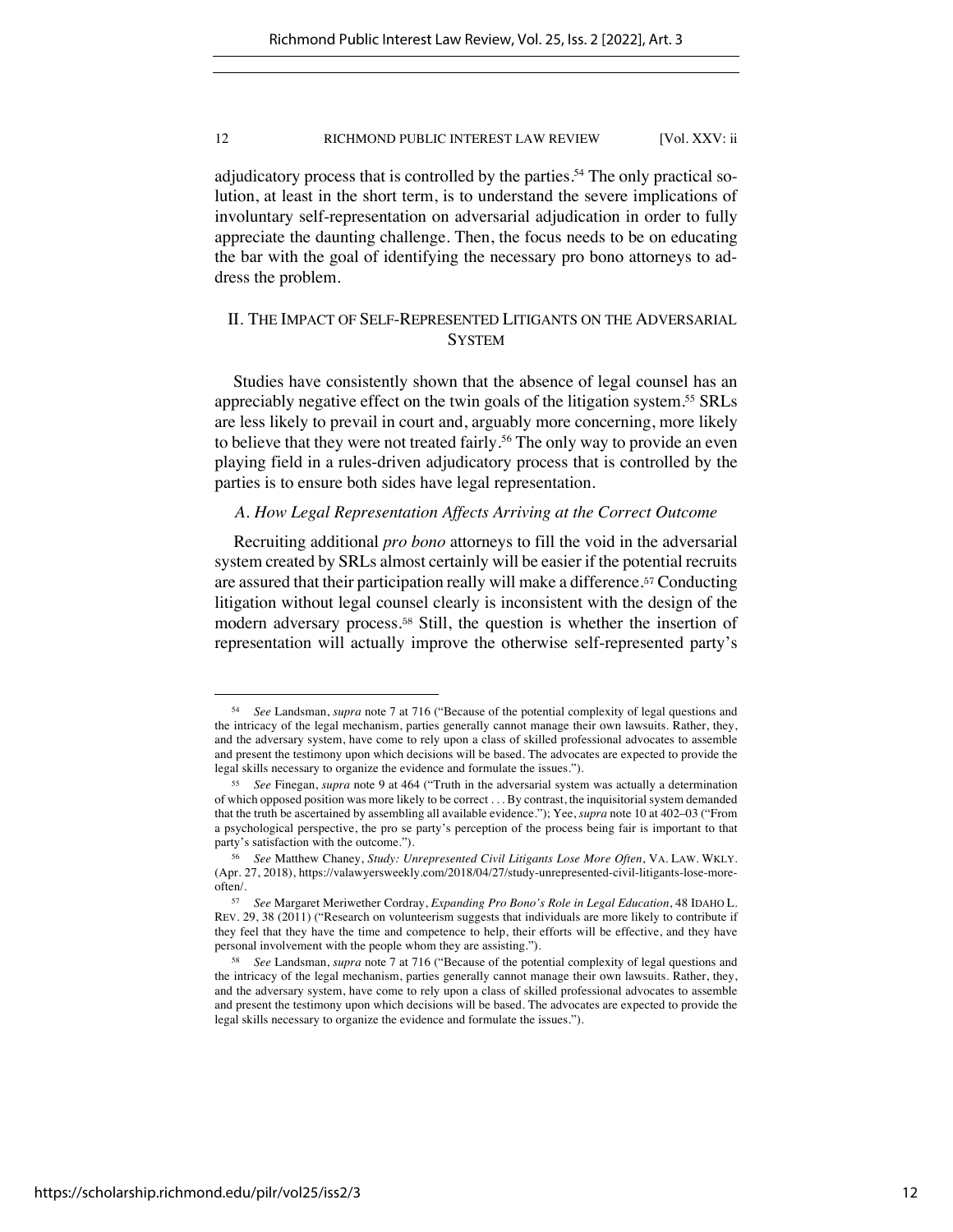outcome in the proceedings. The short answer is that, based on numerous studies, it absolutely will.

Recognizing that legislators would need to be convinced that the benefit to indigent civil litigants would outweigh the cost of any government-provided attorneys, multiple studies have been conducted to examine the benefits of legal counsel to otherwise unrepresented litigants.<sup>59</sup> Although the expense associated with lawyers can be eliminated by using *pro bono* attorneys, the benefits measured by these studies are still valid. These positive results are also a measure of the current negative impact of SRLs on the court with respect to arriving at the "correct" adjudicatory outcome.

Several studies have been conducted in the area of housing, where, as Professor Pastore put it, "the imbalance of representation between indigent [tenant] defendants and landlord plaintiffs is overwhelming."<sup>60</sup> In one Massachusetts study, which compared full legal representation to a three-hour self-help clinic for tenants subject to potential eviction, two-thirds of represented tenants were able to stay in their homes compared to one-third of SRLs.<sup>61</sup> The most extensive studies, conducted in California, found that representation resulted in the eviction default rate going from 40% to effectively zero, and that two-thirds of cases with full representation settled compared with one-third of SRL cases.<sup>62</sup>

The California studies also evaluated child custody cases.<sup>63</sup> They found that 54% of represented cases were fully resolved during a settlement conference compared to 30% of SRL cases, and that 60% of represented cases resolved without a hearing versus 37% of SRL cases.<sup>64</sup> Also of significance, the parties in only one in ten represented cases returned to court within two years after adjudication to modify the court's custody order compared to one

<sup>59</sup> Pastore, *supra* note 37 at 77.

<sup>60</sup> *Id.* at 80; *see also* JUSTICE FOR ALL, *supra* note 34 at 7 (noting that in New York in 2017, "about 90 percent of landlords in eviction proceedings had lawyers, compared to only about 1 percent of tenants."); JUD. COUNCIL OF CAL., SARGENT SHRIVER CIVIL COUNSEL ACT EVALUATION 1, 47 (2020), https://www.courts.ca.gov/documents/Shriver-Legislative-Report\_June-30-2020.pdf (pointing out that in California "[i]t is very common for unlawful detainer cases to involve landlords with legal representation and tenants without the resources to retain counsel."); *Backdrop: The Access to Justice Crisis* NAT'L COAL. FOR A CIV. RT. TO COUNS., http://civilrighttocounsel.org/about/history (last visited June 15, 2021). The National Coalition for the Civil Right to Counsel claims that "eviction cases involve one of the most imbalanced scenarios for civil cases'' and that one of its recent studies shows that, on average, only 3% of tenants are represented in eviction cases whereas 81% of landlords are represented.

<sup>61</sup> Pastore, *supra* note 37 at 77. Of note, the self-help clinic alone represented a huge benefit, as it increased the statewide possession rate of 2% to more than 30%.

<sup>62</sup> JUD. COUNCIL OF CAL., *supra* note 60 at 15–16. California studies were pilot projects pursuant to the 2009 Sargent Shriver Civil Counsel Act. JUSTICE FOR ALL, *supra* note 34 at 1. The program consisted of ten pilot projects conducted between 2015 and 2019, six focused on housing cases, three on child custody cases, and one on guardianship and conservatorship cases.

<sup>63</sup> JUD. COUNCIL OF CAL., *supra* note 60 at 53.

<sup>64</sup> *Id.* at 84.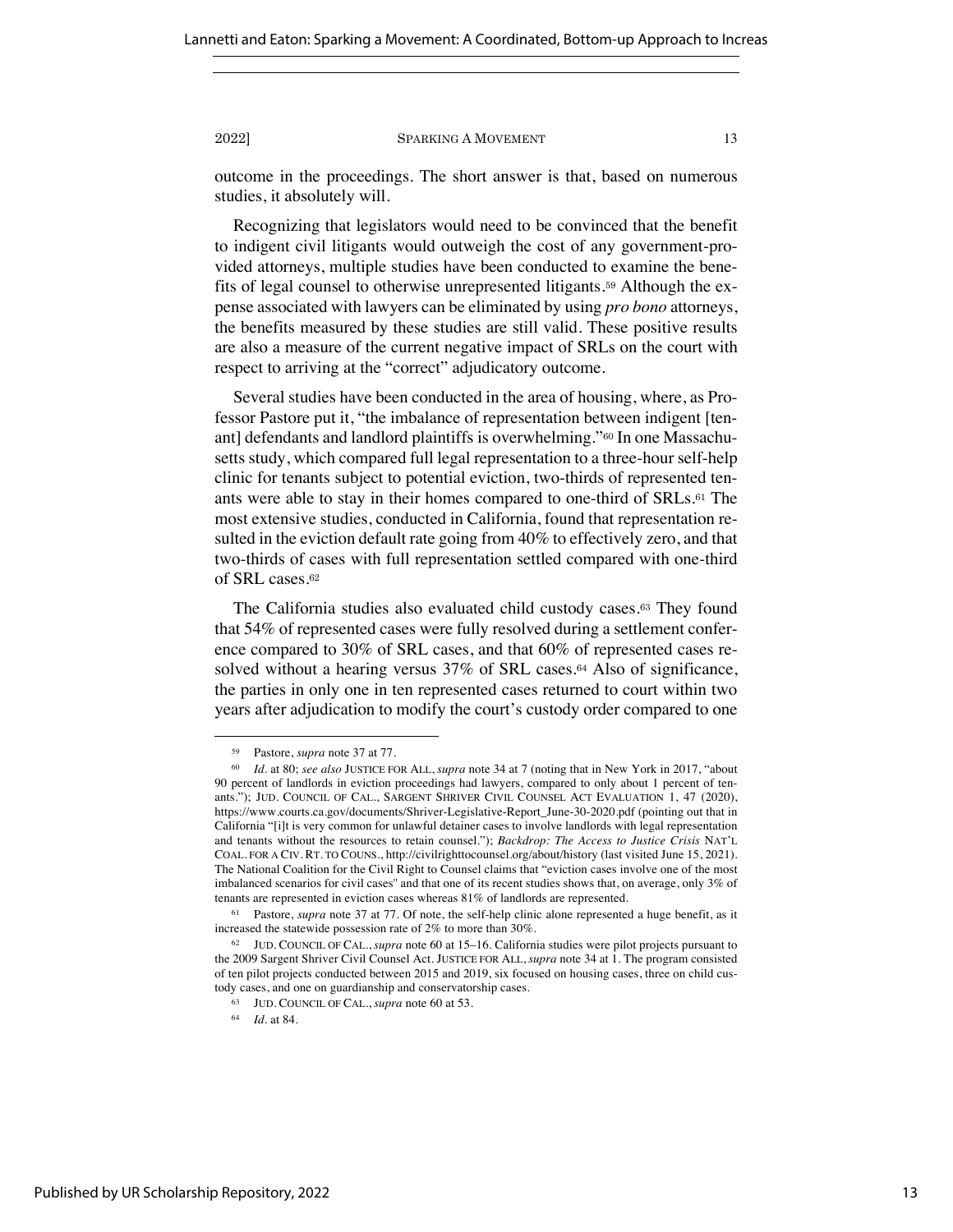in three SRL cases, indicating that the attorney-assisted resolution was more permanent.<sup>65</sup> These studies can also act as a proxy to demonstrate the more generalized impact of access to justice initiatives on indigent individuals because the studies spanned an eight-year period and involved 43,266 low-income litigants.<sup>66</sup> Across the six housing pilot studies, 67% of represented cases, compared to 34% of SRL cases, were settled; 3% of represented cases, versus 14% of SRL cases, were resolved via trial; and 8% of represented cases, compared to 26% of SRL cases, ended via default judgment.<sup>67</sup>

Another way of measuring the impact of legal representation is to look at the financial implications to the low-income Americans served. In 2017, the state of New York helped indigent residents obtain \$1.08 billion in federal benefits and \$58.6 million in civil damages.<sup>68</sup> The California bar reported that during that same year, legal efforts supporting low-income residents recovered \$134 million, prevented the loss of an additional \$43 million in benefits, and helped keep 4,895 families in their homes, which avoided \$19.6 million in costs for the residents.<sup>69</sup> Vermont estimated an economic return on its 2017 investment in legal services for indigent residents of \$66.4 million.<sup>70</sup>

In sum, it is undeniable that the involvement of legal counsel results in significant positive results for those who would otherwise be unrepresented. Based on our adversarial system, indigent Americans *with* lawyers are much more likely to prevail in litigation in terms of, *inter alia*, keeping their homes, being granted custody of their children, receiving protective orders, gaining guardianship and conservatorship of those who need assistance, and receiving federal benefits.<sup>71</sup> Providing low-income people access to legal representation also means that cases are decided on the merits and not as a result of only one side having access to an attorney. Simply put, legal representation matters.

### *B. How Self-Represented Litigants Perceive Being Treated Justly*

Equally important as reaching the correct outcome in an adjudicatory system, if not more important, is the parties' perception that they were treated

<sup>65</sup> *Id.* at 85.

<sup>66</sup> *Id.* at 4. Approximately 39,000 of the roughly 43,000 litigants served were involved in unlawful detainer cases. About 3,000 were involved in child custody cases, and approximately 1,000 were involved in guardianship or conservatorship cases.

<sup>67</sup> *Id.* at 23. A study in Virginia similarly documented the detriment of litigating without legal representation. *See* Chaney, *supra* note 56.

<sup>68</sup> JUSTICE FOR ALL, *supra note 34* at 6.

<sup>69</sup> *Id.* at 8.

<sup>70</sup> *Id.*

<sup>71</sup> *See, e.g., id.* at 6.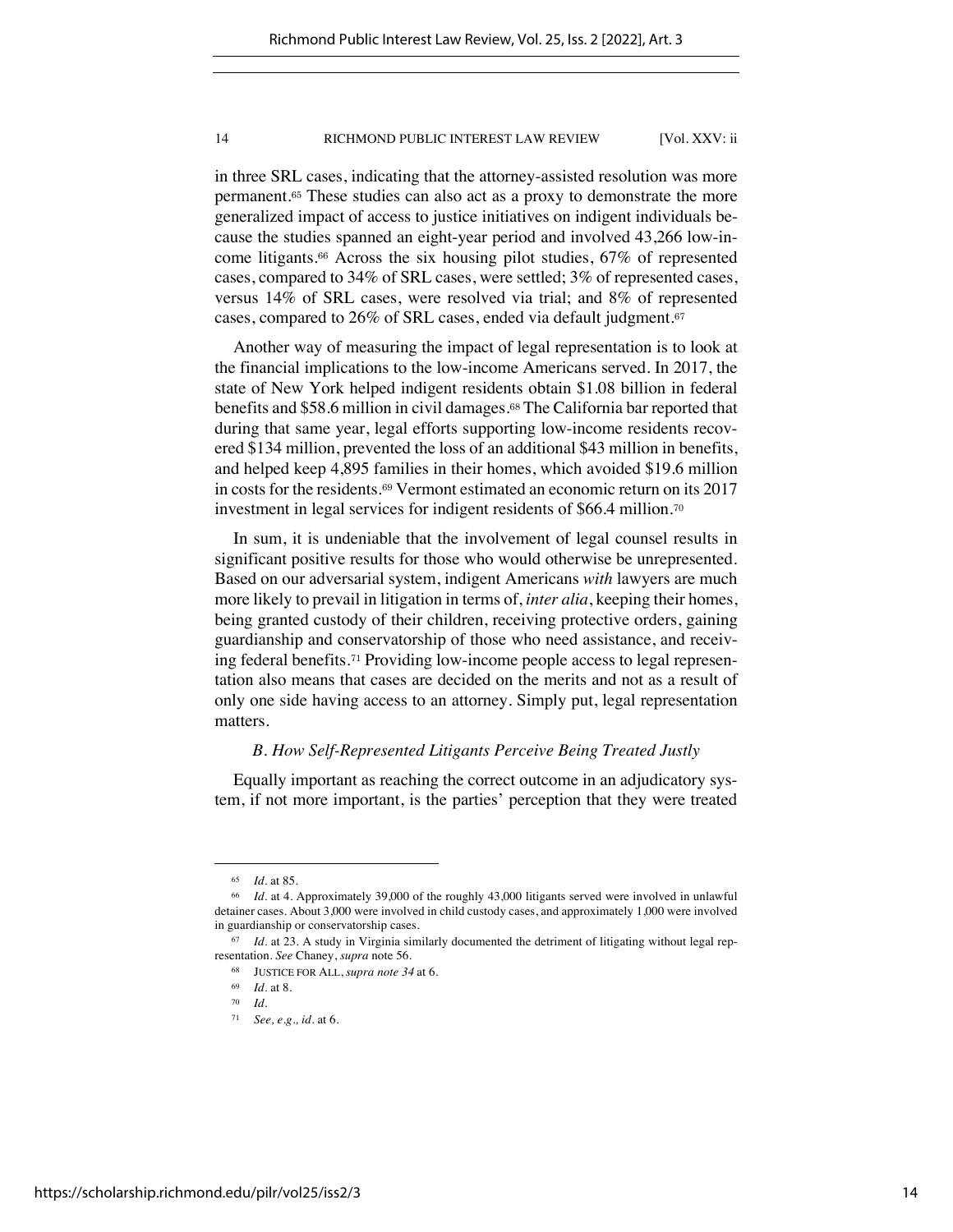fairly during the process.<sup>72</sup> An individual's perception of justice forms the basis for his respect for the rule of law.73 Individuals resort to judicial remedies or are drafted into the realm of litigation, sometimes involuntarily, because their rights are at stake or they are trying to settle a dispute that they have been unable to resolve otherwise.<sup>74</sup> They then can find themselves in a strange and unfamiliar world.75

Attorneys often act as surrogates and interpreters for their clients during litigation by filing documents and explaining the nuances of a relatively complex system of justice.76 Self-represented litigants without legal training often are confused by the adjudicatory process and therefore exit the courthouse believing that the system is flawed, illogical, and unfair.<sup>77</sup> They may even feel like they were not provided an opportunity to be heard and were not informed of why the judge ruled the way she did.78 Parties without counsel are frequently on the losing end of a default judgment because they did not file a required pleading or did not understand what evidence to present or how to present it.79 They may be precluded from presenting relevant evidence during a court proceeding because they are unaware that they had to respond to

<sup>72</sup> *See* Yee, *supra* note 10 at 402–03 ("From a psychological perspective, the pro se party's perception of the process being fair is important to that party's satisfaction with the outcome.").

<sup>73</sup> *See* Rebecca Hollander-Blumoff & Tom R. Tyler, *Procedural Justice and the Rule of Law: Fostering Legitimacy in Alternative Dispute Resolution*, 2011 J. DISP. RESOL. 1, 3 (2011) (noting that "perceptions of procedural justice have important effects on how people think about, and behave with respect to, the outcomes they receive in legal disputes" and further "predict future adherence to outcomes and agreements").

<sup>74</sup> ALAN HOUSEMAN & LINDA E. PERLE, SECURING EQUAL JUSTICE FOR ALL: A BRIEF HISTORY OF CIVIL LEGAL ASSISTANCE IN THE UNITED STATES 7 (2018) (noting that "[c]ivil legal assistance helps lowincome people navigate various civil matters like housing evictions, home foreclosures, predatory lending, child support, and domestic violence" and "also helps people access government benefits like Social Security, Veteran's Benefits, disability, unemployment insurance, food stamps, cash assistance, and health insurance").

<sup>75</sup> *See* Baldacci, *supra* note 43 at 661 (asserting that "a pro se litigant is thrust into the role of litigator within an adversarial system which she does not understand, either procedurally or substantively, and which effectively silences her").

<sup>76</sup> HOUSEMAN & PERLE, *supra* note 74 at 7 ("Without the services of a lawyer, low-income people with civil-legal problems may have no way of protecting their legal rights and advancing their interests.").

<sup>77</sup> *See* Hollander-Blumoff & Tyler, *supra* note 73 at 4 ("Even when people lose, they feel better about that loss when they experience procedural fairness; conversely, when they win, they do not feel as good about that outcome absent procedural fairness.").

<sup>78</sup> *See id.* at 5 ("[I]ndividuals care whether . . . they have had an opportunity to present their own story, a factor that the literature commonly refers to as voice."); Sward*, supra* note 7 at 310 (asserting that a "reason for giving each party a voice is that it enhances the individual dignity of the participants in the adjudicative process" and that "in a society that values autonomy of the individual, such a voice is essential").

<sup>79</sup> JUD. COUNCIL OF CAL., *supra* note 60 at 3 (noting that landlords received default judgements against unrepresented tenants in 40% of California eviction cases between 2016 and 2019).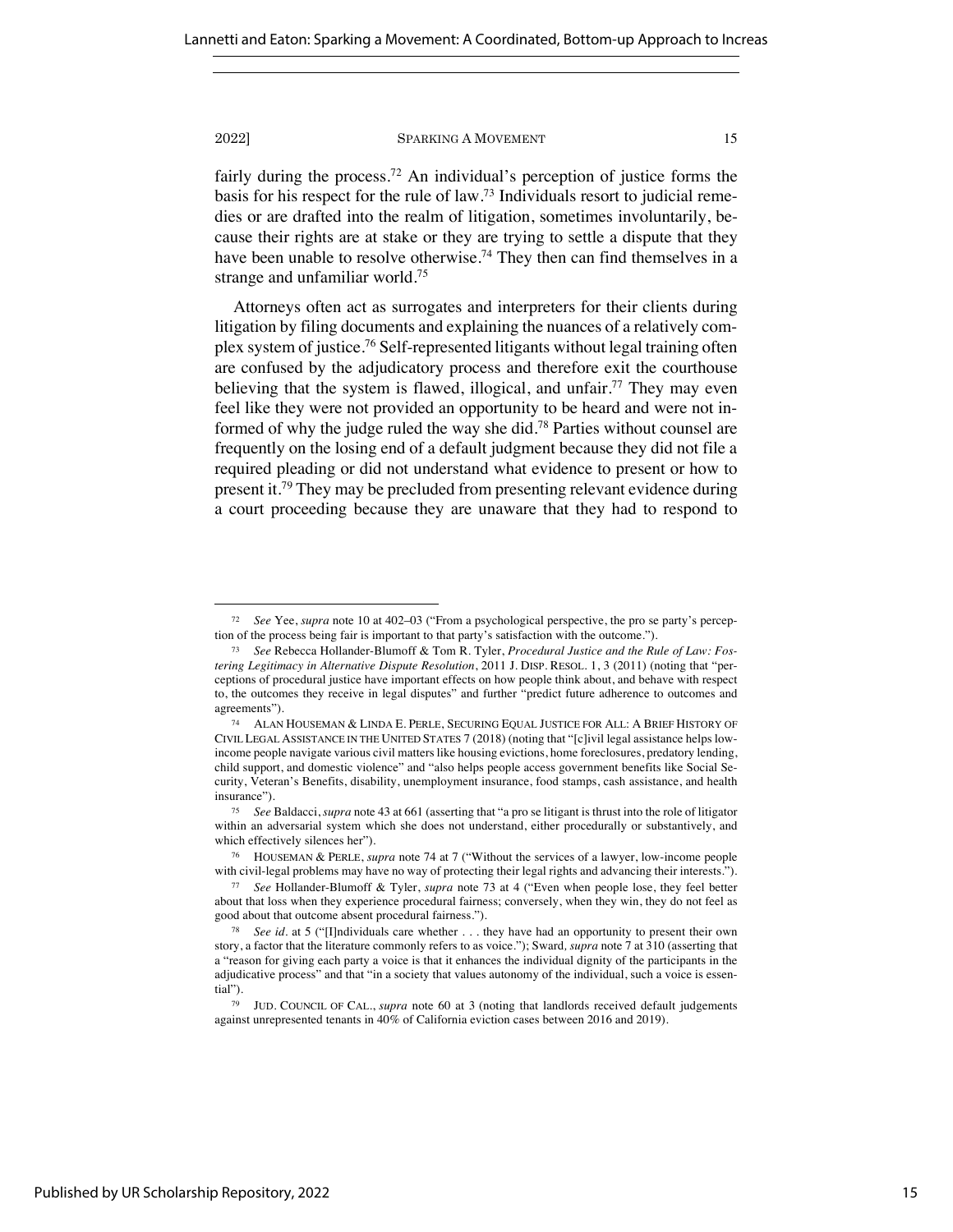discovery or did not make required pretrial disclosures.<sup>80</sup> In short, SRLs often come away from the litigation process believing that they were not treated justly.<sup>81</sup>

But the perception of unfairness stemming from a litigation experience, even if the perception is unwarranted, can have a much greater consequence.82 It likely will negatively contribute to that individual's perception of the justice system as a whole, an issue that is becoming more and more concerning.83 Respect for the rule of law is premised on the perception that the administration of justice treats everyone equally and fairly.<sup>84</sup> If substantial numbers of citizens lose confidence in our justice system, there can be significant adverse societal costs, up to and including violence.<sup>85</sup> It, therefore, is critical that litigants perceive that they are being treated justly.

### III. THE JUSTICE GAP AND TOP-DOWN RESPONSES THERETO

Studies have shown that more than 70% of low-income American households experience at least one civil legal dispute in a given year, including problems with housing conditions, evictions, foreclosures, debt collection, disability access, health care, veterans' benefits, and domestic violence.<sup>86</sup> Although legal aid societies in many areas of the country are tasked with resolving these issues for low-income people, usually with the assistance of the judicial system, they simply are unable to do so on the scale needed given

<sup>80</sup> FED. BAR ASS'N, REPRESENTING YOURSELF IN FEDERAL DISTRICT COURT: A HANDBOOK FOR PRO SE LITIGANTS 3 (2019) (pointing out to SRLs that "[i]t is more important to file/submit required documents and responses on time, than to do everything "perfectly" and that "[y]ou can lose your case if you miss deadlines.").

<sup>81</sup> As Chicago judge Michael B. Hyman, then chair of the ABA Judicial Division Lawyers Conference, put it in 2008, "Fairness underlies both the legitimacy and effectiveness of a judicial system." AM. BAR ASS'N JUD. DIV. LAW. CONF., PERCEPTIONS OF JUSTICE: A DIALOGUE ON RACE, ETHNICITY, AND THE COURTS 4 (2008-2011), https://www.americanbar.org/content/dam/aba/administrative/lawyers\_conference/2011\_poj\_writtenreport.pdf. (quoting Judge Hyman).

<sup>82</sup> Keith Roberts, *Perceptions of Justice: Time to Act,* THE JUDGES' J. (Nov. 1, 2015), https://www.americanbar.org/groups/judicial/publications/judges\_journal/2015/fall/perceptions\_of\_justice\_time\_to\_act/ (noting that "even mistaken perceptions lead to serious problems.").

<sup>83</sup> Sherrilyn Ifill, then President of the NAACP Legal Defense and Educational Fund, stated the following in 2015: "We are losing a whole generation, maybe more than one, who are losing their confidence in our justice system. Increasingly they believe that the rule of law is selective, unfair, and inequitably applied." *Id.*

<sup>84</sup> Hollander-Blumoff & Tyler, *supra* note 73 at 6 ("[P]eople are more likely to defer to the decisions and judgments of an authority, and comply with those judgments in the long term, when they perceive that the authority has made those decisions according to a fair process.").

<sup>85</sup> Roberts, *supra* note 82 (concluding that "minority perceptions of the justice system are often negative and sometimes inaccurate," which can lead to "frustration and rage; feelings of exclusion and isolation from society that cause people to eschew civic activity (including, for example, failing to vote); and even, in some instances, people taking 'justice' into their own hands.").

<sup>86</sup> JUSTICE GAP 2017, *supra* note 34 at 20–27.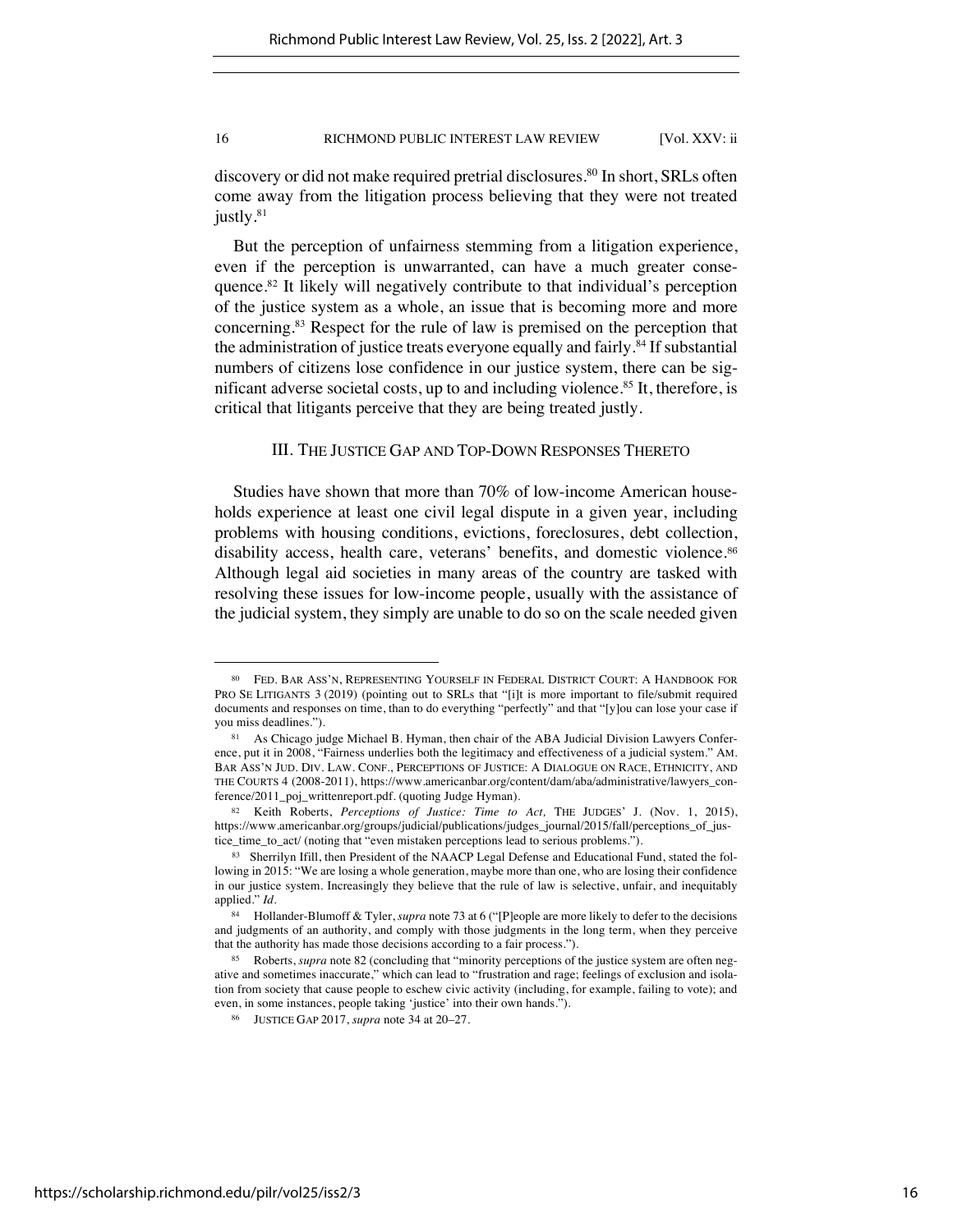current configurations and funding constraints.<sup>87</sup> Therefore, bridging the Justice Gap<sup>88</sup> by providing necessary legal representation, requires additional assistance from the legal profession itself.<sup>89</sup>

# *A. The Magnitude and Trend of the Justice Gap*

The sheer magnitude of the current Justice Gap is daunting. Low-income individuals seek professional legal assistance for only 20% of their civil legal problems.<sup>90</sup> And according to the National Center for State Courts, more than 75% of all civil cases involve at least one self-represented party.<sup>91</sup> The Legal Services Corporation ("LSC") reported that in 2016, 71% of low-income households experienced at least one civil legal problem, and 86% of the reported problems received inadequate or no legal assistance.<sup>92</sup> It also predicted that in 2017, between 62% and 72% of an estimated 1.7 million legal problems presented to the LSC would receive only limited or no help.<sup>93</sup> Further, based on all legal aid programs in the country, there is approximately one legal-aid lawyer for every 6,415 low-income people compared with approximately one lawyer providing personal legal services for every 525 people in the general population.<sup>94</sup>

Perhaps of more concern, the Justice Gap continues to widen despite the longstanding recognition of the crisis, recurring calls from the top down for

<sup>87</sup> *Id.* (noting that the Legal Services Corporation (LSC), which is "the single largest funder of civil legal aid for low-income Americans," is only able to address about half of the civil needs of low-income Americans brought each year. The LSC "is an independent nonprofit established by Congress in 1974 to provide financial support for civil legal aid to low-income Americans.").

<sup>88</sup> The term "Justice Gap" was coined in 2004 by the LSC. LEGAL SERV. CORP., DOCUMENTING THE JUSTICE GAP IN AMERICA: THE CURRENT UNMET CIVIL LEGAL NEEDS OF LOW-INCOME AMERICANS 5, 9 (2009). It is defined as "the difference between the civil legal needs of low-income Americans and the resources available to meet those needs."

<sup>89</sup> *A Guide and Explanation to Pro Bono Service*, AM. BAR ASS'N (May 13, 2021), https://www.americanbar.org/groups/legal\_education/resources/pro\_bono/ (stating that ABA Model Rule 6.1—regarding "Voluntary Pro Bono Publico Service"—"recognizes that only lawyers have the special skills and knowledge needed to secure access to justice for low-income people, whose enormous unmet legal needs are well documented.").

<sup>90</sup> JUSTICE GAP 2017, *supra* note 34 at 13.

<sup>91</sup> NAT'L CTR. FOR STATE CTS., THE LANDSCAPE OF CIVIL LITIGATION IN STATE COURTS iv (2015), https://www.ncsc.org/\_\_data/assets/pdf\_file/0020/13376/civiljusticereport-2015.pdf.

<sup>92</sup> JUSTICE GAP 2017, *supra* note 34 at 13. As The Lawyerist website first noted in 2016—and continues to point out today—"This isn't a [justice] gap. It's a chasm." *Access to Justice*, LAWYERIST, https://lawyerist.com/strategy/access-justice/ (last visited Oct. 14, 2021).

<sup>93</sup> LEGAL SERV. CORP., *supra* note 88 at 13–14.

<sup>94</sup> *Id.* at 20–21 (2009). Of note, the LSC in recent years has not published an updated figure, perhaps because, as of 2014, LSC grantees must spend at least 12.5% of their grant funds on private attorney involvement. *Rulemaking - LSC's Private Attorney Involvement (PAI) Regulation*, LEGAL SERV. CORP., https://www.lsc.gov/rulemaking-lscs-private-attorney-involvement-pai-regulation (last visited Oct. 16, 2021).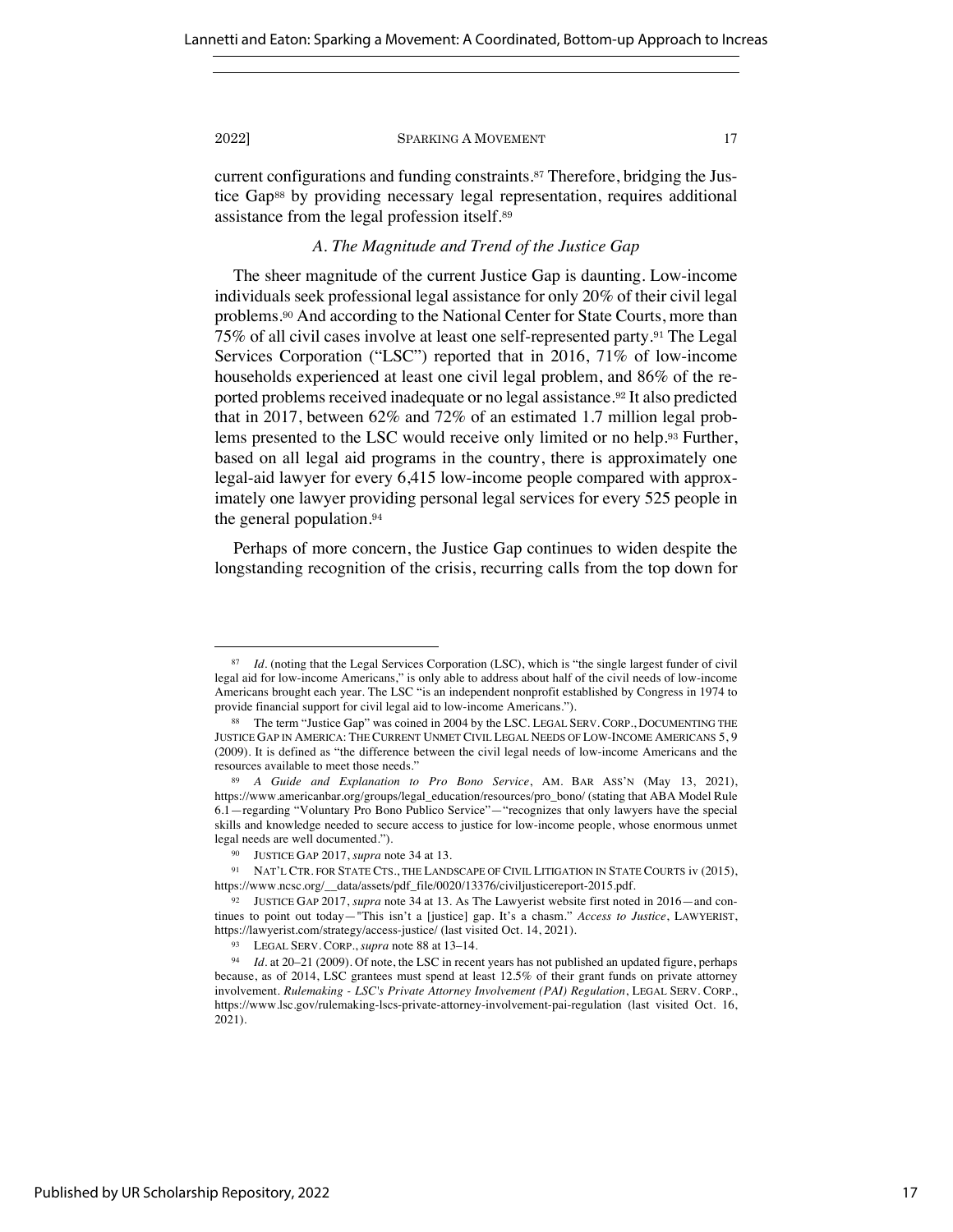more *pro bono* services, and some strengthening of ethical rules.<sup>95</sup> The LSC reports that, due to inadequate resources, each year it provides only limited or no legal help to almost a million impoverished people seeking assistance with civil legal problems.<sup>96</sup> The recent COVID-19 pandemic resulted in tens of millions more Americans being eligible for free legal services.<sup>97</sup> At the same time, there was a significant decrease in Interest on Lawyer Trust Account ("IOLTA") funding due to economic conditions.<sup>98</sup> In addition to attorney *pro bono* hours not keeping pace with the growth of the civil legal needs of low-income Americans, funding for LSC entities—traditionally through federal grants and income from the IOLTA program—has dwindled over the past twenty years.<sup>99</sup> Despite very significant efforts expended and the progress that has been made over the past couple of decades, much more is needed.<sup>100</sup>

# *B. The Call for Pro Bono Service*

Historically, the primary role of attorneys was to serve the public, with remuneration for a portion of their services merely a secondary function to

<sup>95</sup> *See* Robert H. Frank, *How Rising Inequality Has Widened the Justice Gap*, N.Y. TIMES (Aug. 31, 2018), https://www.nytimes.com/2018/08/31/business/rising-inequality-widened-justice-gap.html (noting that "in the ensuing decades [since the LSC was formed], rising income inequality has contributed both to a reduction in the supply of legal assistance to low-income families and an increase in the need for it").

<sup>96</sup> JUSTICE GAP 2017, *supra* note 34 at 13.

<sup>97</sup> *See* JUSTICE FOR ALL*, supra* note 34 at 3–4 (asserting that the pandemic made it difficult for poor and low-income individuals in particular to obtain the rights and benefits to which they are entitled by law, exacerbating inequalities in the justice system that are already decades old); *see also* Erica Melko, *Understanding How COVID-19 Widens the Justice Gap*, WEBJUNCTION (Sept. 12, 2020), https://www.webjunction.org/news/webjunction/understanding-how-COVID-19-widens-the-justicegap.html ("The COVID-19 pandemic has exacerbated [the justice] gap and created a surge in civil legal issues for many people with rising unemployment, housing insecurity, medical debt, concerns of safety and domestic violence, and more.").

<sup>98</sup> Olivia Bane, *IOLTA Inadequacies and Proposed Reforms*, 21 WAKE FOREST J. BUS. INTELL. PROP. L. 84, 86–87, 89–90 (2020). State-run IOLTA programs, second only to LSC in funding legal aid entities, receive short-term interest payments from pooled interest-bearing trust accounts maintained in banks by attorneys. The IOLTA funding in 2020 was approximately \$123 million less than in 2019, a 46% decrease.

<sup>99</sup> John G. Levi, *The Widening "Justice Gap" and Why We Must Close It*, THE HILL (Apr. 20, 2012), https://thehill.com/blogs/congress-blog/civil-rights/222803-the-widening-qjustice-gapq-and-why-wemust-close-it (pointing out that "as demand [for civil legal assistance] has been rising, the combined funding for LSC programs from federal, IOLTA, state, local and all other sources has dropped").

<sup>100</sup> Deborah L. Rhode, *The Pro Bono Responsibilities of Lawyers and Law Students*, 27 WM. MITCHELL L. REV. 1201, 1202 (2000) ("The bar's failure to secure broader participation in pro bono work is all the more disappointing when measured against the extraordinary successes that such work has yielded.").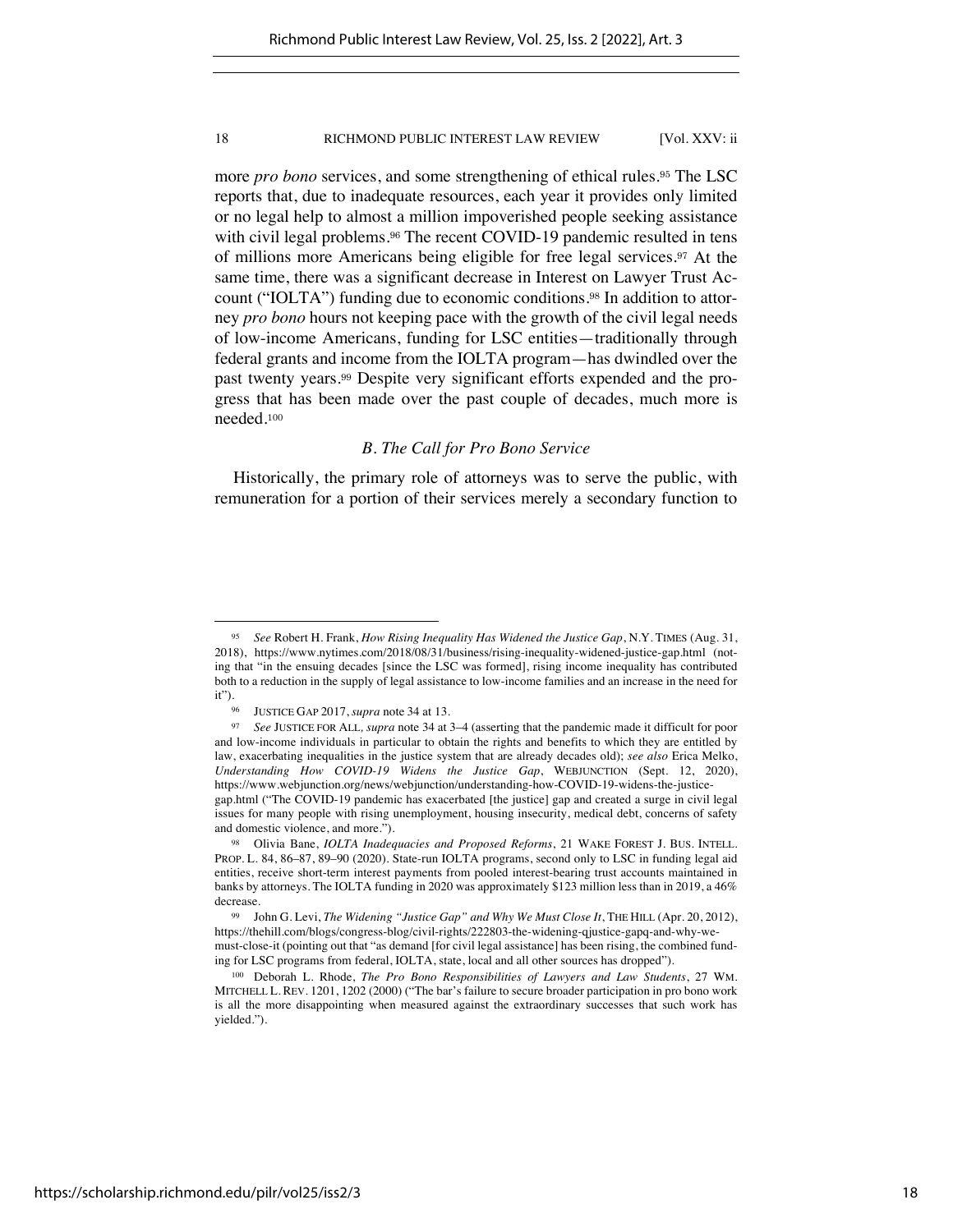allow accomplishment of their principal mission.<sup>101</sup> Once it appeared clear in the modern era that the efforts of individual attorneys were insufficient, the ABA included in its 1969 *Model Code of Professional Conduct* aspirational "Ethical Considerations," one of which asserted that "[t]he rendition of free legal services to those unable to pay reasonable fees continues to be an obligation of each lawyer."<sup>102</sup> An ABA Commission subsequently recommended both a forty-hour-per-year mandatory *pro bono* service provision and a mandatory *pro bono* reporting requirement.<sup>103</sup> After intense criticism of the recommendations, Rule 6.1 of the Model Rules of Professional Conduct, as finally adopted in 1983, simply stated that "[a] lawyer should render public interest legal service," without any mandatory—or even aspirational—*pro bono* service or reporting requirement.<sup>104</sup>

A decade later, the ABA opted to strengthen Rule 6.1 by adding a specific time commitment, albeit an aspirational one: "A lawyer should aspire to render at least (50) hours of pro bono publico services per year."<sup>105</sup> This change, as well as the unadopted recommendation for a mandatory *pro bono* reporting requirement, was directly influenced by acknowledgment of the Justice Gap.<sup>106</sup> In an apparent attempt to bolster its aspirational requirement for *pro bono* service, the ABA later modified Rule 6.1 to add a prefatory sentence, indicating that "[e]very lawyer has a professional responsibility to provide legal services to those unable to pay."<sup>107</sup>

Of note, the call for mandatory *pro bono* service addresses both the

<sup>&</sup>lt;sup>101</sup> *Id.* ("The bar's failure to secure broader participation in pro bono work is all the more disappointing when measured against the extraordinary successes that such work has yielded."); Baillie & Bernstein-Baker, *supra* note 37 at 52 (noting that law—like medicine and the clergy— "began as a profession which provided service to the public; making an income sufficient to support continued public service was secondary to the service. This professional ethos implied that service was not contingent upon pecuniary compensation.").

<sup>102</sup> *Preamble to the* ANN. CODE OF PRO. RESP. EC 2-25 (Am. Bar Found. 1979). The Code at the time consisted of aspirational "Canons" and "Ethical Considerations," as well as mandatory "Disciplinary Rules." *See* ANN. CODE OF PRO. RESP. (Am. Bar Found. 1979).

<sup>103</sup> Baillie & Bernstein-Baker, *supra* note 37 at 56.

<sup>104</sup> *See id.* at 57 (quoting MODEL RULES OF PRO. CONDUCT r. 6.1 (Am. Bar Ass'n 1984)).

<sup>105</sup> *Id*. at 58–59 (1995) (quoting MODEL RULES OF PRO. CONDUCT r. 6.1 (Am. Bar Ass'n 1993)). Like all ABA Model Rules, Model Rule 6.1 was "intended to become part of the ethical rules of each state." Pro bono publico service is for the public good, which the Model Rules define as providing legal services at no fee or at a substantially reduced fee to, or for the benefit of, those "with limited means." Baillie & Bernstein-Baker, *supra* note 37 at 59.

<sup>106</sup> *Id.* at 60, 62 "The passage of the [modified Model Rule 6.1 signalled a reinvigorated effort by the organized bar to enlarge public access to justice." In 2015, the Conference of Chief Justices and the Conference of State Court Administrators adopted a resolution firmly supporting access to justice. *See* Conf. of Chief Just., Res. 5, Reaffirming the Commitment to Meaningful Access to Justice for All (2015).

<sup>107</sup> MODEL RULES OF PRO. CONDUCT r. 6.1 (Am. Bar Ass'n 2019). Additionally, comment 9 to the current rule emphasizes that pro bono service is a "professional responsibility" and an "individual ethical commitment" of all lawyers. MODEL RULES OF PRO. CONDUCT r. 6.1 cmt. 9 (Am. Bar Ass'n 2019).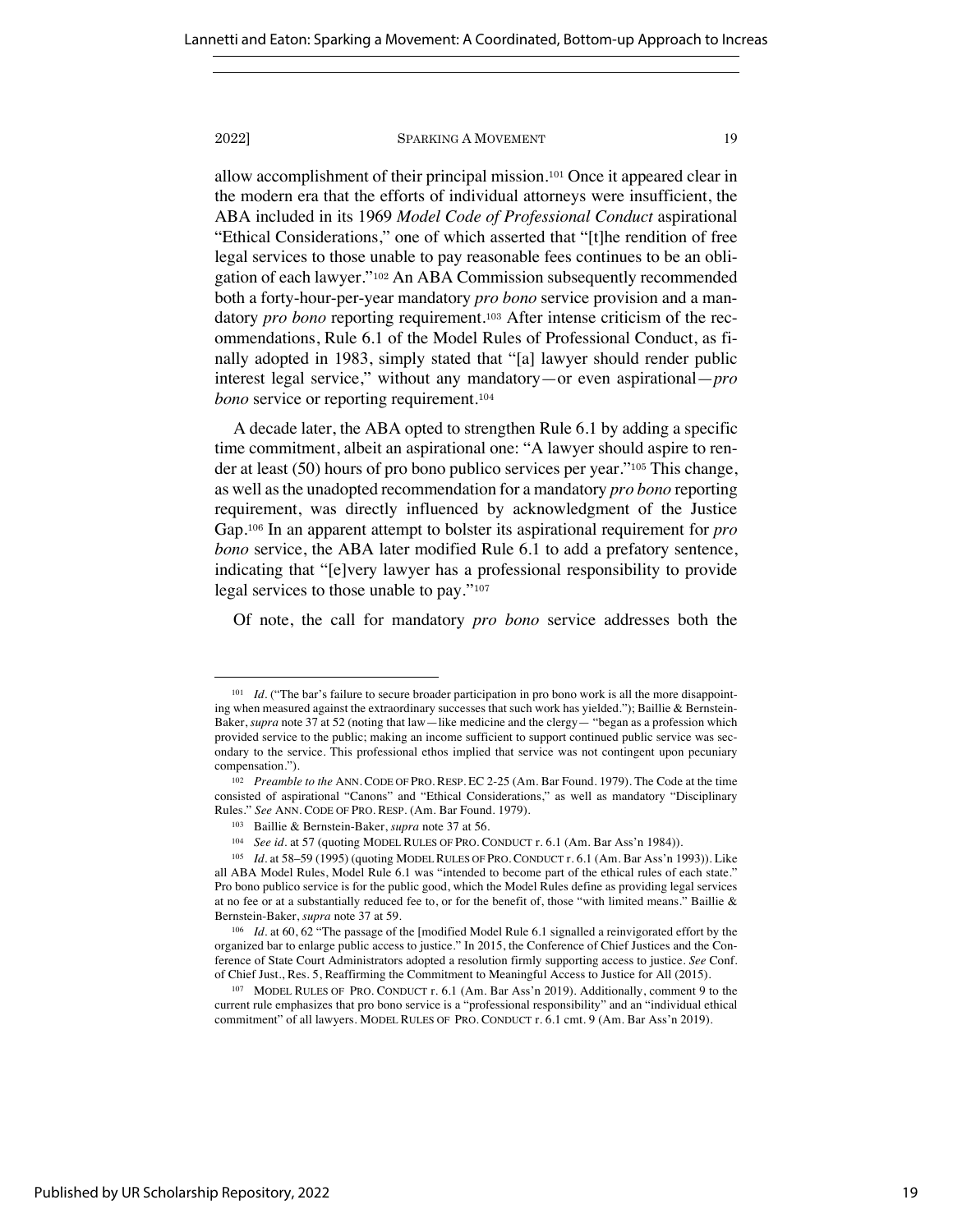precepts of professionalism and the "crisis of unmet legal need."<sup>108</sup> It would force individual attorneys to respond to their obligation to serve the underprivileged while closing the Justice Gap simultaneously.<sup>109</sup> Moreover, the current predicament was created by the failure of the legal profession to properly respond to its collective calling.<sup>110</sup> One practitioner aptly summed up the problem more than twenty-five years ago: "[T]he crisis in unmet legal needs comes in part from lack of recognition by today's lawyers of the roots of the profession and the profession's evolution into a trade, with lawyers primarily dedicated to the increase in their incomes."<sup>111</sup> Unfortunately, the problem has only gotten worse over the past quarter-century.<sup>112</sup> A universal Civil *Gideon*, even if it were to come to fruition, might be successful in closing the Justice Gap if it were expansive enough, but it would also represent the abandonment of the social responsibility on which the legal profession was founded.<sup>113</sup>

# *C. Top-Down Responses to the Justice Gap*

Largely in response to ABA Model Rule 6.1 and the widening Justice Gap, state bar agencies across the country have focused on increasing *pro bono* participation.114 No state currently mandates *pro bono* service for its members. <sup>115</sup> Instead, the two primary methods to call attorneys to action are *pro bono* reporting—either mandatory or voluntary—and aspirational service

<sup>108</sup> Baillie & Bernstein-Baker, *supra* note 37 at 57; *cf*. Rhode, *supra* note 100 at 1203 (describing two premises supporting pro bono contributions: "access to legal services is a fundamental need" and "lawyers have some responsibility to help make those services available.").

<sup>109</sup> Rhode, *supra* note 100 at 1205 ("[P]ro bono work is not simply a philanthropic exercise; it is also a professional responsibility").

<sup>110</sup> Lawyers, like other professionals, have an inherent responsibility to hold their clients' needs above their own by virtue of what has been described as a "calling in the spirit of public service." Baillie & Bernstein-Baker, *supra* note 37 at 51; *see also id.* at 75 (referring to "the special tradition of pro bono service as a defining characteristic of the [legal] profession").

<sup>111</sup> Baillie & Bernstein-Baker, *supra* note 37 at 57.

<sup>112</sup> *See* Rhode, *supra* note 100 at 1201 ("Recent estimates [as of the year 2000] suggest that most attorneys do not perform significant pro bono work, and that only between ten and twenty percent of those who do are assisting low-income clients. The average for the profession as a whole is less than a half an hour per week"). A major contributor to the problem has been the dwindling inflation-adjusted federal funding to the LSC. If the 1980 funding level were merely adjusted for inflation, the current annual funding would be over \$1 billion. HOUSEMAN & PERLE, *supra* note 74 at 38. Instead, the 2020 funding was only \$440 million. *Budget Request Tables*, LEGAL SERVS. CORP., https://www.lsc.gov/spotlightblog/budget-request-tables (last visited June 15, 2021).

<sup>113</sup> Baillie & Bernstein-Baker, *supra* note 37 at 52 (noting that law—like medicine and the clergy— "began as a profession which provided service to the public; making an income sufficient to support continued public service was secondary to the service"). "This professional ethos implied that service was not contingent upon pecuniary compensation."

<sup>114</sup> *Preamble to the* ANN. CODE OF PRO. RESP., *supra* note 102. The Code at the time consisted of aspirational "Canons" and "Ethical Considerations," as well as mandatory "Disciplinary Rules." *See* ANN. CODE OF PRO. RESP. (1979); Baillie & Bernstein-Baker, *supra* note 37 at 52, 56.

<sup>115</sup> *See Pro Bono Reporting*, AM. BAR ASS'N, https://www.americanbar.org/groups/probono\_public\_service/policy/arguments/ (last updated Mar. 19, 2020).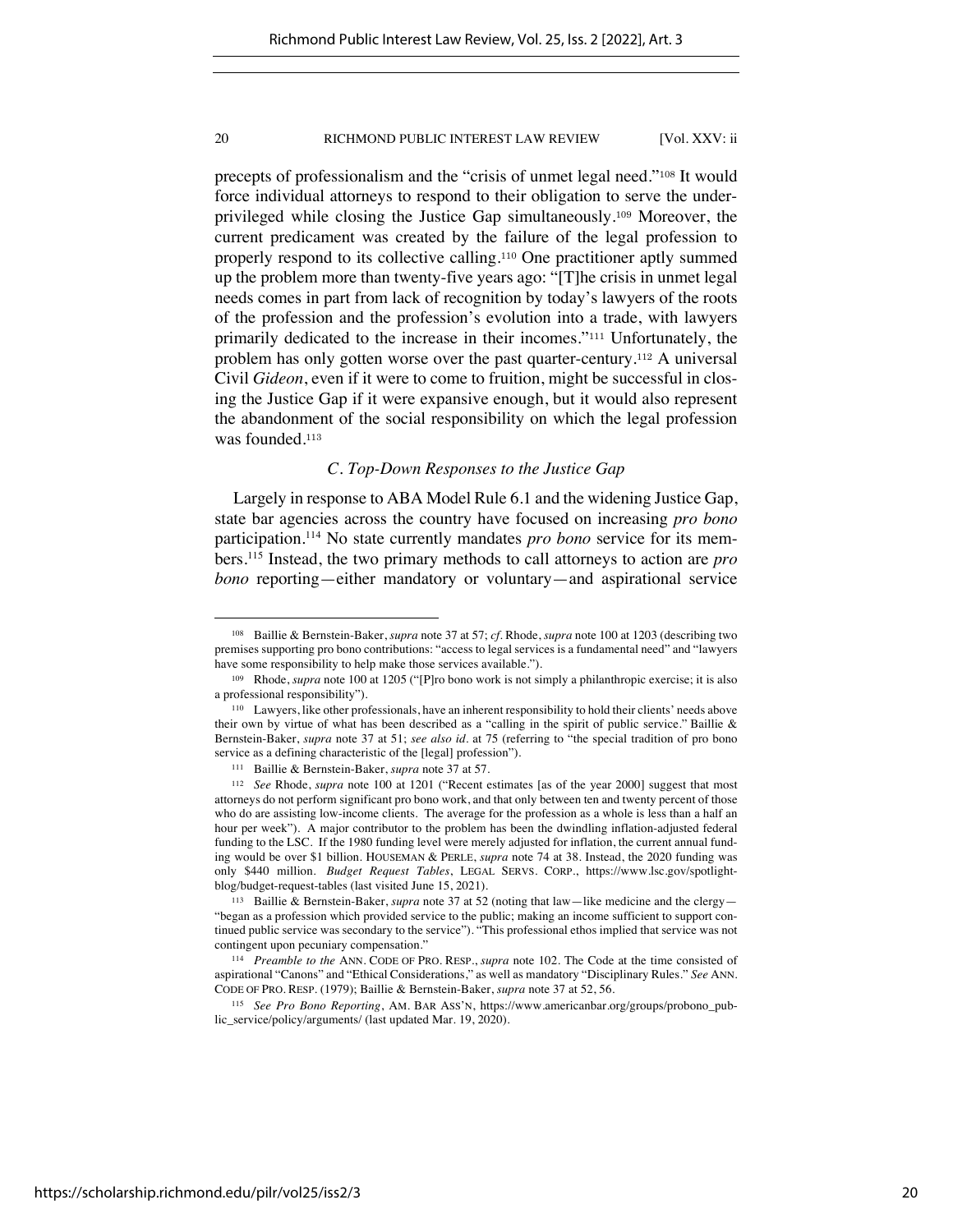goals. <sup>116</sup> However, both approaches yielded limited success, demonstrating that these top-down methods have not mobilized attorneys to action fast enough to address the ever-expanding Justice Gap.

# *i. Mandatory Pro Bono Reporting*

Mandatory *pro bono* reporting requires that licensed attorneys report their *pro bono* service hours annually. <sup>117</sup> It is generally regarded as a way to appeal to the morality of attorneys or, as one state puts it, to serve "as an annual reminder to the lawyers . . . that *pro bono* service is an integral part of a lawyer's professionalism."118

In the early 1990s, Florida became the first state to adopt mandatory *pro bono* reporting, suggesting 20 hours of service or a \$350 legal aid contribution annually.<sup>119</sup> Since then, eight other states have followed suit: Hawaii, Illinois, Indiana, Maryland, Mississippi, Nevada, New Mexico, and New York.120 Each requires disclosure of total *pro bono* service hours rendered, and most provide a monetary contribution alternative. <sup>121</sup> The suggested amounts vary by jurisdiction and range between 20–50 hours and \$200– \$500.122 Some states impose sanctions for not reporting, including prohibiting nonresponsive attorneys from practicing law until the required report is submitted. 123

In addition to its mandatory reporting requirement for attorneys, New York in 2012 implemented a pre-admission *pro bono* service requirement, calling for fifty hours of *pro bono* service as a prerequisite to bar admission.124 The scope of qualifying service includes areas other than traditional *pro bono* services for low-income individuals, including law-related work

<sup>116</sup> *See id.*

<sup>&</sup>lt;sup>117</sup> *Id.* (identifying states with mandatory reporting requirements).

<sup>118</sup> Ill. S. Ct. R. 756(f), cmt. (recognizing "the vast unmet and burgeoning legal needs of persons of limited means in Illinois, and the unique role that lawyers play in providing greater access to these critical legal services").

<sup>119</sup> *Pro Bono Publico (For the Good of the Public)*, FLA. B.: PRO BONO PUBLICO HISTORY, https://www.floridabar.org/public/probono/probono002 (last visited June 15, 2021).

<sup>120</sup> *Pro Bono Reporting*, *supra* note 115.

<sup>&</sup>lt;sup>121</sup> *Id.* (summarizing the pro bono reporting requirements of the nine states).

<sup>122</sup> *See, e.g.*, MISS. RULES PRO. CONDUCT R. 6.1(b) (2005) (suggesting 20 hours of pro bono services and/or \$200 in contributions); RULES GOVERNING N.M. BAR R. 24-108 (2008) (suggesting 50 hours of pro bono services and/or \$500 in contributions).

<sup>123</sup> STANDING COMM. ON PRO BONO & PUB. SERV., AM. BAR ASS'N, SUPPORTING JUSTICE II: A REPORT ON THE PRO BONO WORK OF AMERICA'S LAWYERS, 30–31 (2009), https://www.americanbar.org/content/dam/aba/administrative/probono\_public\_service/as/report2.pdf. Maryland is one such state; MD. RULES ATTORNEYS r. 19-503 (2019).

<sup>124</sup> This was after much research and discussion among the bar, legal services organizations, and law schools. *See* ADVISORY COMM. ON N.Y. STATE PRO BONO BAR ADMISSION REQUIREMENTS, REPORT TO THE CHIEF JUDGE OF THE STATE OF NEW YORK AND THE PRESIDING JUSTICES OF THE FOUR APPELLATE DIVISION DEPARTMENTS 9–10 (2012), http://www.nycourts.gov/attorneys/probono/ProBonoBarAdmissionReport.pdf.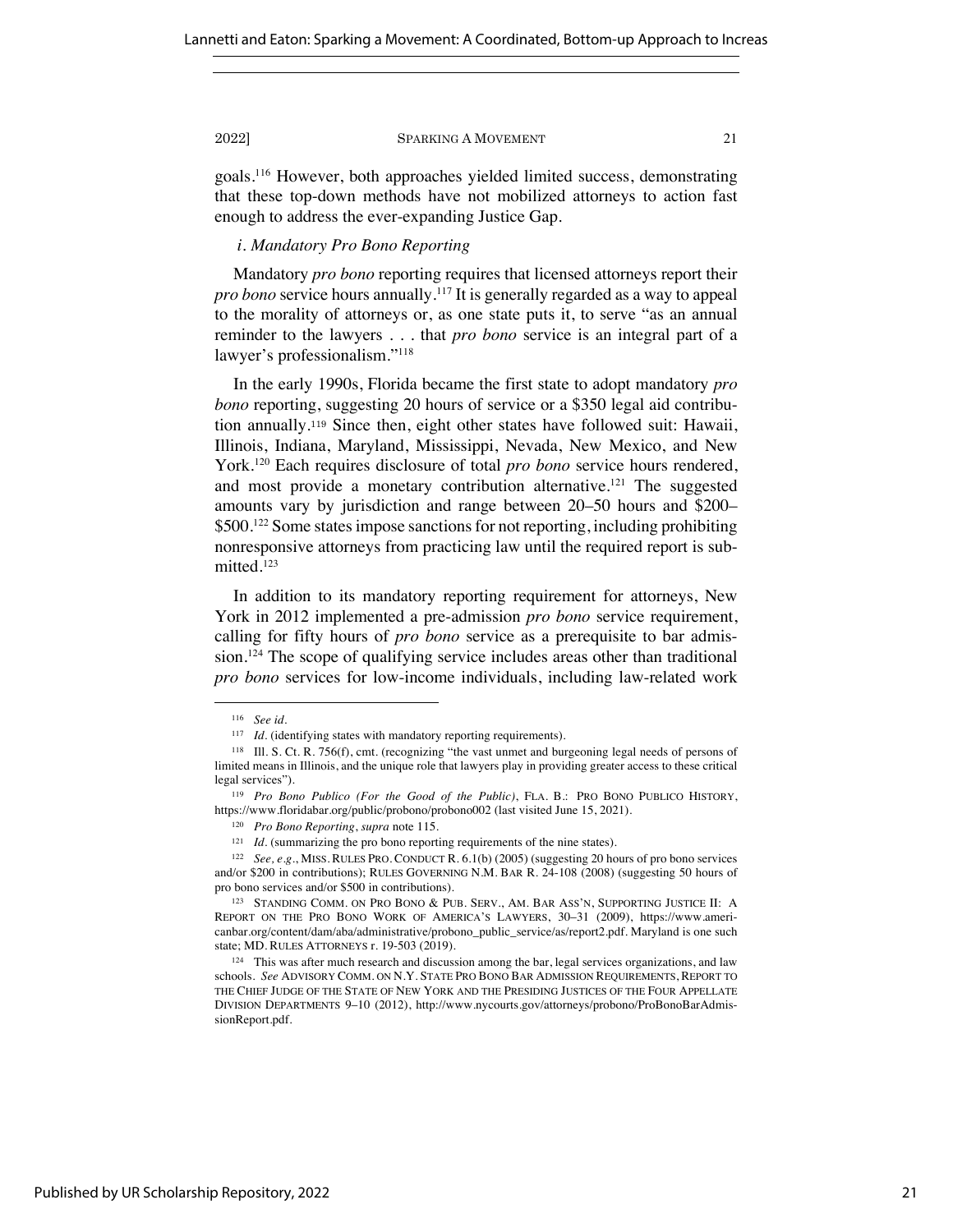performed for governmental, judicial, and not-for-profit organizations. <sup>125</sup> Additionally, applicants must submit a certified affidavit for each *pro bono* project being used to satisfy the requirement.126 California affirmatively rejected an analogous pre-admission *pro bono* requirement while New Jersey and Connecticut initiated preliminary investigations but took no further action.127

The criticisms of mandatory reporting are many.<sup>128</sup> Some claim that it is a shame tactic and an inappropriate way to inspire service, asserting that it may actually reduce the quality of service provided because it is not motivated by a desire to do a "good deed."129 Others assert that legal aid lawyers are in the best position to provide public interest services.130 From a philosophical perspective, some express concern that the mandatory nature fosters inaccurate reporting or allows reporting services that are not truly *pro bono* services for low-income individuals as defined by Rule 6.1, thereby diluting what "*pro bono*" truly means. <sup>131</sup> For instance, Indiana's requirement broadly defines *pro bono* services to include discounted services offered at less than 50% of the individual attorney's rate.132 The most staunch critics claim mandatory *pro bono* service constitutes involuntary servitude that is violative of the U.S. Constitution.<sup>133</sup>

Most jurisdictions do not report data gathered from mandatory reporting.<sup>134</sup> Further, there appears to be even less analytical analysis to determine

<sup>125</sup> *Id.*

<sup>126</sup> *Application for Admission to Practice as an Attorney and Counselor-at-Law in the State of New York*, N.Y. ST. SUP. CT. APP. DIVISION (Jan. 2020), http://ww2.nycourts.gov/sites/default/files/document/files/2021-01/F-Bar\_Admissions-Pro%20Bono%20Requirements.pdf.

<sup>127</sup> *Bar Pre-Admission Pro Bono*, AM. BAR ASS'N, https://www.americanbar.org/groups/probono\_public\_service/policy/bar\_pre\_admission\_pro\_bono/ (last visited June 15, 2021).

<sup>128</sup> *See generally* Esther F. Lardent, *Mandatory Pro Bono in Civil Cases: The Wrong Answer to the Right Question: Against*, 49 MD. L. REV. 78 (1990).

<sup>129</sup> Tricia DeFilipps, *Attorneys' Ethical Responsibility to Provide Pro Bono Legal Services to Those in Need*, 33 BUFF. PUB. INT. L.J. 1, 18 (2014).

<sup>130</sup> Rima Sirota, *Making CLE Voluntary and Pro Bono Mandatory: A Law Faculty Test Case*, 78 LA. L. REV. 547, 575 (2017).

<sup>131</sup> AM. BAR ASS'N, STANDING COMM. ON PRO BONO AND PUB. SERV., NEW YORK'S 50-HOUR PREADMISSION PRO BONO RULE: WEIGHING THE POTENTIAL PROS AND CONS, 2–3 (Oct. 2013), https://www.americanbar.org/content/dam/aba/administrative/probono\_public\_service/ls\_pb\_preadmission\_pro\_bono\_requirement\_white\_paper.pdf.

<sup>132</sup> Emily Kile-Maxwell & Kristina Coleman, *Pro Bono Matters: Indiana's Pro Bono Reporting System Reflects Growing Participation*, IND. LAW. (Aug. 19, 2020), https://www.theindianalawyer.com/articles/pro-bono-matters-indianas-pro-bono-reporting-system-reflects-growing-participation.

<sup>133</sup> *See generally* John C. Scully, *Mandatory Pro Bono: An Attack on the Constitution*, 19 HOFSTRA L. REV. 1229 (1991).

<sup>134</sup> *See, e.g.*, PRESIDENT'S COMM. ON ACCESS TO JUST. & THE COMM. ON LEGAL AID, INFORMATIONAL REPORT ON MANDATORY REPORTING OF PRO BONO WORK AND OF CONTRIBUTIONS TO LEGAL SERVICES ORGANIZATIONS 6 (2014), http://nylawyer.nylj.com/adgifs/decisions14/062014report.pdf.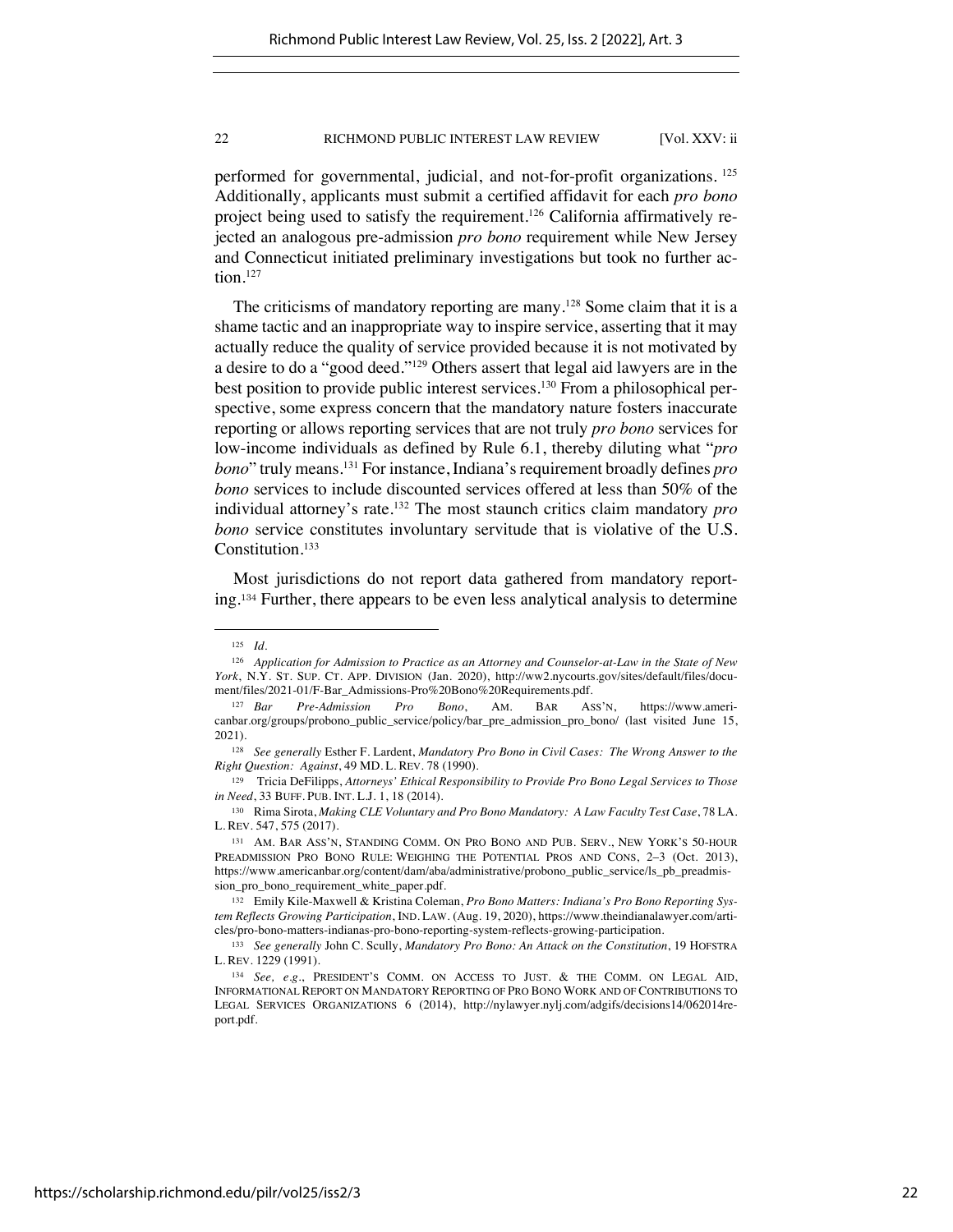whether these requirements actually produce additional *pro bono* service. 135 It, therefore, is difficult to weigh the pros of mandatory reporting, assess needs going forward, and optimize *pro bono* participation. The lack of a consistent definition of "*pro bono*" also leads to an inability to make apples-toapples comparisons of programs.<sup>136</sup> But, based on what information is available, it is clear that mandatory reporting requirements are not a viable solution to the Justice Gap.137 Even Florida, the longest available case study, reports that although the number of attorneys volunteering grew after mandatory reporting was adopted, "*pro bono* hours have not increased at the same rate."138

# *ii. Optional Pro Bono Reporting*

Optional *pro bono* reporting is what it sounds like: the jurisdiction allows for, but does not require, *pro bono* service hour reporting.139 Thirteen states employ annual voluntary reporting: Arizona, Connecticut, Georgia, Kentucky, Louisiana, Montana, North Carolina, Ohio, Oregon, Tennessee, Texas, Virginia, and Washington.<sup>140</sup> Eleven states have implemented voluntary *pro bono* reporting requirements since 2000, potentially indicating a positive trend. <sup>141</sup> The two most recent states to implement the policy—Virginia and North Carolina—did so in 2017. <sup>142</sup> In Virginia, the implementation of voluntary reporting came only after Virginia attorneys reacted negatively to a mandatory reporting proposal.<sup>143</sup> After the backlash, the Supreme Court of Virginia ultimately elected to adopt optional reporting.144

In general, responses to voluntary reporting have been more favorable than those associated with mandatory reporting. On the whole, attorneys seem to

<sup>&</sup>lt;sup>135</sup> *Id.* at 10 ("Almost all states that have mandatory reporting and all states that have voluntary reporting do not disclose information reported by individual attorneys.").

<sup>136</sup> Sirota, *supra* note 130 at 570.

<sup>&</sup>lt;sup>137</sup> As one scholar put it, "No reliable basis of comparison to states without such a requirement exists, however, and studies conducted thus far have yet to establish a positive effect from mandatory reporting." *Id.* at 571–72.

<sup>138</sup> Notably, however, even though Florida's *pro bono* hours have not steadily increased, the amount of monetary donations has increased, with the highest reported amount occurring in the past year. *Pro Bono Publico*, *supra* note 119.

<sup>139</sup> *See Pro Bono Reporting*, *supra* note 115 (describing voluntary *pro bono* reporting as "rules suggesting that attorneys volunteer such information").

<sup>140</sup> *Id.* 

<sup>141</sup> *Id.*

<sup>142</sup> *Id.*

<sup>143</sup> Peter Vieth, *Bar Won't Back Pro Bono Reporting*, VA. LAW.'S WKLY. (Oct. 10, 2016), https://valawyersweekly.com/welcome-ad/?retUrl=/2016/10/17/bar-wont-back-pro-bono-reporting-2/ (noting that the vote against mandatory *pro bono* reporting "was a blow to a proposal that came from a Supreme Court-appointed commission and ha[d] the backing of legal aid groups and many large law firms, as well as [statewide bar associations]").

<sup>144</sup> *See Voluntary Pro Bono Reporting FAQs*, VA. STATE BAR, https://www.vsb.org/site/members/voluntary\_pro\_bono\_reporting\_faqs (last updated Aug. 17, 2020).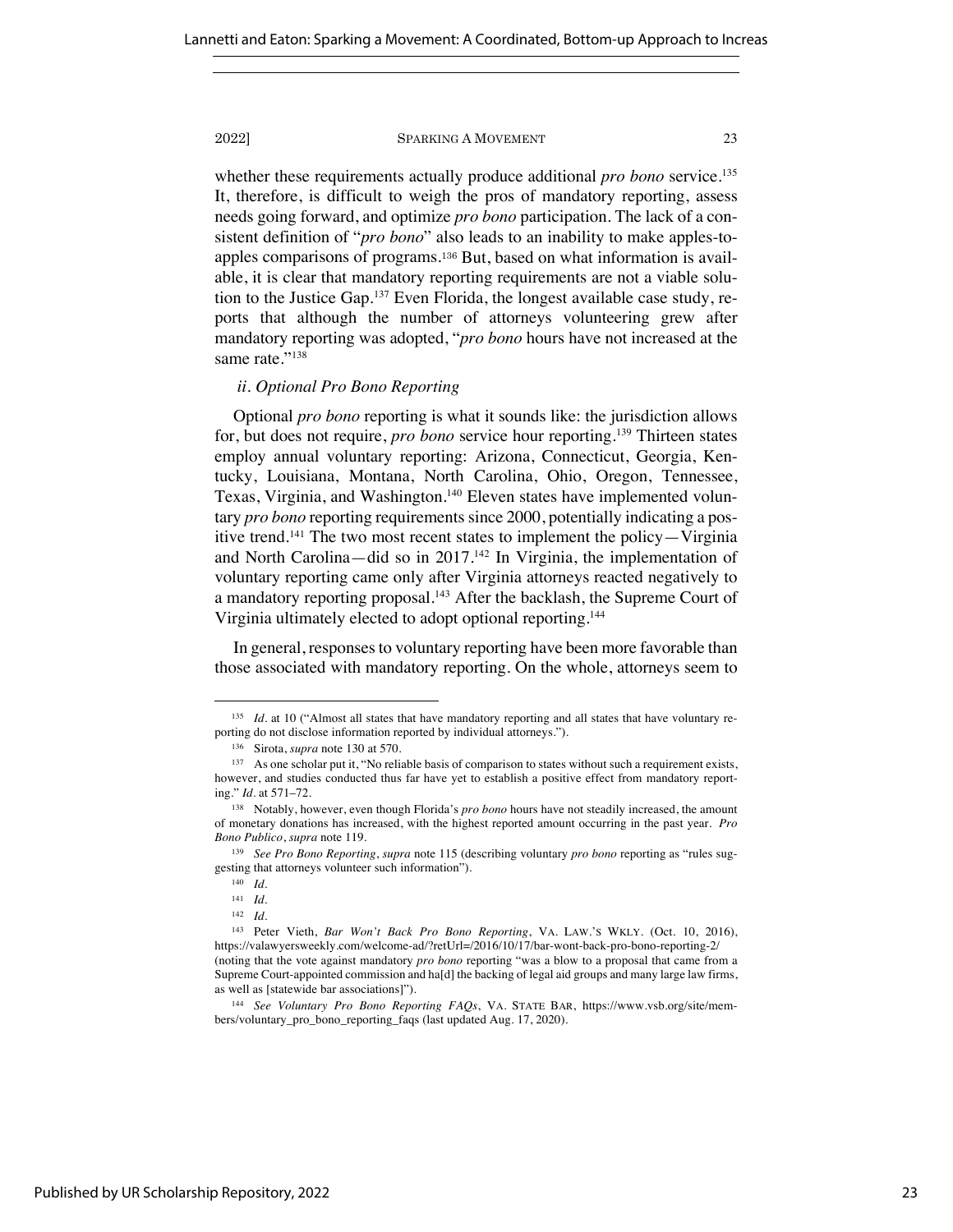prefer voluntary reporting because its optional nature permits opting out while theoretically allowing for the simultaneous recognition of attorneys who are generous with their service.<sup>145</sup> However, critics argue that it historically has a low response rate and that it otherwise is not effective at encouraging *pro bono* service because of its voluntary nature.<sup>146</sup>

As with mandatory reporting, not much information is publicly shared regarding the impact of voluntary reporting. In general, the traditionally low reporting rates suggest that it is not successful at creating real, lasting change in service to low-income people. <sup>147</sup> Maryland, which does provide *pro bono* data, noted that it saw a 2% increase in total *pro bono* hours reported between 2002 and 2014. <sup>148</sup> Although *any* increase would seem on its face to be positive, the same period saw a 29% increase in the number of attorneys; the average number of hours per attorney actually decreased from 33.16 to 29.46.149 And between 2014 and 2019, Maryland reported an overall *decline* in the percentage of attorneys participating in *pro bono* work, from 42.4% to  $39.7\%$ <sup>150</sup> Although voluntary reporting may motivate some attorneys to perform additional *pro bono* work, it is clear—as is the case with mandatory *pro bono* reporting—that it does not inspire enough service to meaningfully narrow the Justice Gap.

### *iii. Aspirational Pro Bono Service Recommendations*

The vast majority of remaining jurisdictions, i.e., those with no pro bono reporting requirement, either simply recite Rule 6.1 in their rules of professional conduct or include a slightly modified rule.<sup>151</sup> Without any hard data, tracking the pro bono participation in these jurisdictions is incredibly challenging. However, the 2020 National Center for Access to Justice "Justice Index" lists the top six jurisdictions with the "best practices for ensuring access to justice" as Washington, D.C., Maryland, Massachusetts, Connecticut, California, and Hawaii, and identifies South Dakota, Alabama, Nevada, New

<sup>145</sup> *Pro Bono Reporting*, *supra* note 115.

<sup>146</sup> *Id.*

<sup>147</sup> *See id.* 

<sup>148</sup> *Pro Bono Reporting—The Experience in Two States: Florida (First to Adopt) and Maryland (A Neighboring Bar)*, VA. STATE BAR, https://www.vsb.org/docs/access-reporting-2016/pro-bono-reporting-FL-MD.pdf (last visited June 15, 2021).

<sup>149</sup> *Id.*

<sup>150</sup> ADMIN. OFF. OF THE CTS., CURRENT STATUS OF PRO BONO SERVICE AMONG MARYLAND LAWYERS 9 (2020), https://www.courts.state.md.us/sites/default/files/import/probono/pdfs/probonorepor t20182019.pdf.

<sup>151</sup> Sirota, *supra* note 130 at 568. Most states follow the ABA's lead, with no state requiring any *pro bono* hours from its attorneys. About half of the states have adopted the ABA goal of 50 voluntary hours per year, with the remainder setting a lesser goal—generally, 20 to 30 hours per year—or making no specific recommendation regarding the number of hours. Moreover, all states with a *pro bono* rule follow the ABA's broad latitude in encouraging direct services for indigent clients but allowing service through many other avenues as well.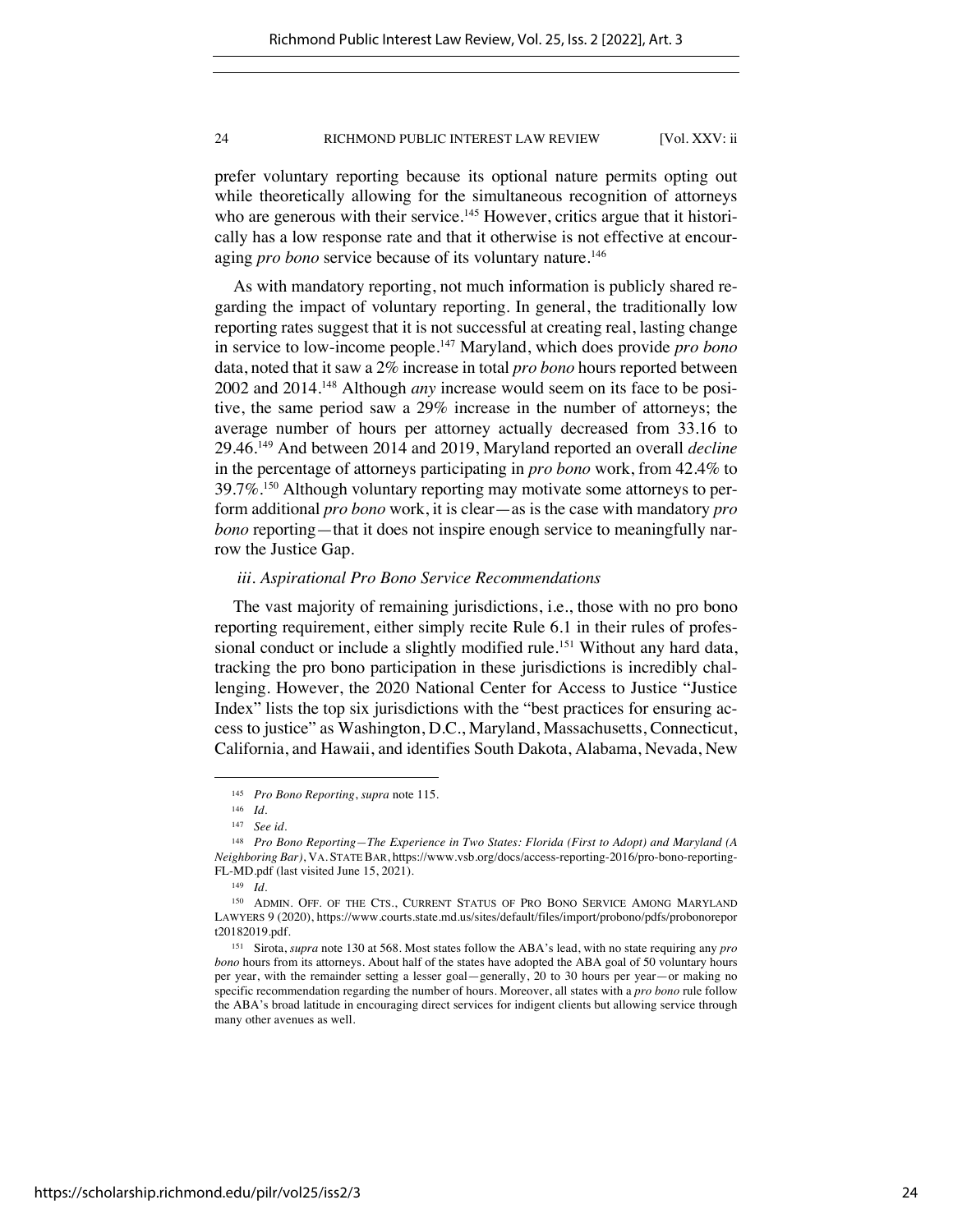Hampshire, North Dakota, and Texas as the worst.<sup>152</sup> Although certainly not definitive, mandatory reporting of pro bono service arguably played at least some role in Maryland, Connecticut, and Hawaii appearing on the "best" list, whereas jurisdictions with only aspirational recommendations largely fell on the "worst" list.

### *D. Moving Beyond a Top-Down Approach to Pro Bono Service*

Even if responsible for some progress, reporting requirements and aspirational goals have not inspired the necessary voluntary service required to bridge the Justice Gap.<sup>153</sup> Of course, the current access-to-justice crisis is a multi-faceted issue with a complicated history and various foundational issues.154 Increased pro bono service will address only the effects of an inequitable justice system and will not cure the root causes of the Justice Gap, but it can nevertheless narrow the divide. And the time for change has never been more apt. In order to accomplish the needed mobilization, the authors propose changing the narrative from a top-down approach focused on laudable platitudes, jurisdictional reporting policies, and aspirational guidelines to a bottom-up approach where legal professionals are not only encouraged, but empowered, to offer services—in coordination with other stakeholders from every corner of the legal profession.

The key is to identify the catalyst that will lead individuals to act collectively and rise in solidarity with a shared purpose of addressing injustice and inequality.155 Bystanders must be converted into what some scholars call "upstanders," individuals who will "contribute to a solution through action."<sup>156</sup> The fundamental question presented is how to motivate lawyers to rise up and collectively act to provide pro bono service to low-income Americans.157 Like other social justice movements, this is an issue of timing—identifying an event or moment in time that will motivate and activate individual attorneys.158 The legal profession has successfully come together in the past to respond to short-term tragedies, demonstrating the enormous potential of grassroots legal collaboration.159 There also have been limited efforts to

<sup>152</sup> *Justice Index*, NAT'L CTR. FOR ACCESS TO JUST., https://ncaj.org/state-rankings/2021/justice-index (last visited June 15, 2021).

<sup>153</sup> *See supra* sections III.C.1., III.C.2.

<sup>154</sup> *See supra* section III.A.

<sup>155</sup> Gia Nardini, et al., *Together We Rise: How Social Movements Succeed*, 31 J. CONSUMER PSYCH. 112, 114 (2021).

<sup>156</sup> *Id.* at 113.

<sup>157</sup> *Id.*

<sup>&</sup>lt;sup>158</sup> For an explanation of the events that combined to enable the Black Lives Matter movement, see *id.* at 125–30.

<sup>159</sup> Scott L. Cummings, *The Politics of Pro Bono*, 52 UCLA L. REV. 1, 145–46 (2004) (describing post-9/11 attorney collaboration in New York City).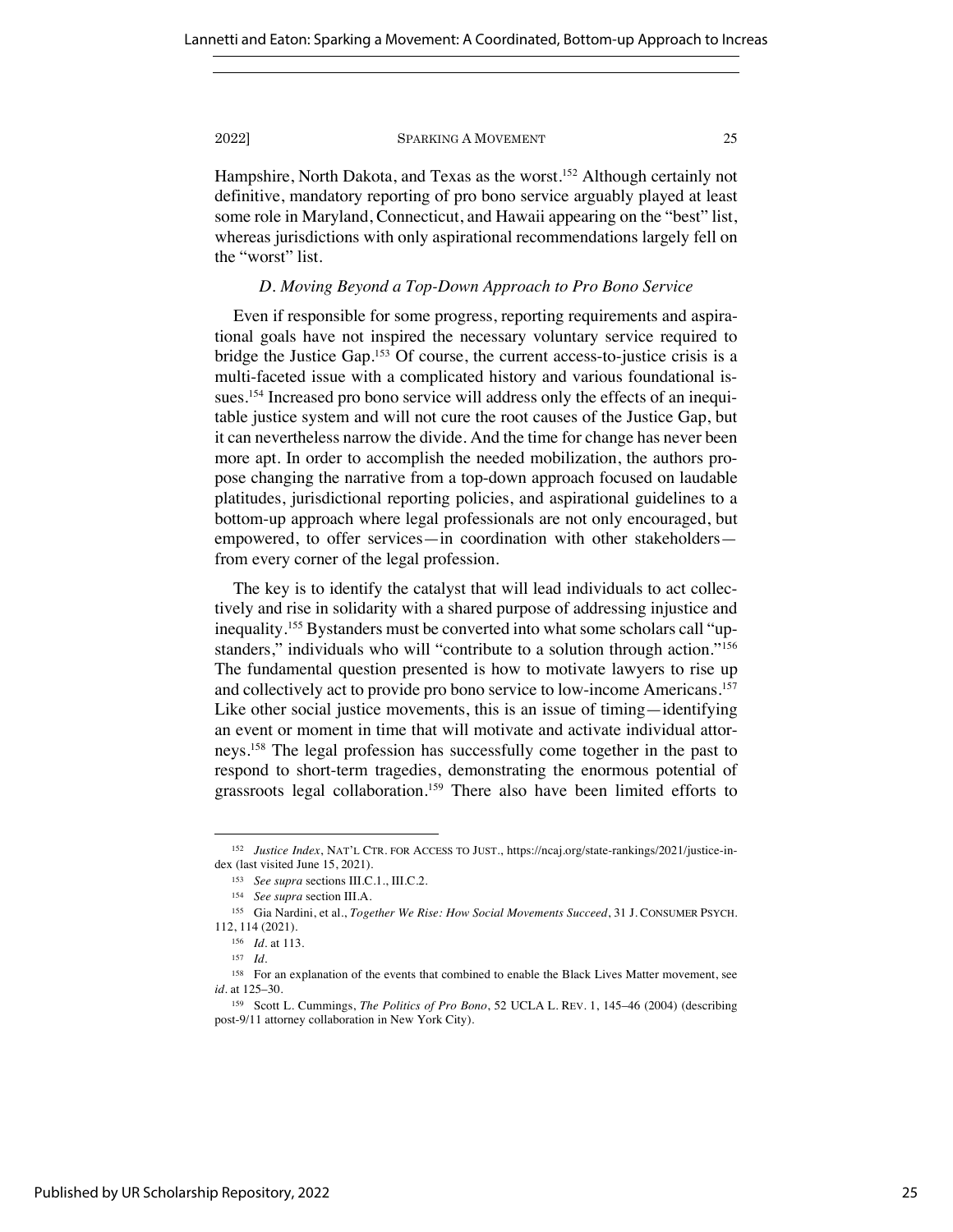collaboratively address the Justice Gap, some of which have revealed that care must be taken to ensure that stakeholder interests are aligned and focused on service to low-income people.<sup>160</sup>

The necessary spark for a sustained movement very well may be the COVID-19 contagion. This monumental event created a confluence of events that negatively impacted the Justice Gap: a substantially greater need for indigent civil legal services, a significant reduction in IOLTA funding, and a marked decrease in personal interactions.161 The coronavirus both aggravated and highlighted the inequity, and as a result, it has the potential to act as the necessary "social change tipping point."162 Scholars have described the signs of the inflection point as follows:

People need to feel *able to contribute* because they have access, time, knowledge, allies, power, and a voice or platform; people need to *want to contribute* because they feel an inner motivation fueled by their convictions or passions to become involved; and people need to feel they *have to contribute* because they feel a compulsion to do so, whether based on their own moral compass, the fear of missing the moment, or simply because it feels like the right thing to do.<sup>163</sup>

The aftereffects of the pandemic will significantly impact low-income Americans for the foreseeable future.<sup>164</sup> As the country begins to rebound, focusing on bottom-up collaboration between *pro bono* stakeholders may be the elusive key to initiate a grassroots movement and finally begin to mend the Justice Gap.<sup>165</sup> Old conventions have already been discarded, and the new environment presents an ideal opportunity to revisit *pro bono* service differently within the legal profession. To ignite this change, legal professionals

<sup>160</sup> *See* Malka Herman, Note, *Creating a "Great Pro Bono Practice*," 109 CAL. L. REV. 701, 716–18 (2021) (pointing out that "the interests of big law attorneys are not always aligned with the interests of the [public interest law organizations] they work with"); *see also id.* at 148 ("It is important that the advantages of pro bono—its decentralized structure, collaborative relationships, pragmatic alliances, and flexible approaches—receive full attention. Yet these advantages must be carefully weighed against the systemic challenges that pro bono poses: its refusal to take on corporate practice and its dilettantish approach to advancing the interests of marginalized groups").

<sup>161</sup> *See* JUSTICE FOR ALL, *supra* note 34 at 4 ("[R]ecent events have only amplified the urgency of a crisis a half-century or more in the making"). *See generally* Baillie & Bernstein-Baker, *supra* note 37 at 60 (explaining the history of the Justice Gap and related issues).

<sup>162</sup> Larry Buchanan et al., *Black Lives Matter May Be the Largest Movement in U.S. History*, N.Y. TIMES (July 3, 2020), https://www.nytimes.com/interactive/2020/07/03/us/george-floyd-protests-crowdsize.html.

<sup>163</sup> Nardini et al., *supra* note 155 at 130.

<sup>164</sup> There is growing concern that although the economy has begun to rebound, some negative effects of the pandemic—especially on low-income Americans—may be long-lasting. *See, e.g.*, Nelson D. Schwartz, *New York Faces Lasting Economic Toll Even as Pandemic Passes*, N.Y. TIMES (June 20, 2021), https://www.nytimes.com/2021/06/20/business/economy/new-york-city-economy-coronavirus.html.

<sup>165</sup> *See, e.g.*, Karen Natzel, *So How Do We Work Together Now? Reimagine Workplace Collaboration*, VA. LAWS. WKLY. (June 7, 2021), https://valawyersweekly.com/2021/06/07/so-how-do-we-worktogether-now-reimagine-workplace-collaboration/ (opining that "the pandemic is a pivotal moment in time for how we choose to show up in our lives and shape our work worlds").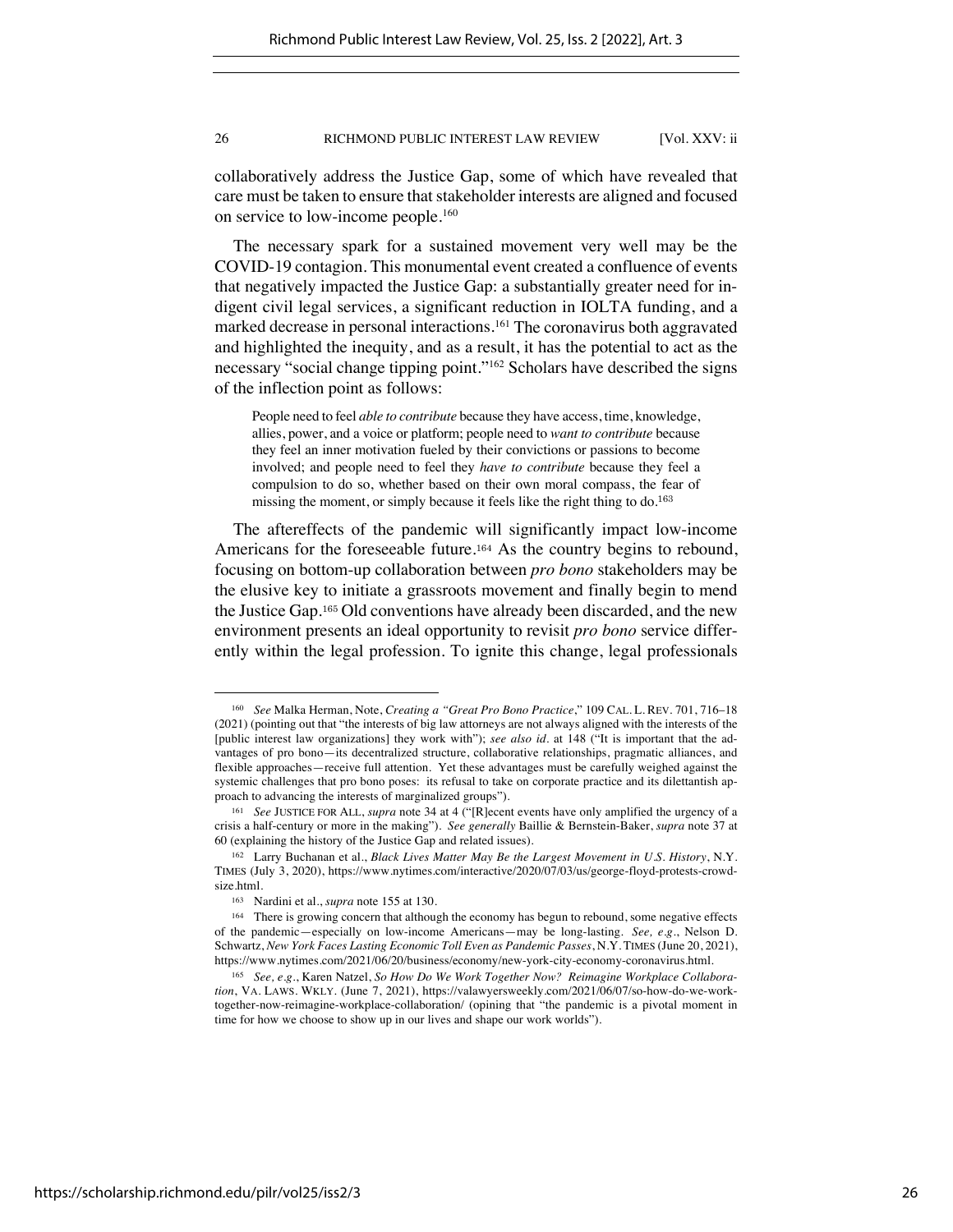must first appreciate the scope of the benefits that emanate from *pro bono*  work, and then they must collectively take small steps toward furthering *pro bono* efforts.

# IV. THE BENEFITS OF *PRO BONO* SERVICE: BEYOND THE MORAL IMPERATIVE

The moral case for *pro bono* service speaks for itself, but the personal, business, and professional cases for such service demand further investigation. It is these additional benefits—which inure to the individuals, firms, and organizations partaking in *pro bono* work—that have been underestimated and could hold the key to mobilizing action at the grassroots level.

# *A. Pro Bono Service Enhances Attorney Well-Being*

Many pitch *pro bono* work to attorneys as "the right thing to do."<sup>166</sup> It is, of course, but this obligation should not be viewed in a vacuum. *Pro bono*  service does not provide assistance to the recipients alone; it also benefits the individual providing the service.<sup>167</sup> When used as the sole focus of a topdown message to increase *pro bono* work, the right-thing-to-do narrative can actually be counterproductive. Although *pro bono* service is unobjectionable morally, that limited focus may make *pro bono* work seem inaccessible or unappealing in a profession where many suffer from anxiety, depression, and substance abuse. <sup>168</sup> Those struggling with work overload or burnout might view volunteerism as just another item on the never-ending to-do list. But *pro bono* representations can provide a sense of order and control to an otherwise chaotic profession because attorneys can usually control the process and, at times, the outcome. And when done within a supportive work environment, attorneys can feel—and be—more productive and valued, thereby increasing workplace satisfaction.<sup>169</sup>

<sup>166</sup> *See e.g.*, John M. Burman, *Wyoming Attorneys' Pro Bono Obligation*, 5 WYO. L. REV. 421, 428 (2005) ("In the absence of an ethical or a legal duty to furnish pro bono legal services, the question for each lawyer becomes, 'Why should I? Spending time providing *pro bono* services will reduce the time I spend representing clients who can pay, take time from my family, or both.' The simple answer is because it's the right thing to do, i.e., it's morally correct"); Rhode, *supra* note 100 at 1211 (arguing that a *pro bono* requirement "would make failure to contribute service morally illegitimate" and "reinforce the message that such contributions are not only a philanthropic opportunity, but also a professional obligation").

<sup>167</sup> *See infra* Section IV.A.

<sup>168</sup> *See* Patrick R. Krill, Ryan Johnson, & Linda Albert, *The Prevalence of Substance Use and Other Mental Health Concerns Among American Attorneys*, 10 J. ADDICT MED. 46, 46 (2016); Peggy A. Thoits & Lyndi N. Hewitt, *Volunteer Work and Well-Being*, 42 J. HEALTH & SOC. BEHAV. 115, 126–27 (2001); Patrick Krill, *ALM Survey on Mental Health and Substance Abuse: Big Law's Pervasive Problem*, LAW.COM (Sept. 14, 2018), https://www.law.com/2018/09/14/alm-survey-on-mentalhealth-and-substance-abuse-big-laws-pervasive-problem/.

<sup>169</sup> *See* Thoits & Hewitt, *supra* note 168 at 126.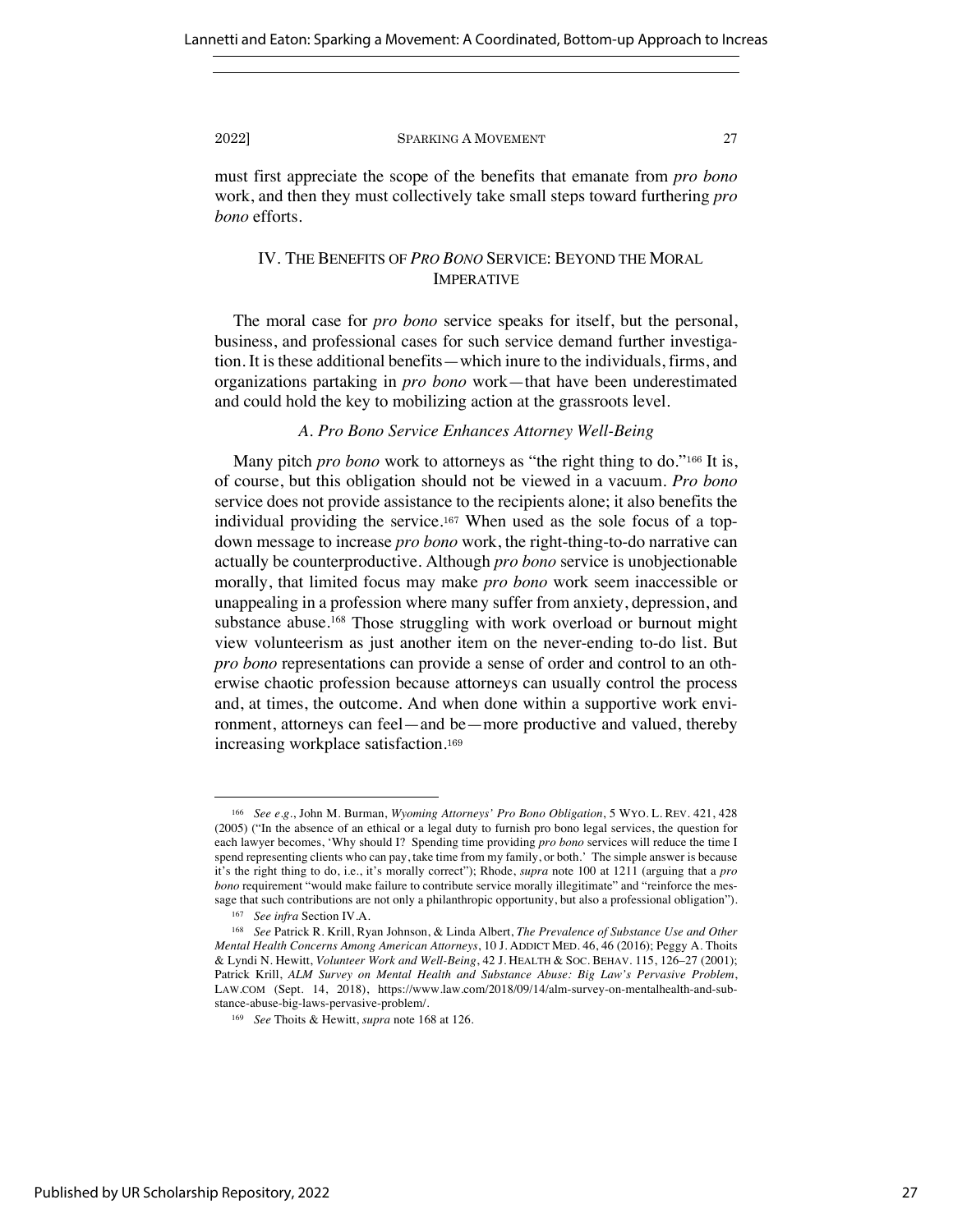*Pro bono* service can benefit attorneys on an individual level. Lawyers deal with occupational stress and often an effort-reward imbalance—where effort outweighs reward—that can lead to dissatisfaction or other undesirable outcomes.170 Unsurprisingly, stress theory suggests that the presentation of high demands with little individual control creates negative physical and mental consequences.171 At the same time, volunteer work can benefit the provider's physical and mental well-being.<sup>172</sup> Witnessing volunteer legal representation change the life of a client is rewarding.<sup>173</sup> It also is refreshing and can both renew faith in the profession and improve personal well-being.<sup>174</sup> At least one study demonstrated that attorneys who perform *pro bono* work reported feeling a resultant "sense of purpose."175 This can help counterbalance the inevitable negative aspects of the profession and can ultimately reduce stress.<sup>176</sup> Such statistics should serve as a focal point to market and ultimately increase participation in *pro bono* service, which is critical in a world where the moral imperative has been inadequate on its own to mobilize a sufficient number of attorneys into action.<sup>177</sup>

# *B. Pro Bono Service Pays Dividends to Law Firms*

It has long been touted that *pro bono* service can provide attorneys direct client contact, new subject-matter expertise, improved oral and written advocacy skills, case management opportunities, courtroom experience, and goodwill with peers, all of which can benefit firms indirectly.<sup>178</sup> With hourly billable rates in some jurisdictions reaching the quadruple digits, there can be no doubt that the legal profession is a business. <sup>179</sup> On paper, *pro bono* work may appear to cost firms money via lost time and opportunity costs. Although arguably true on a micro-level, such a view is shortsighted; there is a

<sup>170</sup> Johannes Siegrist, *Effort-Reward Imbalance at Work – Theory, Measurement and Evidence,* DEPT. OF MED. SOCIO. 2 (2012), https://www.uniklinik-duesseldorf.de/fileadmin/Fuer-Patienten-und-Besucher/Kliniken-Zentren-Institute/Institute/Institut\_fuer\_Medizinische\_Soziologie/Dateien/ERI/ERI-Website.pdf.

<sup>171</sup> *See* Jan de Jonge et al., *The Demand-Control Model: Specific Demands, Specific Control, and Well-Defined Groups*, 7 INT'L J. OF STRESS MGMT. 269, 279 (2000).

<sup>172</sup> *See* Thoits & Hewitt, *supra* note 168.

<sup>173</sup> *See id.* at 128.

<sup>174</sup> *See id.* 

<sup>175</sup> Pamela Bucy Pierson et al., *Stress Hardiness and Lawyers,* 42 J. LEGAL PRO. 1, 46–50 (2017).

<sup>176</sup> Having a life purpose facilitates dealing with negative stimuli. Stacey M. Schaefer et al., *Purpose*  in Life Predicts Better Emotional Recovery from Negative Stimuli, 8 PLOS ONE 11 (Nov. 13, 2013), https://journals.plos.org/plosone/article?id=10.1371/journal.pone.0080329.

<sup>177</sup> *See infra* Section III.B.

<sup>178</sup> SANDRA PHILLIPS ET AL., 3 SUCCESSFUL PARTNERING BETWEEN INSIDE AND OUTSIDE COUNSEL § 38A:10 (2021) [hereinafter SUCCESSFUL PARTNERING].

<sup>179</sup> *See*, *e.g.*, Samantha Stokes, *Will Billing Rates for Elite Firms Rise More in 2020?*, AM. LAW. (July 30, 2020), https://www.law.com/americanlawyer/2020/07/30/will-billing-rates-for-elite-firms-rise-morein-2020/.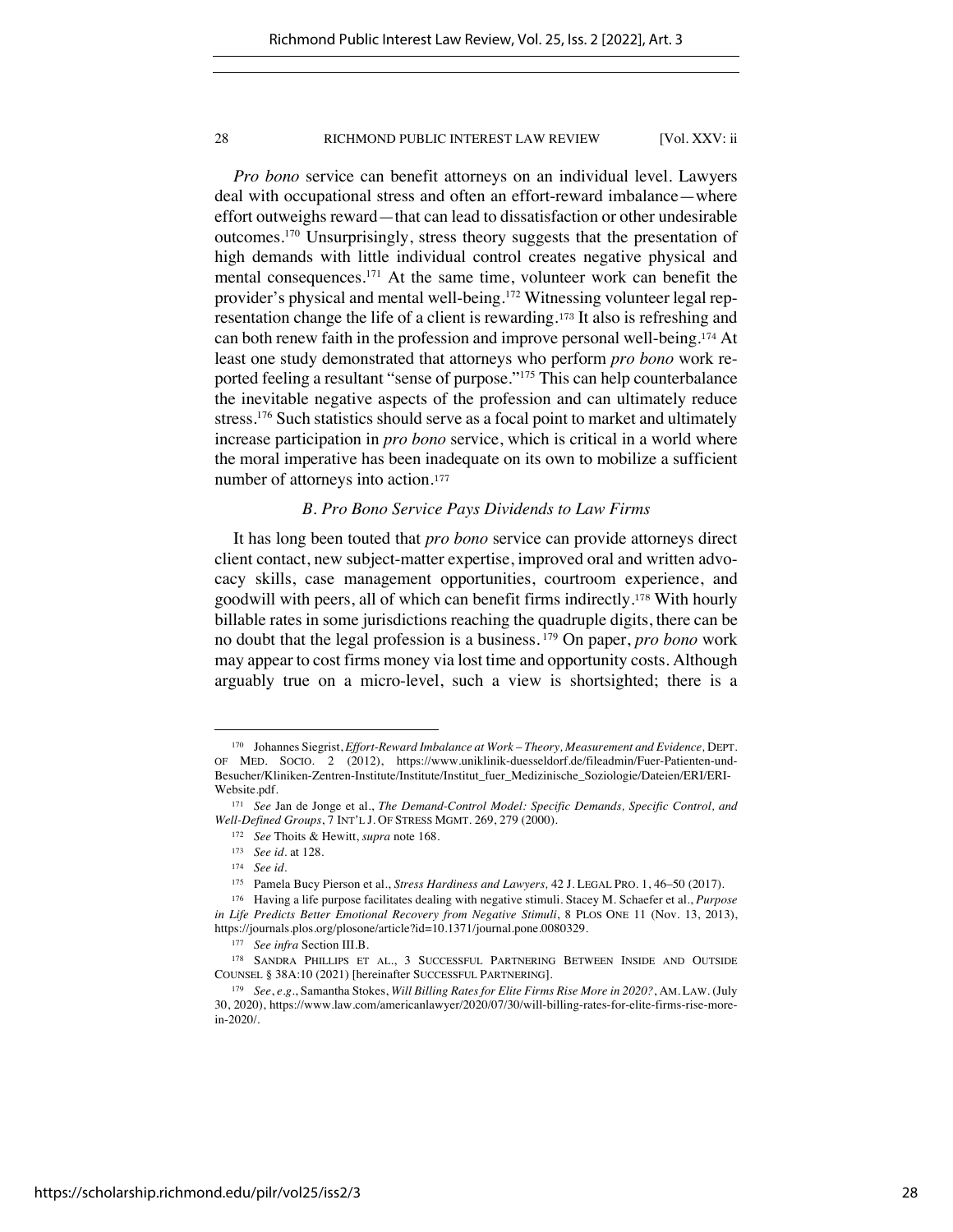corresponding long-term value proposition that many overlook.<sup>180</sup> Besides skills development, *pro bono* projects provide attorneys opportunities for teamwork, fulfillment, and pride, which are essential to attorney retention.<sup>181</sup> Associate attrition is on the rise, and firms need to find new ways—beyond money—to retain talent in the long term.<sup>182</sup>

Savvy firms can implement policies and practices that elevate *pro bono*  service to an important part of firm and attorney identity. Thus, they can use their abundant resources and the benefits of service to both positively impact the Justice Gap and address firm issues. When considering summer offers and ultimate placements, such changes will also appeal to law students who are looking for a firm with a strong *pro bono* commitment.<sup>183</sup>

More and more potential clients are looking for firms that prioritize community outreach and social justice initiatives.184 If done earnestly, *pro bono* service can be a valuable marketing tool and perhaps also provide opportunities for firms to partner with clients' in-house counsel to engage in joint *pro bono* work.<sup>185</sup> Firms that incorporate *pro bono* work into their business plans can stand out in an ever-competitive marketplace while serving low-income individuals in society.

# *C. Pro Bono Service Benefits Bar Associations*

Voluntary bar organizations are constantly competing with one another for members and appeal.<sup>186</sup> But like other volunteer organizations, they must

<sup>&</sup>lt;sup>180</sup> See generally, ALAN GUTTERMAN, HILDENBRANDT HANDBOOK OF LAW FIRM MANAGEMENT § 12:18 (2020) [hereinafter MANAGEMENT HANDBOOK].

<sup>181</sup> *Id.*

<sup>182</sup> Kerrie Spencer, *Law Firm Attrition May Be Due to Corporate Culture Not Lack of Perks*, BIGGER L. FIRM (July 24, 2020), https://www.biggerlawfirm.com/law-firm-attrition-may-be-due-to-corporateculture-not-lack-of-perks/ (reporting that "despite an increase in perks and benefits, an average salary jump of nine percent, and an average bonus increase of 30 percent, associate turnover still leapt sharply in 2017, with an increase of 28 percent over 2016," supporting "the theory that firm culture plays a large role in whether younger attorneys choose to stay or leave").

<sup>183</sup> MANAGEMENT HANDBOOK, *supra* note 180 at § 12:18 (noting that "a law firm's pro bono reputation and programming has become an increasingly important factor for recent law graduates choosing an employer"). For law students with an interest in *pro bono* work, the ABA offers a list of sample interview questions for students to ask law firms in order to gauge a firm's level of commitment to *pro bono* service. AM. BAR ASS'N, STANDING COMM. ON PRO BONO AND PUB. SERV., THE PATH TO PRO BONO: AN INTERVIEWING TOOL FOR LAW STUDENTS 4 (2008), https://www.americanbar.org/content/dam/aba/administrative/probono\_public\_service/as/path.pdf.

<sup>184</sup> MANAGEMENT HANDBOOK, *supra* note 180 at § 12:18.

<sup>185</sup> MANAGEMENT HANDBOOK, *supra* note 180 at § 12:18; *see also* Esther J. Lardent, *Making the Business Case for Pro Bono*, LAW FIRM PRO BONO PROJECT (2000), https://www2.nycbar.org/mp3/DoingWellByDoingGood/pbi\_businesscase.pdf.

<sup>186</sup> Robert J. Derocher, *What Have You Done for Me Lately? Bars Focus on Membership*, AM. BAR. ASS'N. (July - Aug. 2004), https://www.americanbar.org/groups/bar\_services/publications/bar\_leader/ 2003\_04/2806/membership/.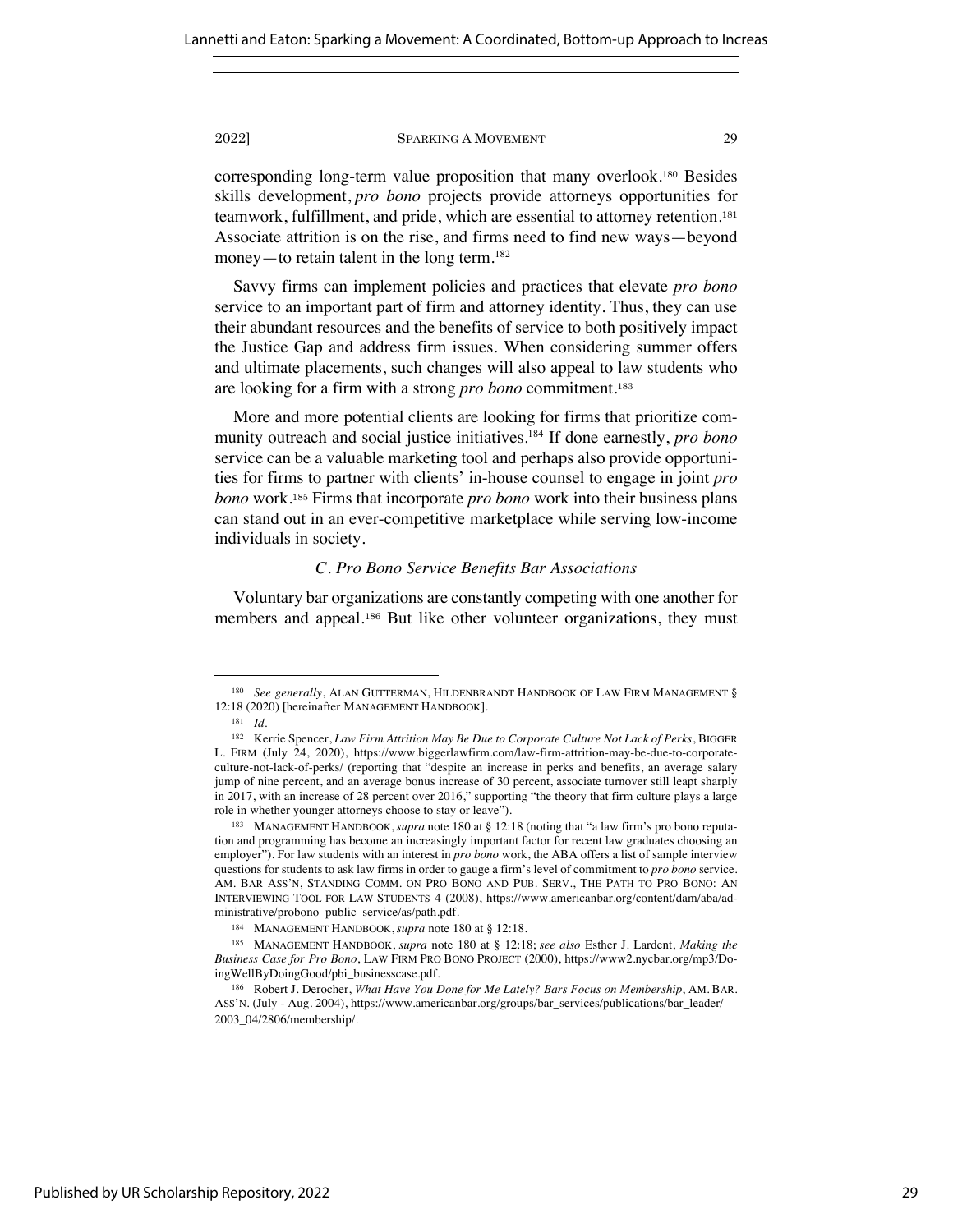demonstrate value to attract and retain members.<sup>187</sup> *Pro bono* service can provide opportunities for fellowship, networking, and teamwork that involve lawyers, judges, and law students.<sup>188</sup> The mission statement of most bar associations focuses in part on service to the public.<sup>189</sup> Thus, because their memberships normally represent a cross-section of legal organizations, they are an ideal platform to bring disparate organizations together to achieve common goals.<sup>190</sup>

# *D. Pro Bono Service Fosters the Proper Administration of Justice*

As discussed above, the proper administration of justice in our adversarial system requires a great number of additional *pro bono* attorneys.<sup>191</sup> The lack of legal representation more often results in low-income litigants not prevailing in court—even when they should—and perceiving that they were not treated justly.<sup>192</sup> Additionally, SRLs can complicate and prolong the litigation process and drain already limited judicial resources.<sup>193</sup> Prior to the COVID-19 pandemic, public interest organizations were already facing enormous challenges assisting low-income Americans with their civil legal needs. 194 COVID-19 and the concomitant court closures and prolonged unavailability of jury trials exacerbated delays in obtaining access to justice.<sup>195</sup> In a post-COVID-19 world, courts in many areas will face a substantial backlog of criminal cases—which are subject to statutory and constitutional speedy trial requirements—that will necessarily take priority over civil cases.<sup>196</sup> Hence, there is a clear and tangible benefit to encouraging *pro bono* representation because it fosters the efficient administration of justice.

# *E. Pro Bono Service Creates Service-Minded Future Lawyers*

As the gateway to the legal profession, law schools present the ideal

<sup>187</sup> *Id.*

<sup>188</sup> *See id.*

<sup>&</sup>lt;sup>189</sup> For example, the ABA's mission is "to serve equally our members, our profession and the public by defending liberty and delivering justice as the national representative of the legal profession." *About the ABA,* AM. BAR ASS'N, https://www.americanbar.org/about\_the\_aba/ (last visited June 15, 2021).

Many bar associations have committees dedicated to pro bono service. *See e.g. Standing Committee on Pro Bono and Public Service,* AM. BAR. ASS'N, https://www.americanbar.org/groups/probono\_public\_service/ (last visited June 15, 2021).

<sup>191</sup> Rhode, *supra* note 100 at 1202.

<sup>192</sup> *See* Yee, *supra* note 10 at 402–03; Chaney, *supra* note 56.

<sup>193</sup> Ronald W. Staudt & Paula L. Hannaford, *Access to Justice for the Self-Represented Litigant: An Interdisciplinary Investigation by Designers and Lawyers,* 52 SYRACUSE L. REV. 1017, 1018 (2002) ("Self-represented litigants tend to place heavier demands on court resources, especially staff time, compared to litigants represented by counsel.").

<sup>194</sup> JUSTICE FOR ALL, *supra* note 34 at 7.

<sup>195</sup> *New Data Shed Light on Pandemic-Related Backlogs,* NAT'L CTR. FOR STATE COURTS, https://www.ncsc.org/newsroom/at-the-center/2020/new-data-shed-light-on-pandemic-related-backlogs (last visited Oct. 2021).

<sup>196</sup> *See id.*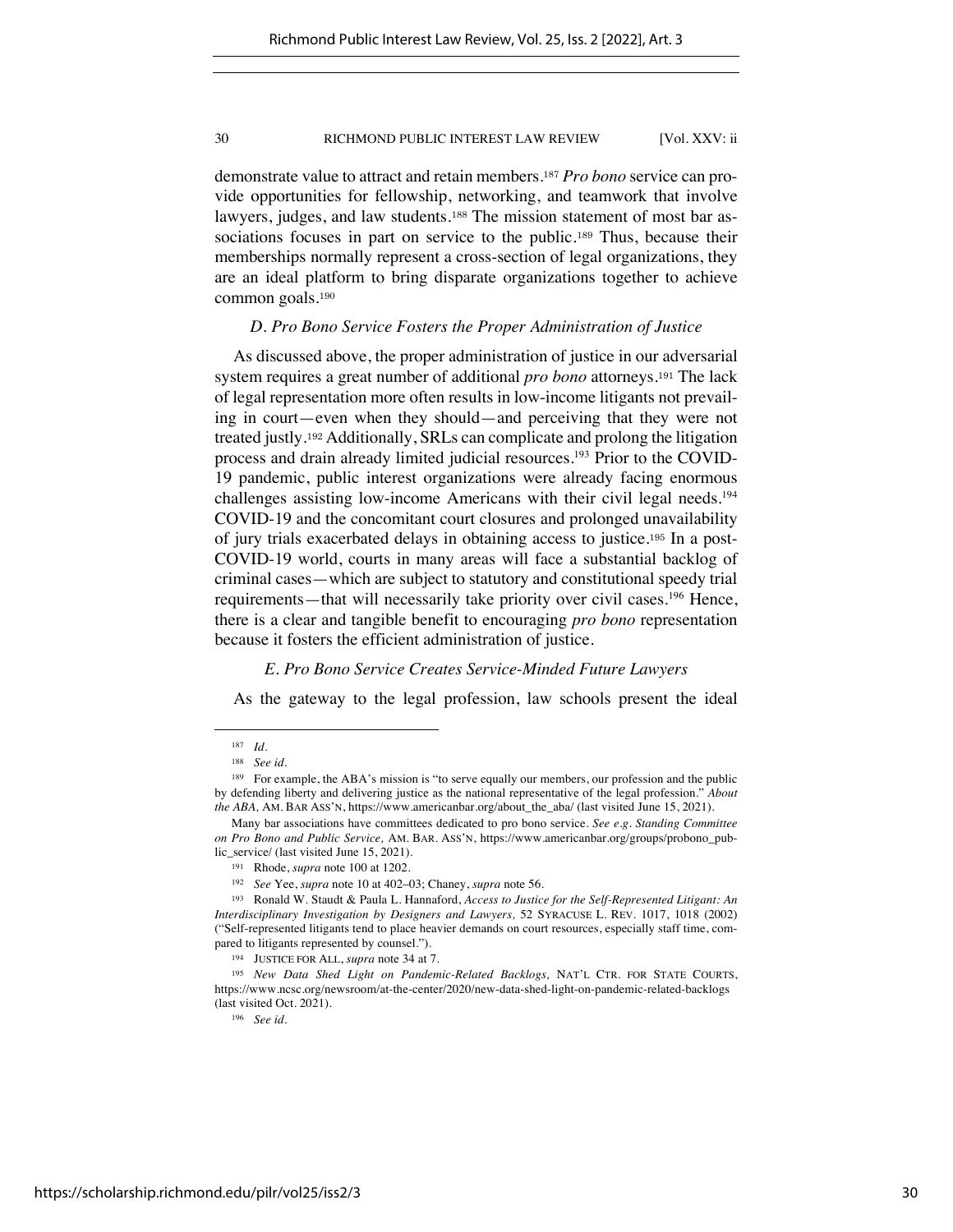opportunity to prepare future lawyers to practice law within a culture of professionalism.<sup>197</sup> They have a captive audience of young, impressionable minds, and they are constantly looking for ways to stand out and compete with other law schools to attract the best talent.<sup>198</sup> *Pro bono* opportunities provide law students with the experience they crave and demonstrate to law firms that these students have both practical skills and certain intangible skills, including experience with client relations and dispute resolution.<sup>199</sup> The number of *pro bono* matters, as well as the complexity and depth of the service, are key ways law schools can market themselves to attract new students, appeal to potential employers, and raise funds to benefit their institutions.<sup>200</sup>

# V. SPARKING A MOVEMENT: CLOSING THE JUSTICE GAP FROM THE BOTTOM UP

The Justice Gap is solvable with sufficient attorney participation. There are at least 1.3 million attorneys in the United States.201 But with such an immense and longstanding problem, the key to unlocking broad sweeping change seems elusive. Top-down approaches remove a sense of responsibility from those on the ground who can actually mobilize a grassroots solution.<sup>202</sup> Recognizing the obstacles and challenges limiting the success of broad aspirations and mandatory reporting, these authors offer practical and simple steps that individual stakeholders can take—both individually and collectively—to mend the Justice Gap from the bottom up in a post-pandemic environment. Although this may sound like an impossible Utopian ideal, a

<sup>197</sup> Christina M. Rosas, Note, *Mandatory Pro Bono Publico for Law Students: The Right Place to Start,* 30 HOFSTRA L. REV. 1069, 1078 (2002) (noting that students who provide pro bono service in law school "are more likely to continue to perform such work as attorneys, perhaps effecting a 'trickle-up' phenomenon among their senior colleagues who have previously failed to satisfy their pro bono obligation").

<sup>198</sup> *See* Baillie & Bernstein-Baker, *supra* note 37 at 66–67 (suggesting that law school admissions policies could include "criteria that examine candidates' commitment to professional idealism, enlarging clinical opportunities for students, creating extracurricular and cocurricular pro bono programs, and offering courses in poverty law").

<sup>199</sup> *See* Ann Marie Cavazos, *Demands of the Marketplace Require Practical Skills: A Necessity for Emerging Practitioners, and Its Clinical Impact on Society - A Paradigm for Change*, 37 NOTRE DAME J. OF LEGIS. 1, 16–17 (2011) (identifying ten key reasons why law clinics provide value to participants).

<sup>200</sup> *See* Baillie & Bernstein-Baker, *supra* note 37 at 66–68. For example, Yale Law School touts its nearly 30 clinics as "one of the most robust clinical programs in the country" where, "[u]nlike most other schools, students can begin taking clinics—and appearing in court—during the spring of their first year." *Clinical and Experiential Learning*, YALE L. SCH., https://law.yale.edu/studying-law-yale/clinical-andexperiential-learning (last visited June 15, 2021).

<sup>201</sup> *New ABA Data Reveals Rise in Number of U.S. Lawyers, 15 Percent Increase Since 2008*, AM. BAR ASS'N. (May 11, 2018), https://www.americanbar.org/news/abanews/aba-news-archives/2018/05/new\_aba\_data\_reveals/.

<sup>202</sup> Nardini, et al., *supra* note 155 at 134 ("Resolving systemic forces that perpetuate inequality and injustice depends on bottom-up grassroots organizing by social movements.").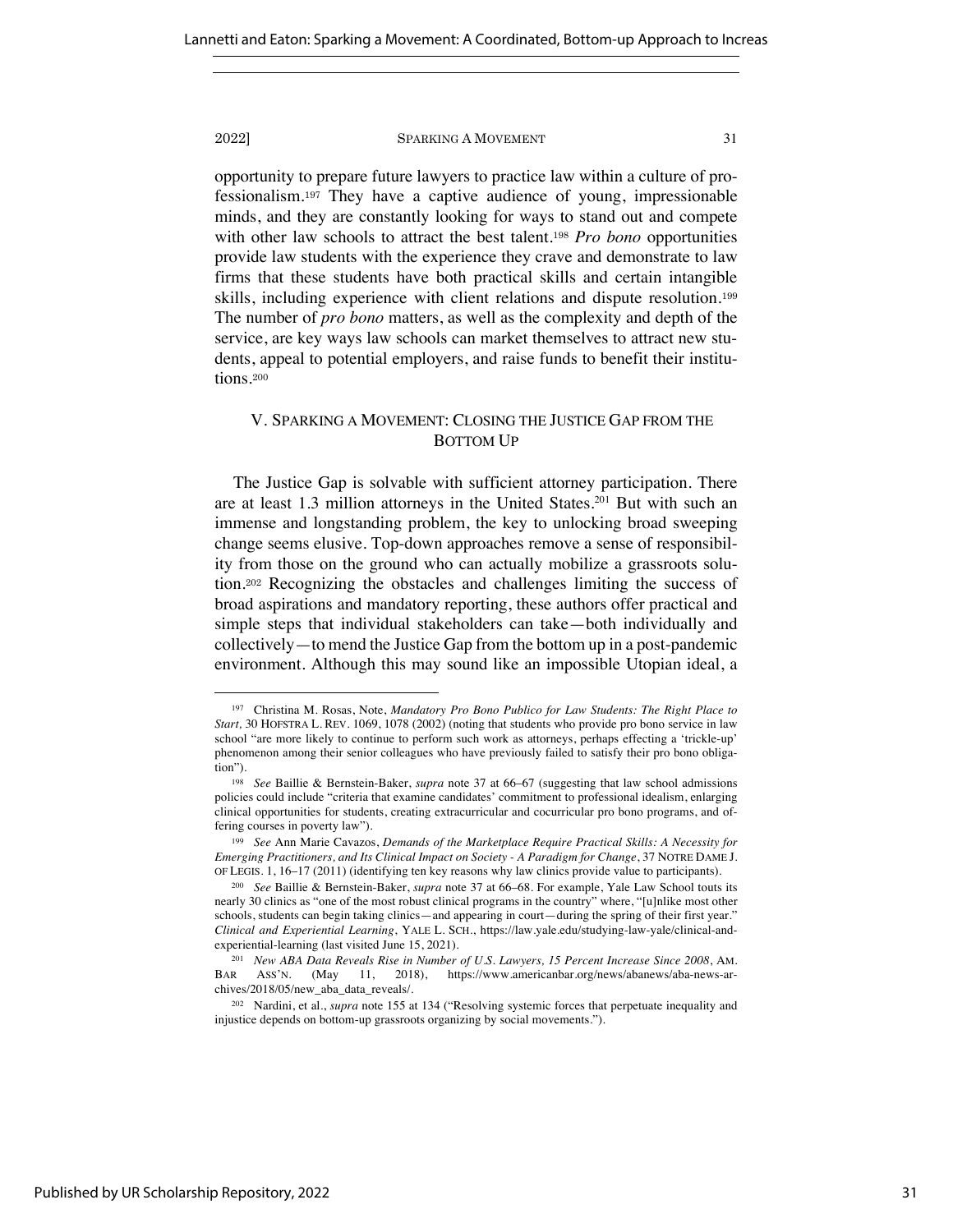bottom-up approach is actually easy to implement because it relies on microactions and not broad-sweeping change. The ideas shared here are not exclusive or revolutionary. Most of them are easy to implement and require little effort to accomplish. Meaningful change does not have to be arduous but requires deliberate collective efforts. With enough support from individual legal professionals, collective action has the potential to create what the fight against the Justice Gap has lacked: a broad movement.

# *A. What Law Schools Can Do.*

Law schools already have the foundation in place to make systematic *pro bono* change. The *Standards and Rules for Approval of Law Schools* require law schools to provide "substantial opportunities" for "student participation in pro bono legal services."<sup>203</sup> Further, a professional responsibility course that includes instruction on, *inter alia*, "the values and responsibilities of the legal profession" is a mandatory part of the curriculum.<sup>204</sup> Some law schools also offer poverty law and public interest courses.<sup>205</sup> Most law schools have formal *pro bono* programs with legal clinics where law students, supervised by licensed attorneys, interact directly with and provide free legal assistance to low-income people.<sup>206</sup> At least thirty-nine law schools—including some of the country's most prestigious institutions—have mandatory *pro bono* or public service graduation requirements.<sup>207</sup> After three years immersed in a "culture of service," the hope is that law schools will have inculcated in future lawyers an attitude of professionalism and an understanding of their obligation to, among other things, serve the low-income communities.<sup>208</sup>

The number and variety of legal clinics at law schools have grown

<sup>203</sup> STANDARDS AND RULES OF PROCEDURE FOR APPROVAL OF LAW SCHOOLS § 303(b), 303-3 (2020- 21). The related commentary provides that "law schools are encouraged to promote opportunities for law student pro bono service that incorporate the priorities established in Model Rule 6.1" and "to promote opportunities for law students to provide over their law school career at least 50 hours of pro bono service."

 $204$  *Id.* at § 303(a)(1).

<sup>205</sup> Larry R. Spain, *The Unfinished Agenda for Law Schools in Nurturing a Commitment to Pro Bono Legal Services by Law Students*, 72 UMKC L. REV. 477, 488 (2003).

<sup>206</sup> *See Description of Program*, AM. BAR ASS'N., https://www.americanbar.org/groups/center-probono/resources/directory\_of\_law\_school\_public\_interest\_pro\_bono\_programs/definitions/pb\_description/ (last visited June 15, 2021).

<sup>207</sup> *Id.* (listing Harvard Law School and University of Pennsylvania Law School as having mandatory programs); *Pro Bono*, AM. BAR. ASS'N. (May 13, 2021), https://www.americanbar.org/groups/legal\_education/resources/pro\_bono/ (last visited June 15, 2021) ("These schools may require a specific number of hours of pro bono legal service as a condition of graduation (e.g. 20-75 hours) or they may require a combination of pro bono legal service, clinical work and community-based volunteer work.").

<sup>208</sup> Baillie & Bernstein-Baker, *supra* note 37 at 67–68, 75 (opining that "law schools have a special responsibility to acquaint students with the public service calling of our profession in general, and to equip students to deal with the problem of the poor in particular"); Cordray, *supra* note 57 at 29–30 (noting that educators seek "to help students maintain the sense of purpose and social commitment that originally inspired them to go to law school, so that it continues to motivate them as students and becomes integrated into their professional identities as lawyers").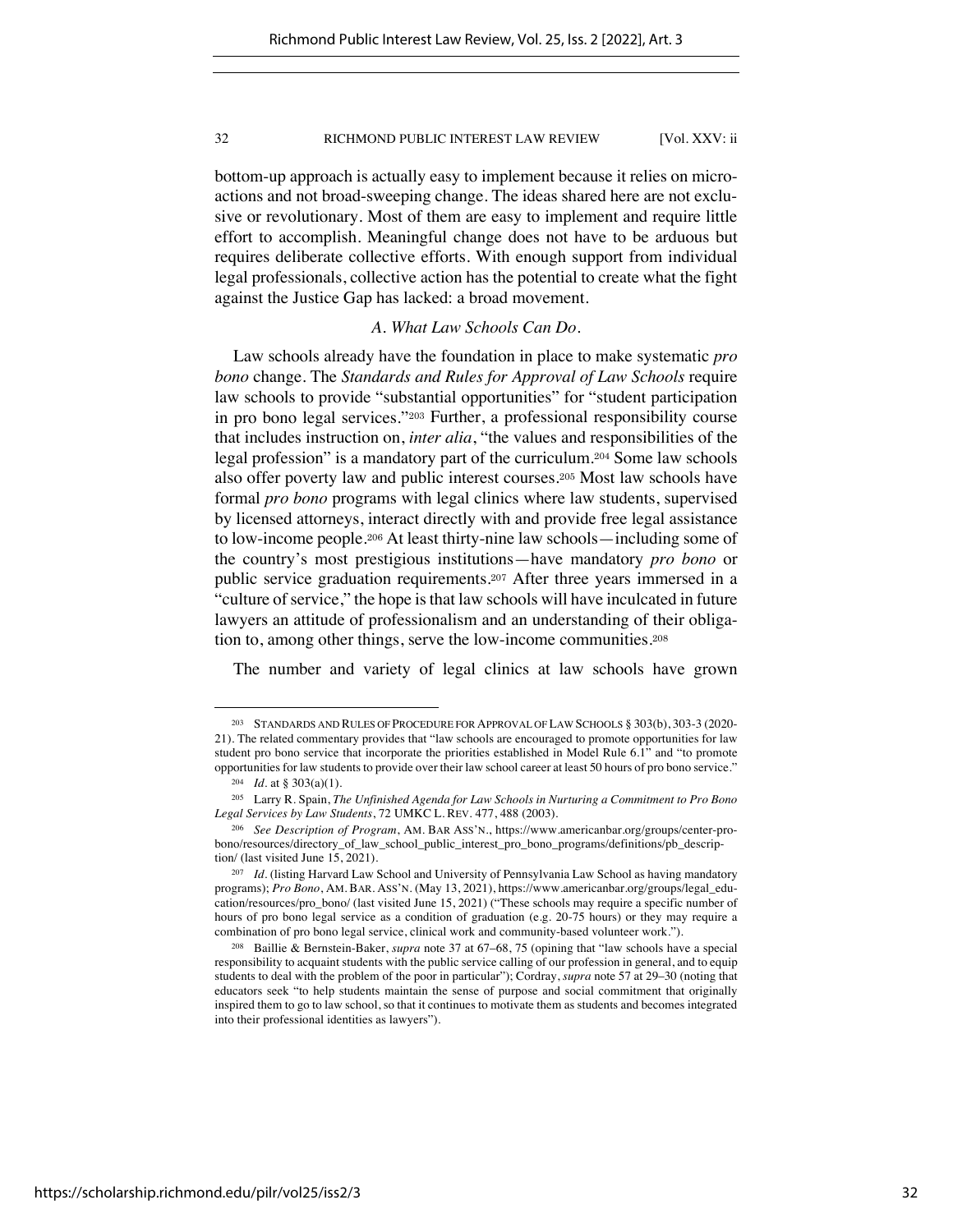significantly over the past several decades, with almost all law schools now having at least one clinic.<sup>209</sup> Because the clinical model limits the number of student participants per clinic, increased service to low-income people relies on continued enlargement of clinical opportunities, either through additional clinics or external partnerships.<sup>210</sup> Law schools can partner with public interest attorneys, bar association leaders, and local law firms to identify additional attorney supervisors.<sup>211</sup>

Relatedly, law schools that have not done so already might consider incorporating a mandatory *pro bono* service requirement to both increase *pro bono*  hours and ingrain in students an attitude of service.<sup>212</sup> Mandatory faculty service could also be considered.<sup>213</sup> Service opportunities can be created beyond the law school perimeter by establishing partnerships with local legal aid entities, bar associations, and law firms.<sup>214</sup> This can include both ongoing service and periodic *pro bono* "service days" for the local community, either as law school standalone events or with partners.<sup>215</sup> Mandatory service may require broadening the defined requirement to include volunteer non-legal community service for the underprivileged, as some law schools may not be located in a geographic area with the legal need or resources to accommodate all students.<sup>216</sup>

Law schools can also incorporate recognition programs for *pro bono* service, as many already do.<sup>217</sup> This might include annual recognition for volunteer service, outstanding student service awards, and recognition at

<sup>209</sup> *See Definitions*, *Public Interest Clinics*, AM. BAR ASS'N., https://www.americanbar.org/groups/center-pro-bono/resources/directory\_of\_law\_school\_public\_interest\_pro\_bono\_programs/definitions/pi\_pi\_clinics/ (Aug 19, 2021), for a comprehensive list of law school clinical programs.

<sup>210</sup> Baillie & Bernstein-Baker, *supra* note 37 at 69; *see also* Cordray, *supra* note 57 at 37 (noting that "opportunities remain limited at many schools, and the quality of placements, projects, and on-site supervision is often mixed"); Spain, *supra* note 205 at 486 (advocating for mandatory law school clinical experience).

<sup>211</sup> Baillie & Bernstein-Baker, *supra* note 37 at 70.

<sup>212</sup> *See generally* Rosas, *supra* note 197 at 1075–78.

<sup>213</sup> Spain, *supra* note 205 at 490–91.

<sup>214</sup> Baillie & Bernstein-Baker, *supra* note 37 at 70–71.

<sup>215</sup> Spain, *supra* note 205 at 485–86, 491.

<sup>216</sup> However, whenever possible, a "substantial majority" of the student placement opportunities should be focused on service to the poor. James L. Baillie & Judith Bernstein-Baker, *In the Spirit of Public Service: Model Rule 6.1, the Profession and Legal Education*, 13 MINN. J. OF L. & INEQ. 51, 69 (1995).

<sup>217</sup> For example, the University of Virginia Law School has an excellent recognition program. The Pro Bono Challenge encourages every law student to volunteer at least 25 hours annually. Students who complete their required hours receive a certificate of recognition at the end of their first and second years. Graduating students who have logged at least 75 pro bono hours are recognized in the commencement brochure and receive a certificate of completion signed by the Dean. The graduate(s) who best demonstrates an "extraordinary commitment to pro bono service" is honored with the annual Pro Bono Award. *Definitions*, *Description of Program*, AM. BAR ASS'N., https://www.americanbar.org/groups/center-probono/resources/directory\_of\_law\_school\_public\_interest\_pro\_bono\_programs/definitions/pb\_description/.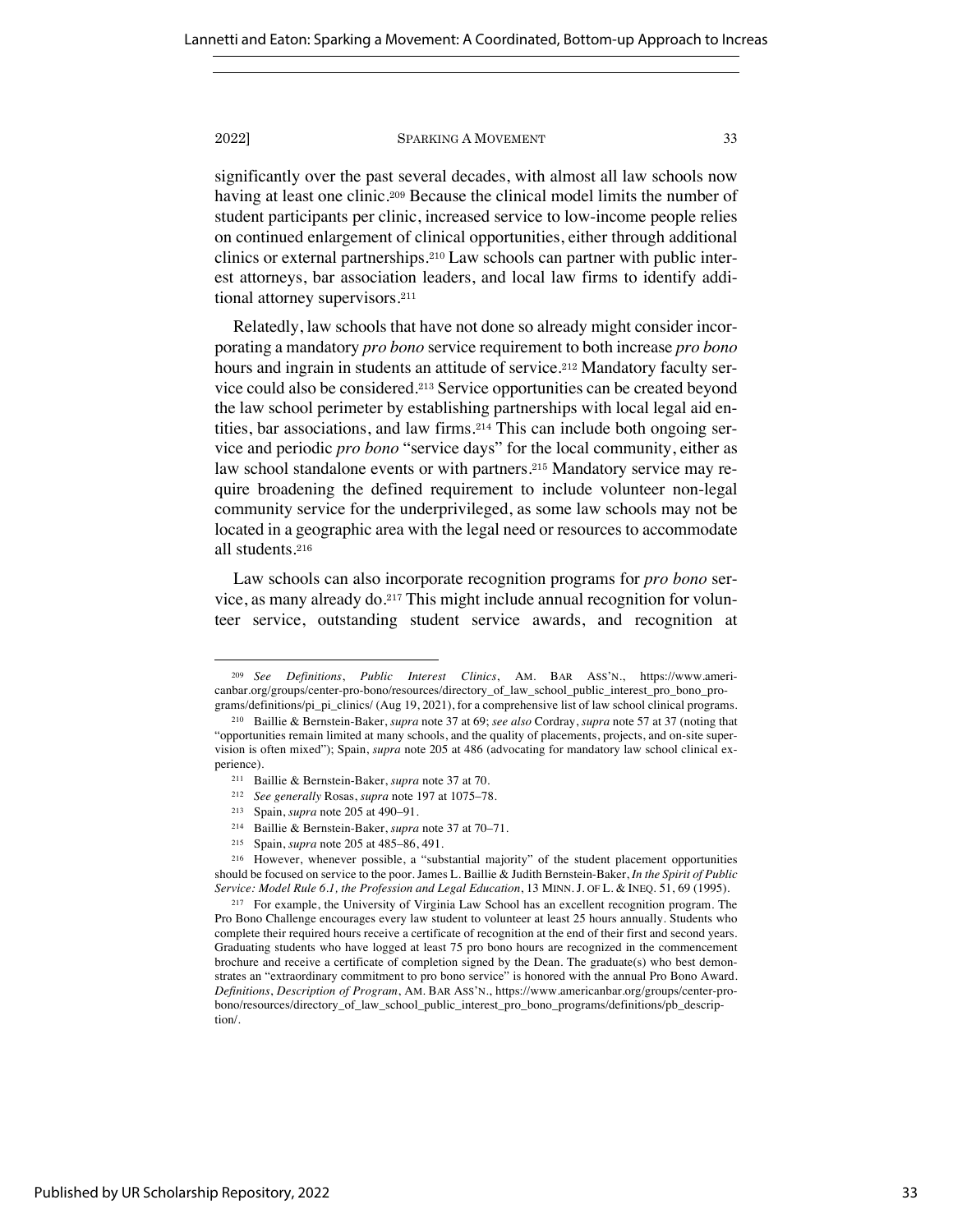graduation.<sup>218</sup> The overall goal of *pro bono* service in law school is two-fold: to increase service to low-income Americans while developing legal professionals who are prepared and expecting to continue serving low-income individuals as practicing attorneys.<sup>219</sup>

# *B. What Law Firms Can Do*

Law firms, especially larger ones, have the resources and talent to take a more active role in supporting pro bono service. Partner profits at the country's largest firms continue to rise, even during the pandemic-ridden 2020.220 Supporting pro bono work cannot just be for show; it needs to emanate from a cultural level.<sup>221</sup> As pointed out above, law schools are getting better at developing lawyers who anticipate that they will continue to provide pro bono service as attorneys.<sup>222</sup> Associates, like other apprentices, learn from the example of their superiors. If senior attorneys are not engaging in pro bono work, then associates will conclude that such service is not valued or expected. A culture of service is not created overnight, but cultural shifts can occur in micromovements.223 Further, firms can use their hierarchical structure to rapidly expand the sphere of influence within the firm: one partner can affect many associates. Enacting a pro bono policy, leading by example, and carrying on a tradition of service can enable firms to develop a strong pro bono culture.224

Big Law is notorious for its high billable hour requirements—2,000 hours or more per year—which often leave little or no spare time for volunteer work.225 Having pro bono hours count as billable hours would demonstrate that the firm values pro bono efforts and can, in turn, translate into goodwill with associates accustomed to or interested in public service.<sup>226</sup> Firms can also incorporate pro bono service into their reward structure, providing, for

<sup>218</sup> *Id.*

<sup>219</sup> Cordray, *supra* note 57 at 38 (noting "Research on volunteerism suggests that individuals are more likely to contribute if they feel that they have the time and the competence to help, their efforts will be effective, and they have personal involvement with the people whom they are assisting.").

<sup>220</sup> Brenda S. Jeffreys, *Profits Surged at Am Law 100 Firms in 2020. Can They Keep It Up In 2021?,*  AM. LAW. (Apr. 20, 2021), https://www.law.com/americanlawyer/2021/04/20/profits-surged-at-am-law-100-firms-in-2020-can-they-keep-it-up-in-2021/?slreturn=20210422135840.

<sup>221</sup> MANAGEMENT HANDBOOK, *supra* note 180 at § 12:18.

<sup>222</sup> *See infra* Section IV.E.

<sup>223</sup> MANAGEMENT HANDBOOK, *supra* note 180 at § 12:7 (noting that "creation of an infrastructure alone will not enable firms to maintain a successful pro bono program over time").

<sup>224</sup> ALAN GUTTERMAN, BUSINESS TRANSACTIONS SOLUTIONS § 55:151 (2021) (providing an example of a "model" law firm *pro bono* policy).

<sup>225</sup> Roy Strom, *Can Law Firms Measure Ambition Without Billable Hours?*, BLOOMBERG L. (Nov. 4, 2021), https://news.bloomberglaw.com/business-and-practice/can-law-firms-measure-ambition-without-billable-hours.

<sup>226</sup> MANAGEMENT HANDBOOK, *supra* note 180 at § 12:10 (noting that many large law firms provide billable hour targets).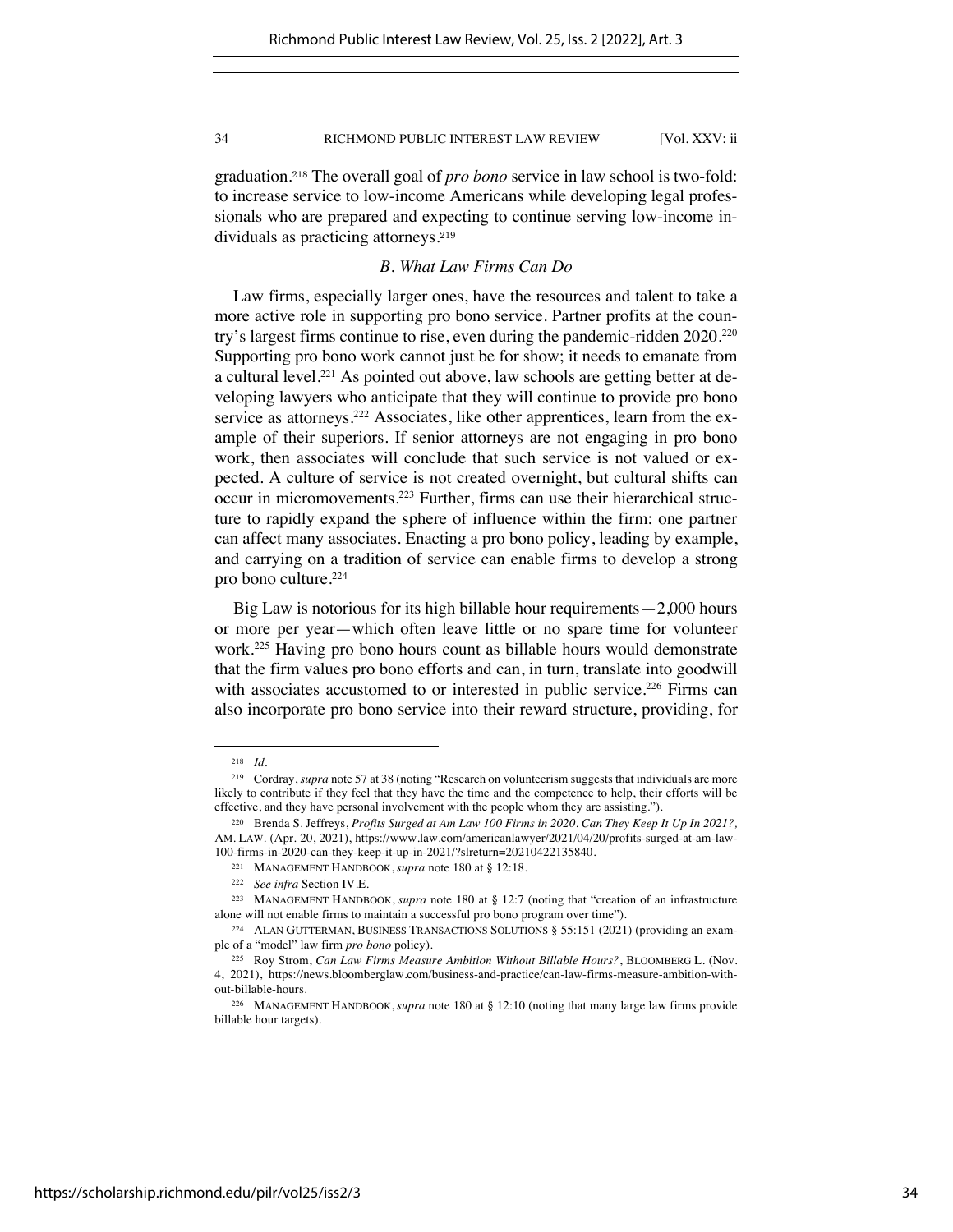example, a nominal bonus or charity donation for completion of a certain number of volunteer hours.<sup>227</sup> Frequent but small rewards can intrinsically motivate people, and public recognition can positively affect both the one being recognized and those witnessing the recognition.<sup>228</sup>

Some firms might even consider mandatory pro bono service to demonstrate their commitment to public service.<sup>229</sup> Of course, if it is merely a mandate without strong firm support, complimentary cultural ideals, and incentives, then it will fail.230 But if implemented properly, a mandatory pro bono requirement can be transformative for both the firm and its attorneys.

Hiring a dedicated firm pro bono attorney, or at least designating a pro bono coordinator, can be beneficial when paired with other firm efforts. However, doing so simply as a way to delegate and deflect pro bono responsibility can be counterproductive because it displaces the responsibility of many onto a single person and does not perpetuate the level of contribution needed to appreciably affect the Justice Gap.231 On the other hand, assigning a pro bono coordinator who supports firm attorneys—who also perform pro bono work and/or identify pro bono cases in the community—is an excellent way to organize and encourage pro bono work within the firm, provide support for such services, and engage as many attorneys as possible in the process.232

IOLTA accounts are widely used and directly fund access to justice.233 Firms in those states that do not have mandatory IOLTA participation should

<sup>227</sup> *See, e.g.*, *Pro Bono*, FOX ROTHSCHILD LLP, https://www.foxrothschild.com/careers-for-students/pro-bono (last visited Oct. 14, 2021) (noting some firms consider pro bono hours when deciding salary adjustments and yearly bonus awards).

<sup>228</sup> Kaitlin Woolley & Ayelet Fishbach, *It's About Time: Earlier Rewards Increase Intrinsic Motivation*, 114 J. PERSONALITY & SOC. PSYCH. 877, 884–85 (2018).

<sup>229</sup> *See* MANAGEMENT HANDBOOK, *supra* note 180 at § 12:18.

<sup>230</sup> *See id.* at § 12:7 (noting that "creation of an infrastructure alone will not enable firms to maintain a successful pro bono program over time").

<sup>231</sup> Rhode, *supra* note 100 at 1202 (noting "the bar's failure to secure broader participation in pro bono work is all the more disappointing when measured against the extraordinary successes that such work has yielded.").

<sup>232</sup> *Pro Bono Fellowships and Awards*, HUNTON ANDREWS KURTH LLP, https://www.huntonak.com/en/about/pro- bono/fellowships-and-awards.html (last visited Oct. 14, 2021) (noting one national firm hires pro bono "fellows" whose practice is solely "committed to pro bono work").

<sup>233</sup> Carole J. Buckner, *IOLTAs and Client Trust Accounts*, AM. BAR ASS'N (July 31, 2011), https://www.americanbar.org/groups/gpsolo/publications/gp\_solo/2011/july\_august/ioltas\_client\_trust\_accounts/:

All states have IOLTA programs. IOLTA accounts are mandatory in some states and voluntary in others. Whether mandatory or voluntary, the IOLTA mechanism pools funds that could not otherwise earn interest for individual clients, and the interest on the pooled funds is payable to a state-sponsored IOLTA program. IOLTA programs in turn use the funds to finance charitable and educational endeavors, improvements to the administration of justice, and to provide indigent and low-income persons with legal services.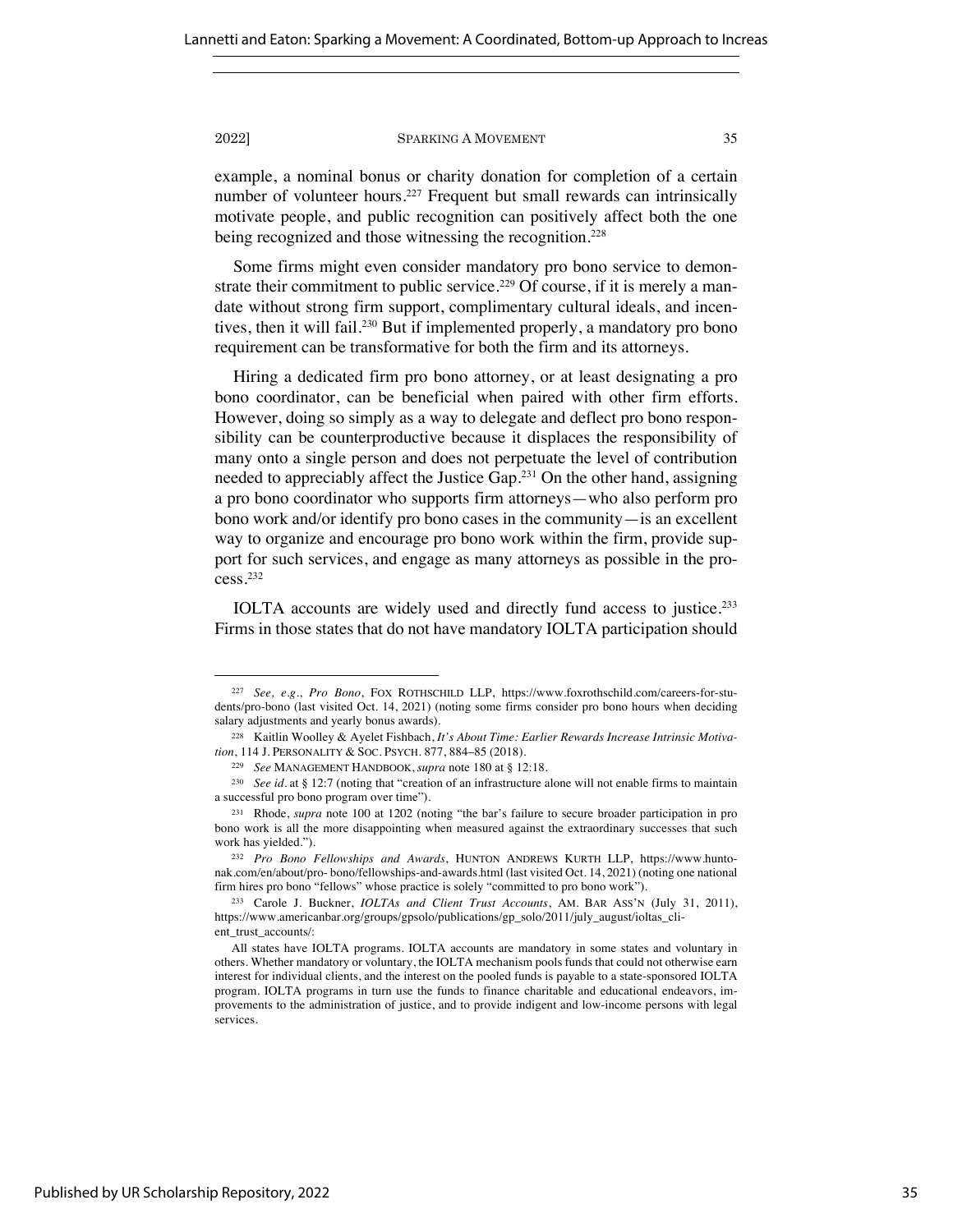not opt out of a voluntary IOLTA program.234 Finally, firms can partner with other firms, area law schools, and local bar associations to expand their reach and benefit from the synergy.235

Large law firms have demonstrated the potential of institutional commitment, teamwork, and shared resources to positively impact access to justice.236 For example, the Pro Bono Institute was formed in 1996, and there are currently 140 member firms that have accepted the challenge to contribute three to five percent of their total billable hours to pro bono service.237 The Institute provides, among other things, written resources, webinars, pro bono summits, consulting services, and pre-packaged pro bono programs to its members.<sup>238</sup>

# *C. What Local Bar Associations Can Do*

Much like law firms, bar associations have a unique network of legal talent, but unlike law firms, their goals are generally limited to efforts to promote the profession and educate the public.<sup>239</sup> This different focus allows bar associations the opportunity to creatively drive how *pro bono* work can be done in the local community. Some attorneys who are willing and able to take on *pro bono* representations do not know where to start or are unwilling to spend the time to figure it out. Bar associations can fill that need by working in conjunction with legal aid societies to identify service opportunities, create continuing legal education trainings, and establish a referral network for interested legal professionals.<sup>240</sup>

Forming a *pro bono* committee is a simple step for bar associations to

<sup>234</sup> Olivia Bane, *IOLTA Inadequacies and Proposed Reforms*, 21 WAKE FOREST J. BUS. & INTELL. PROP. L. 83, 85 (2020).

<sup>235</sup> Shanti Ariker, STARTING A PRO BONO LEGAL PROGRAM IS EASIER THAN YOU THINK 32 (2020).

<sup>236</sup> DENNIS F. KERRIGAN, 3 SUCCESSFUL PARTNERING BETWEEN INSIDE AND OUTSIDE COUNSEL § 37A:5 (2021) (discussing the benefits of an institutional commitment).

<sup>237</sup> *About Us*, PRO BONO INST., http://www.probonoinst.org/about-us/ (last visited Oct. 17, 2021); *Law Firm Pro Bono Challenge Signatories List,* PRO BONO INST., http://www.probonoinst.org/projects/law-firm-pro-bono/law-firm-pro-bono-challenge-signatory-law-firms/law-firm-pro-bono-challenge-signatories-list/ (last visited Oct. 17, 2021). There is also a challenge for corporate in-house counsel.

*Corporate Pro Bono*, PRO BONO INST., http://www.probonoinst.org/projects/corporate-pro-bono/ (last visited Oct. 17, 2021).

<sup>238</sup> *Resources*, PRO BONO INST., http://www.probonoinst.org/resources/ (last visited Oct. 17, 2021).

<sup>239</sup> *See*, *e.g.*, *About the Virginia Bar Association*, VA. BAR ASSOC., https://www.vba.org/page/about\_us (last visited Oct. 17, 2021). The difference between bar associations and law firms is apparent in the nonprofit status held by many bar associations. Gene Takagi, *Bar Associations and Advocacy*, NEO L. GRP. (Aug. 4, 2017), https://nonprofitlawblog.com/bar-associations-advocacy/.

<sup>240</sup> *See e.g.*, *What We Do*, LEGAL SERVS. OF N. VA., https://www.lsnv.org/what-we-do/ (pointing out that Legal Services of Northern Virginia "partner[s] closely with other legal aid organizations, state and local bar associations, as well as the courts to serve the region's low-income and neediest populations") (last visited Oct. 17, 2021); *see also* ABA STANDARDS FOR THE PROVISION OF CIVIL LEGAL AID 80 (2006) (discussing a legal aid provider's relationship with local and state bar associations).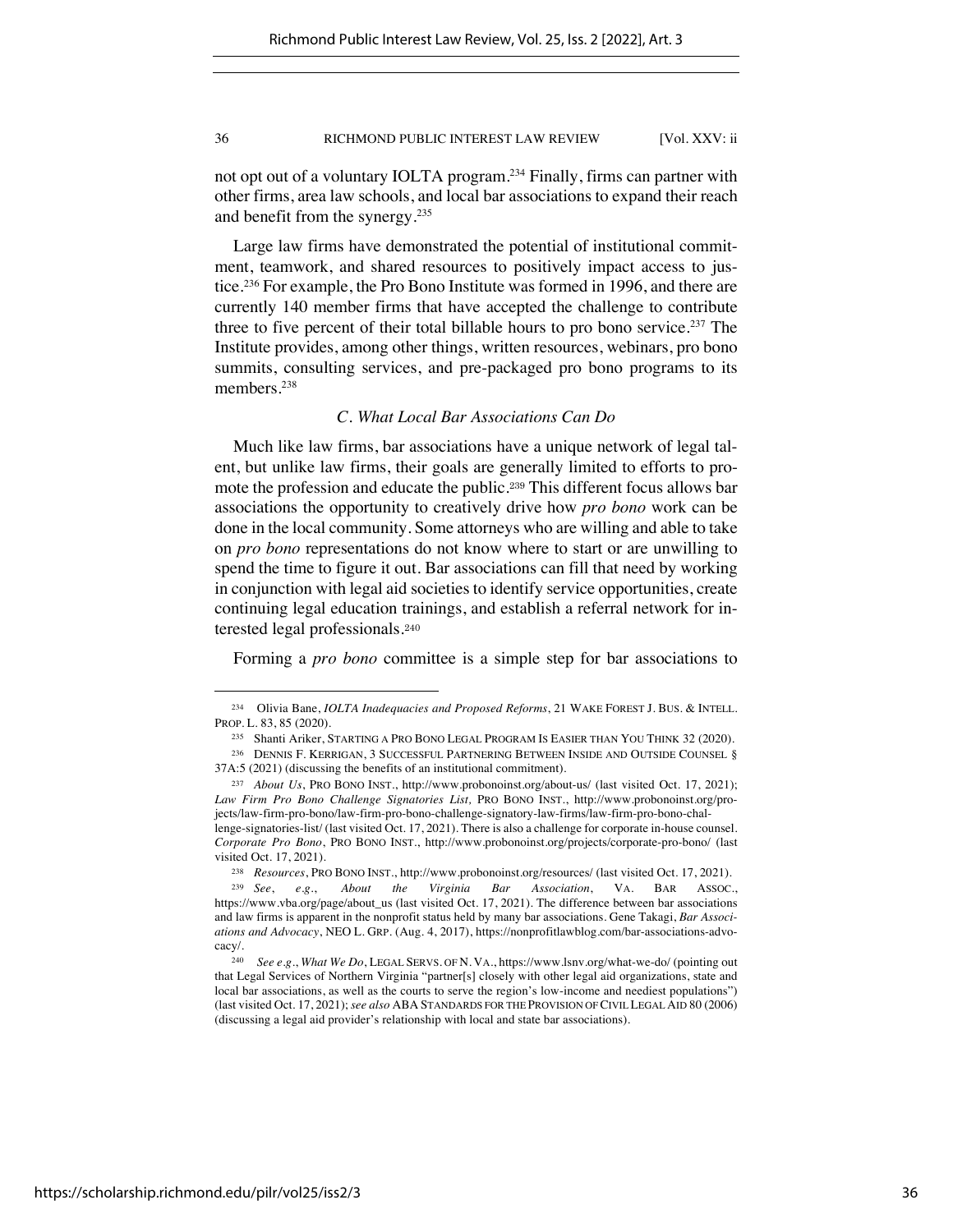support *pro bono* activities.<sup>241</sup> A committee allows for brainstorming and discussion to create new and creative ways to serve the current needs of the community.<sup>242</sup> A committee structure also facilitates collaboration between attorneys who practice in different areas to tackle the complex and unique problems facing the in-need individuals of a particular community.<sup>243</sup> A Garnishment Clinic or other group initiative is a great means to bring together attorneys into a collective in order to provide unbundled services.<sup>244</sup> Partnering with a local law school clinic is another avenue to increase resources to support these coordinated efforts.<sup>245</sup>

Recognition of individual attorneys and firms can celebrate, publicize, and incentivize good works. Many bar associations have annual banquets that include awards ceremonies.<sup>246</sup> As part of these ceremonies, bar associations can incorporate recognition for *pro bono* service. These small gestures put *pro bono* at the forefront.

### *D. What Courts Can Do*

Courts have a unique opportunity to observe the impact of SRLs in real time. Judges see litigants in their courtrooms daily and can both observe trends and identify specific local needs. Based on this knowledge, as well as their stature in their communities, their actions can directly produce additional pro bono service.<sup>247</sup>

Courts can work with local bar associations to create an SRL self-help desk, a courthouse walk-up clinic, or a "courthouse lawyer" program to assist

<sup>241</sup> *See e.g.*, *Pro Bono Committee*, ALBANY BAR ASS'N, https://www.albanycountybar.org/page/ProBonoAdvisory (noting that the Albany Bar Association's "Pro Bono Committee works to identify, communicate and educate bar members about opportunities that can offer meaningful assistance to the community and strengthen their professional skills development").

<sup>242</sup> *See id.*

<sup>243</sup> *See id.* 

<sup>244</sup> See e.g., *Pro Bono Program*, PEOPLE'S L. LIBRARY OF MD. (2021), https://www.peopleslaw.org/pro-bono-program (noting garnishment clinic as a list of pro bono services in Maryland).

<sup>245</sup> *See e.g.*, *Clinics*, WM. & MARY L. SCH., https://law.wm.edu/academics/programs/jd/electives/clinics/index.php (last visited Oct. 17, 2021) (stating that the William & Mary Law School's "Family Law Clinic students work in the Williamsburg office of the Legal Aid Society of Eastern Virginia, providing legal services to low-income clients that address divorce, custody, support, and equitable distribution matters").

<sup>246</sup> For instance, the Chicago Bar Foundation hosts an annual Pro Bono & Public Service Award Luncheon. *CBA & CBF Pro Bono & Public Service Awards Luncheon*, CHI. BAR FOUND., https://chicagobarfoundation.org/awards- celebration/ (last visited Oct. 17, 2021).

<sup>247</sup> As the ABA notes on its website, "Judicial support of pro bono can increase lawyer's acceptance of pro bono responsibility and increase the acceptance of pro bono as a necessary component of the delivery of access to justice." *Judicial Promotion of Pro Bono*, ABA, https://www.americanbar.org/groups/probono\_public\_service/policy/judicialparticipation/ (last visited Oct. 16, 2021).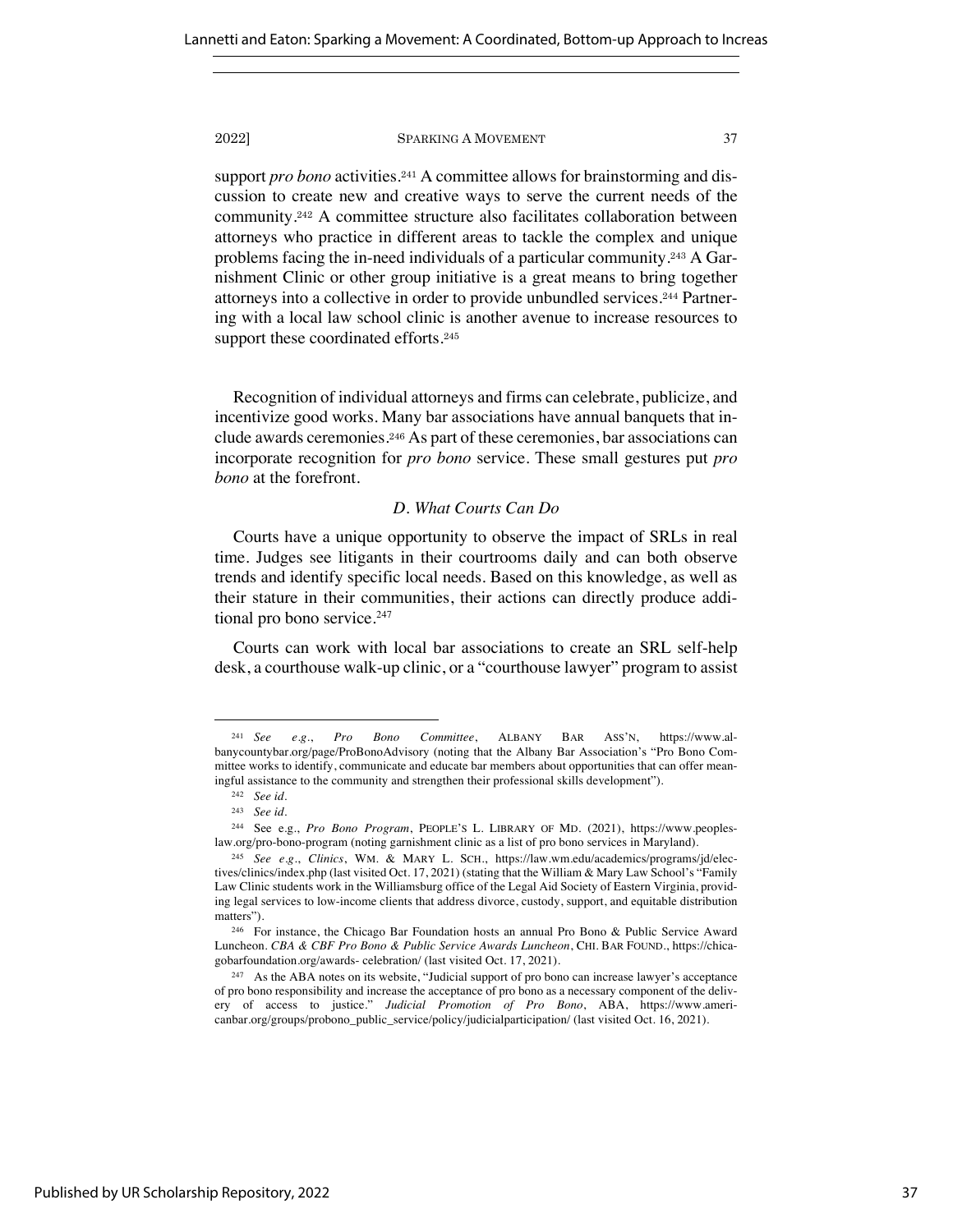unrepresented litigants.<sup>248</sup> For high-volume courts, a volunteer or legal aid lawyer who is familiar with common issues, such as landlord-tenant matters, could appear in court as part of a legal assistance program to assist indigent parties while streamlining the court's docket.<sup>249</sup> For malpractice coverage reasons, legal aid societies may be able to partner with local attorneys so that the legal aid society's malpractice insurance covers any issues arising from these limited representations.250

The Model Code of Judicial Conduct permits a judge to encourage lawyers to provide pro bono services as long as there is no coercion.251 This includes contacting law firms to see whether they are willing to accept pro bono cases from the court.252 Additionally, some jurisdictions expressly allow judges to appoint counsel in civil matters.253 Judges should explore all available options to provide counsel when needed, including instituting incentives like handling pro bono cases first on the docket—which also provides the opportunity for public recognition—and permitting unbundled services representation in pro bono cases.254 Courts can also implement a pro bono court-appointed list so judges have easy access to attorneys willing to offer their services.<sup>255</sup>

Judges can liaise with legal aid organizations, bar associations, and law firms by, for example, joining local pro bono committees, serving on legal aid boards, and providing pro bono promotional materials.256 They can also work with their respective clerk's offices to ensure indigent individuals have ready access to information and free legal aid resources. On a more personal

<sup>248</sup> Catherine Peck McEwen, *Pro Bono Isn't Just for Attorneys: How to Organize a Judicial Pro Bono Summit—and Some Ideas on What Judges Can Do Themselves*, BUS. L. TODAY (June 5, 2017), https://businesslawtoday.org/2017/06/pro-bono-isnt-just-for-attorneys-how-to-organize-a-judicial-probono-summit-and-some-ideas-on-what-judges-can-do-themselves/.

<sup>249</sup> *See id.*

<sup>250</sup> *See Pro Bono Resource Center*, VA. BAR ASS'N, https://www.vba.org/page/pro\_bono\_resources (last visited Oct. 16, 2021).

<sup>251</sup> MODEL RULES OF JUDICIAL CONDUCT r. 3.7 cmt. 5 (ABA 2020). "Such encouragement may take many forms, including providing lists of available programs, training lawyers to do pro bono publico legal work, and participating in events recognizing lawyers who have done pro bono publico work." This list is illustrative and not exhaustive. ABA Standing Comm. of Jud. Conduct, Formal Op. 470 (2015) (clarifying that judges may send letters to state bar associations encouraging lawyers to perform *pro bono* work).

<sup>252</sup> Elizabeth Goff Gonzalez, *How Can Judges Perform Pro Bono Activities and Assist in Recruitment of Attorneys to Provide Pro Bono Services?*,15 NEV. LAW. 22, 23 (2007).

<sup>253</sup> *See* ABA STANDING COMM. ON PRO BONO AND PUBLIC SERVICE, SUPPORTING JUSTICE II: A REPORT ON THE PRO BONO WORK OF AMERICA'S LAWYERS 31 (2009) (noting that the Nevada commentary provides that judges "can request that attorneys accept pro bono representation of cases before them"); *see also Court Programs,* ABA, https://www.americanbar.org/groups/probono\_public\_service/policy/judicial-participation/court-programs/ (last visited Oct. 17, 2021) (listing jurisdictions where courts appoint attorneys for certain civil *pro bono* matters).

<sup>254</sup> Elizabeth Goff Gonzalez, *How Can Judges Perform Pro Bono Activities and Assist in Recruitment of Attorneys to Provide Pro Bono Services?*, 15 NEV. LAW. 22, 23 (2007).

<sup>255</sup> *See* McEwen, *supra* note 248.

<sup>256</sup> *See id.*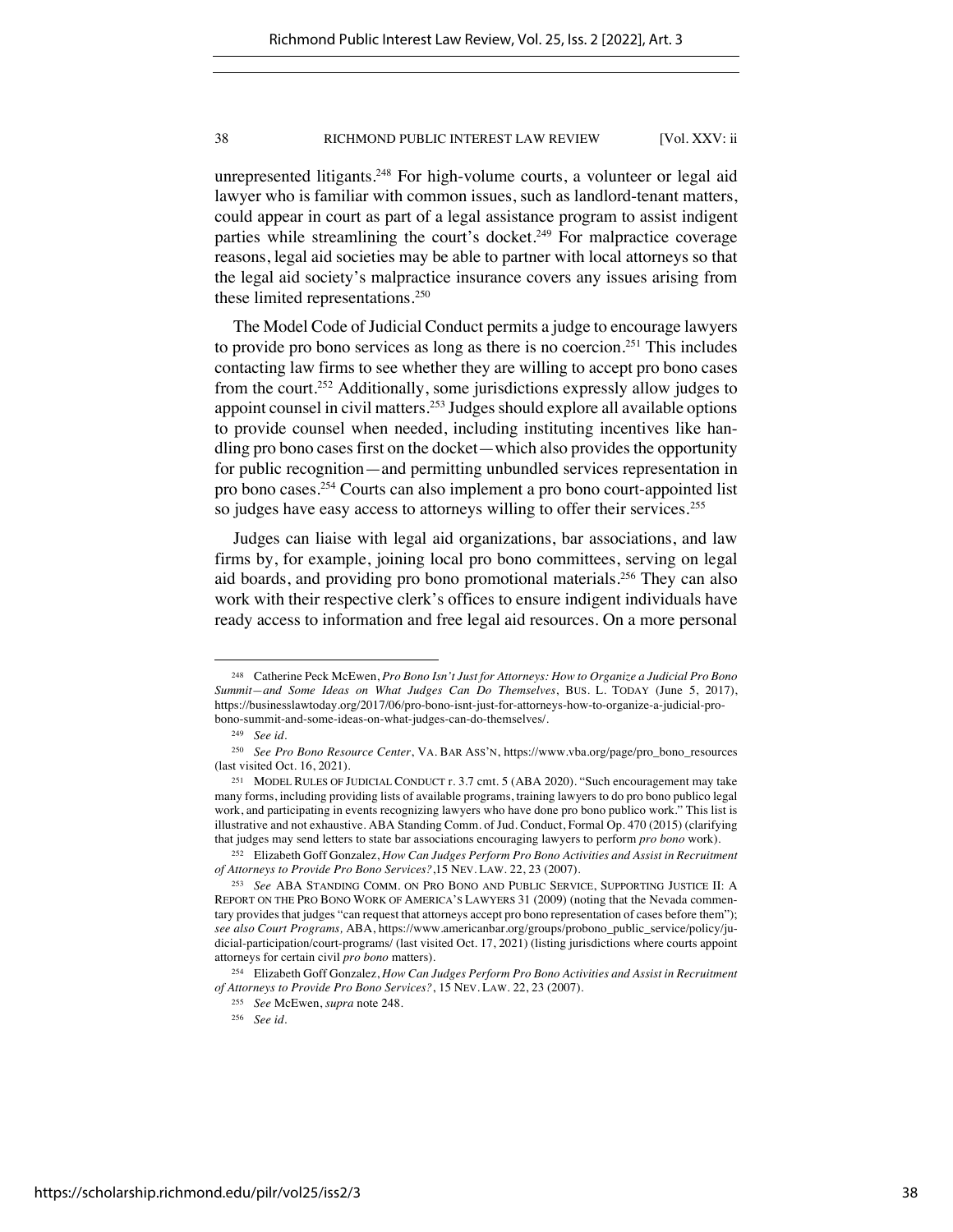level, they can encourage pro bono service through speaking engagements, writing articles, attending fundraising events, and serving as faculty for training events—perhaps provided for free in exchange for attendees agreeing to take a pro bono case.<sup>257</sup> Judges can also nominate pro bono lawyers and voluntary bar associations for awards and attend related award ceremonies.<sup>258</sup> And, like attorneys, judges can, of course, make financial contributions to local legal aid societies.<sup>259</sup>

# *E. What Every Legal Professional Can Do*

Individual lawyers, in conjunction with public interest stakeholders, have increased their *pro bono* service to low-income Americans over the past couple of decades.<sup>260</sup> However, the additional total volunteer hours have not kept pace with the ever-growing need.<sup>261</sup> What the stakeholders have lacked—and what needs to be exploited—is the collaboration necessary to facilitate a selfsustaining movement. With the common goal of meeting the civil legal needs of low-income people, the synergy of grassroots collective action has the greatest potential to begin to close the Justice Gap.<sup>262</sup>

Consumer psychologists have recognized that social change requires a bottom-up approach and have identified the necessary steps to transform an idea of protest into a widespread movement: building grassroots momentum, creating networks, coalescing around multiple leaders, assembling coalitions to expand the effort, and uniting the movement.<sup>263</sup> The access-to-justice initiative already has most of these building blocks in place, and has for quite some time. Existing networks include the LSC and its public interest partners, the ABA, the Conference of Chief Justices, statewide and local bar associations, the courts, the legal academy, and the Pro Bono Initiative.<sup>264</sup> These networks are poised to combine into coalitions with the assistance of established leaders.<sup>265</sup> The missing element is the grassroots momentum of

<sup>257</sup> *See id.* 

<sup>258</sup> *See id.*

<sup>259</sup> *See id.*

<sup>260</sup> JUSTICE GAP 2017,*supra* note 34 at 9;*see also* HOUSEMAN & PERLE,*supra* note 74 at 56. ("Within the last 20 years, a broad access to justice movement has emerged at the state level, including through state supreme courts, access to justice commissions, state IOLTA and other funders, law schools, civil legal aid programs, bar associations, self-help centers, technology initiatives, and researchers on delivery of legal services.").

<sup>261</sup> Baillie & Bernstein-Baker, *supra* note 37 at 75.

<sup>262</sup> *See* HOUSEMAN & PERLE, *supra* note 74 at 42 (noting that "[a] comprehensive 'access-to-justice system' includes a coordinated and integrated civil legal aid system").

<sup>263</sup> *See generally* Nardini et al., *supra* note 155 at 114–15.

<sup>264</sup> *Id.* at 113–17.

<sup>265</sup> *See id.* at 120–21 (stating that successful social movements "bring together diverse—and sometimes adversarial—organizations and groups operating in the same movement space to form a coalition of allies working together toward a common purpose with a shared agenda" and embrace a "hybrid form of leadership" via collective decision making).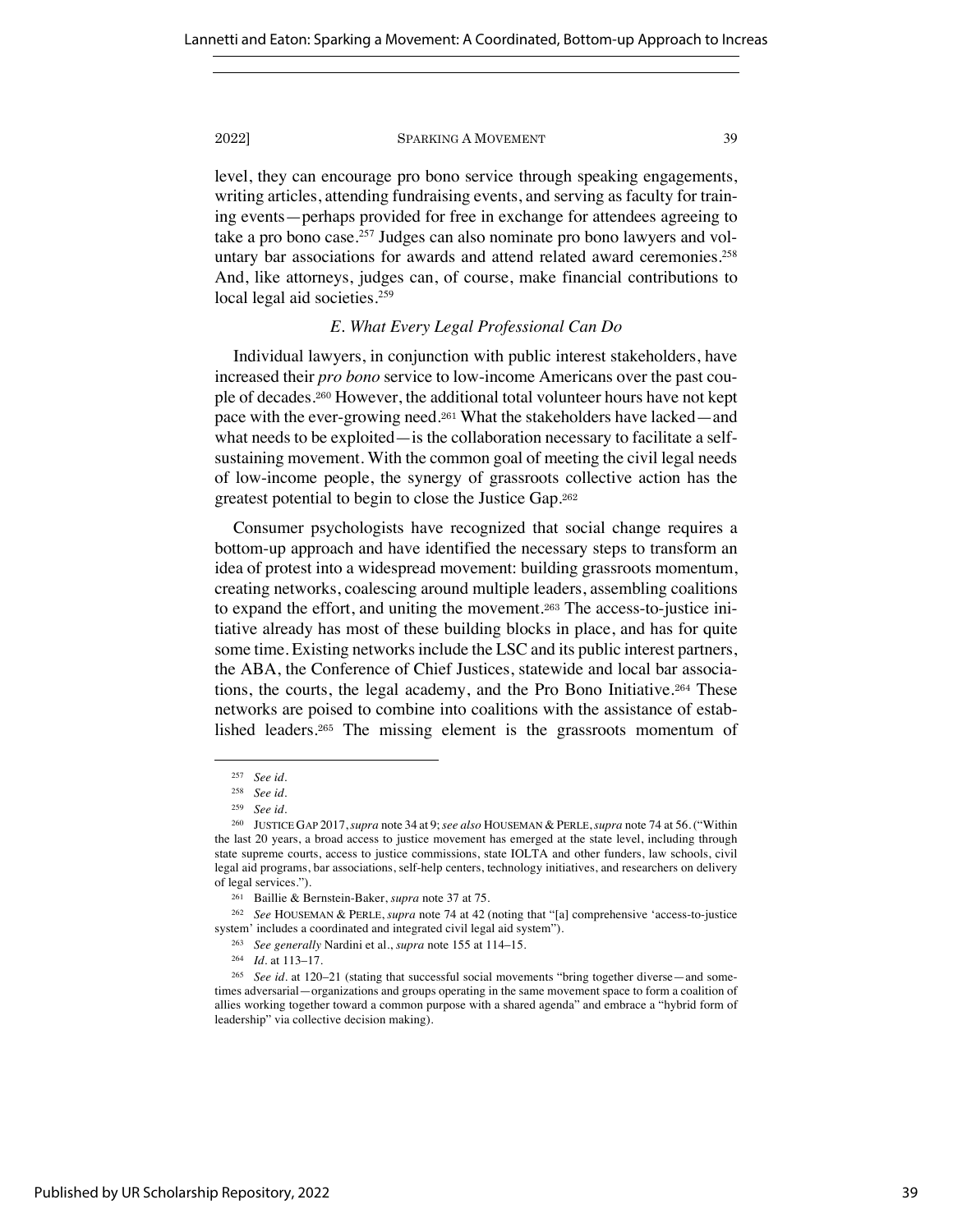individuals to kickstart the transformation process, which has the potential to close the Justice Gap. However, with collective, bottom-up action in response to the inequity highlighted by the pandemic and its lingering aftereffects, a self-sustaining movement is possible.<sup>266</sup>

Creating the necessary momentum requires individual stakeholder actions to hopefully convert attorney bystanders into upstanders. Small individual acts within each of the stakeholder groups can make all the difference. Law school administrators can expand their school's reach by using law firm attorneys as clinical supervisors and partnering with bar associations to host *pro bono* events.<sup>267</sup> Law firm *pro bono* coordinators can work with other stakeholders to identify service opportunities and provide unbundled services to legal aid societies.<sup>268</sup> Bar association leaders can collaborate with individual attorney members and law firms to sponsor service days and provide referrals.<sup>269</sup> Court personnel can facilitate individual volunteer attorneys in the courthouse, and individual judges can tout the benefits of professionalism and of serving the underprivileged.<sup>270</sup> And legal aid attorneys can act as a resource for training and expertise while simultaneously bringing various stakeholders together with appropriate networking and marketing.<sup>271</sup> Mutual trust and a focus on collaboration can provide the needed momentum and hopefully be the impetus needed for a sustained movement.<sup>272</sup>

Simply put, a bottom-up approach to tackling the Justice Gap requires the buy-in of many. Legal professionals can take small stepsto promote *pro bono* efforts, whether by volunteering to serve, raising awareness of the crisis, bringing together local interested stakeholders to identify problems and brainstorm solutions, or some other action. For those who may be overwhelmed with options, perhaps the easiest path is to start a dialogue about *pro bono* service whenever possible. Conversing with peers, mentors, and community members about their respective *pro bono* journeys can broaden the initiative. Learning from what others' experiences and identifying community needs can motivate others to act.

<sup>266</sup> *See id.* at 113–31 (2021) ("Simply put, when people rise together as upstanders on an issue, particularly one involving injustice or inequality, they forge social movements with the momentum needed to drive social change."). The exact "moment" that solidifies the momentum is a direct result of "longterm, sustained, often slow community organizing."

<sup>267</sup> Baillie & Berinstein-Baker, *supra* note 37 at 70.

<sup>268</sup> Rhode, *supra* note 100 at 1210.

<sup>269</sup> *What We Do*, L. SERVS. OF N. VA., https://www.lsnv.org/what-we-do/ (last visited Oct. 15, 2021).

<sup>270</sup> McEwen, *supra* note 248.

<sup>271</sup> AM. BAR ASS'N, STANDARDS FOR THE PROVISION OF CIVIL LEGAL AID (2006).

<sup>272</sup> Nardini et al., *supra* note 155 at 130.